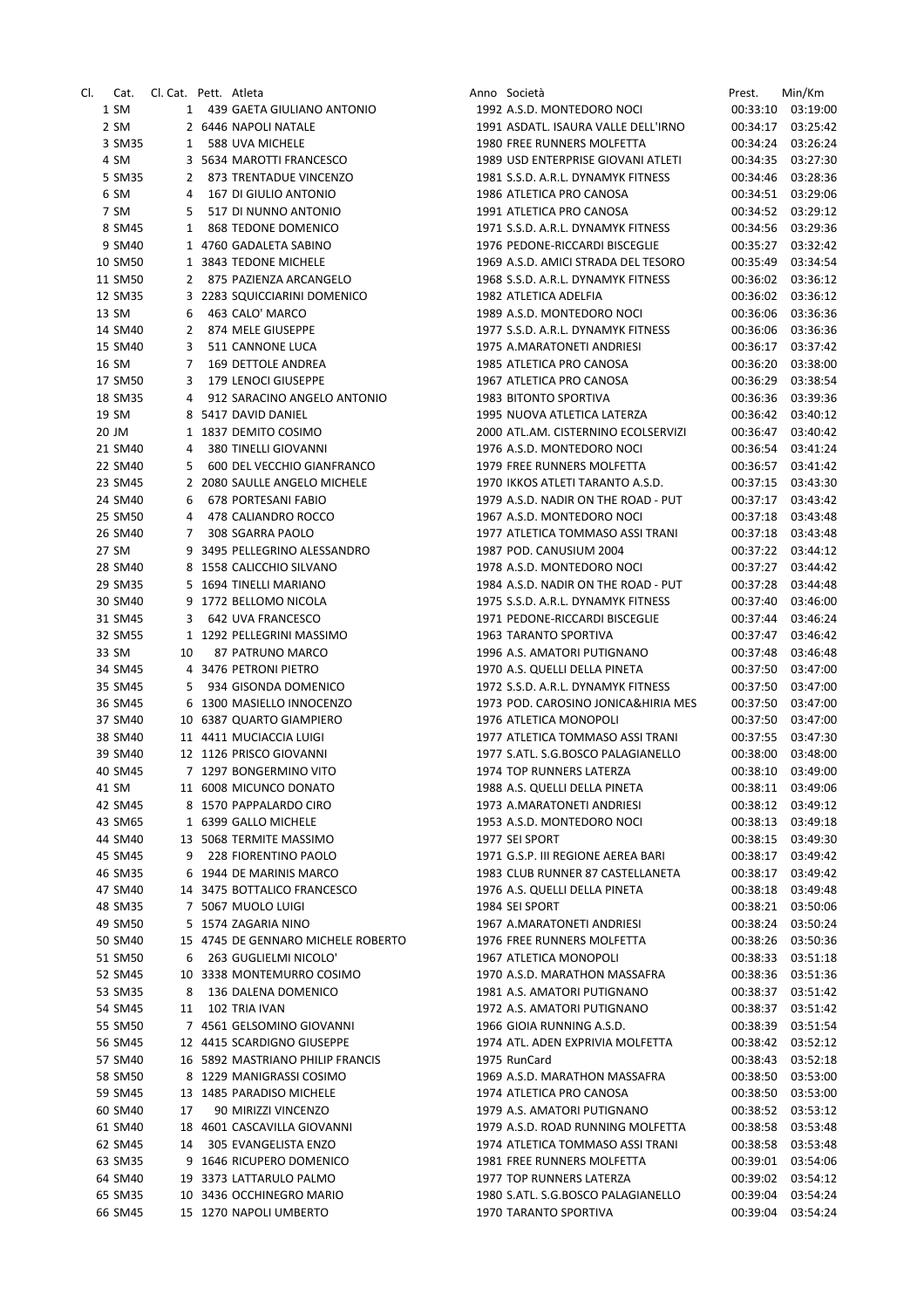| 67 SM  |          |    | 12 1381 MANCINO ROSARIO            | 1992 A.S. CULTURALE POD. S. STEFANO | 00:39:12 | 03:55:12 |
|--------|----------|----|------------------------------------|-------------------------------------|----------|----------|
|        | 68 SM50  |    | 9 5760 DI GIULIO FRANCESCO SAVERIO | 1967 ATLETICA PRO CANOSA            | 00:39:15 | 03:55:30 |
|        | 69 SM35  |    | 11 3649 CHIAPPERINO LORENZO        | 1981 PEDONE-RICCARDI BISCEGLIE      | 00:39:15 | 03:55:30 |
|        | 70 SM45  | 16 | 455 CENTRONE ANGELO                | 1972 A.S.D. MONTEDORO NOCI          | 00:39:17 | 03:55:42 |
|        | 71 SM45  | 17 | 598 MARRANO MICHELE                | 1973 FREE RUNNERS MOLFETTA          | 00:39:19 | 03:55:54 |
| 72 SM  |          | 13 | 195 ACQUAVIVA GIOVANNI             | 1987 ATLETICA PRO CANOSA            | 00:39:31 | 03:57:06 |
|        | 73 SM40  |    | 20 5631 GIOVE FRANCESCO PAOLO      | 1977 AMATORI ATL. ACQUAVIVA         | 00:39:32 | 03:57:12 |
|        | 74 SM45  | 18 | 182 ROSSIGNOLI DONATO              | 1974 ATLETICA PRO CANOSA            | 00:39:34 | 03:57:24 |
|        |          |    | 749 BIGI ANTONIO                   |                                     |          |          |
|        | 75 SM35  | 12 |                                    | 1983 HAPPY RUNNERS ALTAMURA         | 00:39:38 | 03:57:48 |
|        | 76 SM45  |    | 19 6352 FORTE VITO                 | 1971 ATLETIC CLUB ALTAMURA          | 00:39:38 | 03:57:48 |
|        | 77 SM40  |    | 21 6390 LAZZIZERA CORRADO          | 1979 ATL. ADEN EXPRIVIA MOLFETTA    | 00:39:39 | 03:57:54 |
|        | 78 SM45  |    | 20 3466 BRUNO RICCARDO             | 1971 A.S. ATL SPRINT BARLETTA       | 00:39:42 | 03:58:12 |
|        | 79 SM35  | 13 | 175 DELL'ISOLA ANDREA              | 1980 ATLETICA PRO CANOSA            | 00:39:42 | 03:58:12 |
|        | 80 SM50  |    | 10 3463 ANGARANO SAVERIO           | 1966 ATLETICA TOMMASO ASSI TRANI    | 00:39:42 | 03:58:12 |
|        | 81 SM45  |    | 21 2733 IANTORNI SALVATORE         | 1974 IKKOS ATLETI TARANTO A.S.D.    | 00:39:45 | 03:58:30 |
|        | 82 SM45  |    | 22 5587 DI MAIO PIERANGELO         | 1973 S.ATL. S.G.BOSCO PALAGIANELLO  | 00:39:48 | 03:58:48 |
|        | 83 SM40  |    | 22 4282 MASI GIANMATTEO            | 1977 GIOIA RUNNING A.S.D.           | 00:39:50 | 03:59:00 |
|        | 84 SM50  |    | 11 1571 PARADISO LORENZO           | 1968 A.MARATONETI ANDRIESI          | 00:39:50 | 03:59:00 |
|        | 85 SM35  |    | 14 6417 CANGELLARIO LUIGI          | 1981 PEDONE-RICCARDI BISCEGLIE      | 00:39:50 | 03:59:00 |
|        | 86 SM40  |    | 23 1199 MELE SALVATORE             | 1978 RUNNERS GINOSA                 | 00:39:51 | 03:59:06 |
|        | 87 SM40  |    | 24 1296 PASSARELLI FELICE          | 1975 TOP RUNNERS LATERZA            | 00:39:51 | 03:59:06 |
| 88 SM  |          |    | 14 5239 VITTORIONE FRANCESCO       | 1989 A.S. AMATORI PUTIGNANO         | 00:39:52 | 03:59:12 |
|        | 89 SM45  |    | 23 417 CURRI VITANTONIO            | 1973 A.S.D. MONTEDORO NOCI          | 00:39:52 | 03:59:12 |
|        | 90 SM35  |    | 15 2624 SICOLO FRANCESCO           | 1982 FREE RUNNERS MOLFETTA          | 00:39:53 | 03:59:18 |
|        |          |    |                                    |                                     |          |          |
|        | 91 SF35  | 1  | 566 FILANNINO RAFFAELLA            | 1980 ATLETICA DISFIDA DI BARLETTA   | 00:39:56 | 03:59:36 |
|        | 92 SM40  |    | 25 1595 BACCARO DOMENICO           | 1977 A.S. ATLETICA POLIGNANO        | 00:39:56 | 03:59:36 |
|        | 93 SM45  |    | 24 3773 PETRUZZELLIS GIANPAOLO     | 1973 A.S.D. DAUNIA RUNNING          | 00:39:57 | 03:59:42 |
|        | 94 SM50  |    | 12 330 FERRANTE NICOLA             | 1967 ATLETICA TOMMASO ASSI TRANI    | 00:40:00 | 04:00:00 |
|        | 95 SM55  |    | 2 244 IACOVAZZI FRANCESCO          | 1964 ATLETICA MONOPOLI              | 00:40:00 | 04:00:00 |
|        | 96 SM55  |    | 3 1073 LUDOVICO GIUSEPPE           | 1963 CLUB RUNNER 87 CASTELLANETA    | 00:40:01 | 04:00:06 |
|        | 97 SM35  |    | 16 3363 CIACCIA ALESSANDRO         | 1982 TARANTO SPORTIVA               | 00:40:06 | 04:00:36 |
|        | 98 SF35  |    | 2 1537 LABIANCA FRANCESCA          | 1983 BITONTO SPORTIVA               | 00:40:06 | 04:00:36 |
|        | 99 SM55  |    | 4 815 GAZZILLI CARLO               | 1964 GIOIA RUNNING A.S.D.           | 00:40:08 | 04:00:48 |
|        | 100 SM40 | 26 | 856 VACCA ANTONIO                  | 1977 S.S.D. A.R.L. DYNAMYK FITNESS  | 00:40:10 | 04:01:00 |
|        | 101 SM55 |    | 5 1801 RICCO NICOLO                | 1961 ATLETICA MONOPOLI              | 00:40:13 | 04:01:18 |
|        | 102 SM45 | 25 | 397 PUTRINO STEFANO                | 1972 A.S.D. MONTEDORO NOCI          | 00:40:15 | 04:01:30 |
| 103 SM |          |    | 15 4099 MINARDI MICHELE            | 1987 S.ATL. S.G.BOSCO PALAGIANELLO  | 00:40:17 | 04:01:42 |
|        | 104 SM55 | 6  | 320 AGHZALA LOTFI                  | 1962 ATLETICA TOMMASO ASSI TRANI    | 00:40:20 | 04:02:00 |
|        | 105 SM35 |    | 17 4610 MINERVINI PASQUALE         | 1981 A.S.D. ROAD RUNNING MOLFETTA   | 00:40:22 | 04:02:12 |
|        | 106 SM60 |    | 1 4761 GRANDE MAURO                | 1957 PEDONE-RICCARDI BISCEGLIE      | 00:40:23 | 04:02:18 |
|        | 107 SM50 |    | 13 725 GENTILE GERMANO             | 1967 GIOIA RUNNING A.S.D.           | 00:40:25 | 04:02:30 |
|        |          |    |                                    |                                     |          |          |
|        | 108 SM40 |    | 27 4302 LA GRASTA ROBERTO          | 1976 FREE RUNNERS MOLFETTA          | 00:40:26 | 04:02:36 |
|        | 109 SM35 |    | 18 1543 PAPPALARDO MICHELE         | 1982 ATLETIC CLUB ALTAMURA          | 00:40:27 | 04:02:42 |
|        | 110 SM55 |    | 7 872 SERVIDIO FRANCESCO           | 1961 S.S.D. A.R.L. DYNAMYK FITNESS  | 00:40:35 | 04:03:30 |
|        | 111 SM35 | 19 | <b>656 TORRES VITO ANTONIO</b>     | 1983 A.S.D. NADIR ON THE ROAD - PUT | 00:40:37 | 04:03:42 |
|        | 112 SM35 |    | 20 5502 LARICCHIUTA GIOVANNI       | 1984 A.S.D. NADIR ON THE ROAD - PUT | 00:40:38 | 04:03:48 |
| 113 SM |          |    | 16 6432 NAPOLETANO GIUSEPPE        | 1989 SEI SPORT                      | 00:40:41 | 04:04:06 |
|        | 114 SM55 |    | 8 5341 SARDARO EMANUELE            | 1962 G.S. AVIS BARLETTA A.S.D.      | 00:40:42 | 04:04:12 |
|        | 115 SM45 | 26 | 443 MELE ANTONIO                   | 1974 A.S.D. MONTEDORO NOCI          | 00:40:43 | 04:04:18 |
|        | 116 SM40 |    | 28 4182 STALLONE FABIO             | 1976 ASD ATLETICA FIAMMA GIOVINAZZO | 00:40:44 | 04:04:24 |
|        | 117 SM50 | 14 | 93 LATERZA GIOVANNI                | 1966 A.S. AMATORI PUTIGNANO         | 00:40:46 | 04:04:36 |
| 118 SM |          | 17 | 604 DE MUSSO GIULIO VITO           | 1990 FREE RUNNERS MOLFETTA          | 00:40:47 | 04:04:42 |
| 119 AM |          |    | 1 6394 CAMPOREALE DOMENICO         | 2003 ATL. ADEN EXPRIVIA MOLFETTA    | 00:40:48 | 04:04:48 |
|        | 120 SM50 | 15 | 888 MORETTI FILOMENO               | 1966 BITONTO SPORTIVA               | 00:40:49 | 04:04:54 |
|        | 121 SM55 | 9  | 261 ALTAMURA ANTONIO               | 1961 ATLETICA MONOPOLI              | 00:40:55 | 04:05:30 |
| 122 SM |          |    | 18 2918 LENOCI GIAMPIERO           | 1986 A.S.D. RHBIKE TEAM             | 00:40:56 | 04:05:36 |
|        | 123 SM40 |    | 29 1060 COLANGELO GIAMBATTISTA     | 1976 CLUB RUNNER 87 CASTELLANETA    | 00:40:57 | 04:05:42 |
|        | 124 SM60 | 2  | 337 PALUMBO VINCENZO               | 1959 ATLETICA TOMMASO ASSI TRANI    | 00:40:59 | 04:05:54 |
|        | 125 SM40 |    | 30 4536 RUBINI GIUSEPPE            | 1978 PEDONE-RICCARDI BISCEGLIE      | 00:41:00 | 04:06:00 |
|        |          |    |                                    | 1964 POD. CAROSINO JONICA&HIRIA MES |          |          |
|        | 126 SM55 |    | 10 2040 CAMPO ANGELO               |                                     | 00:41:04 | 04:06:24 |
|        | 127 SM45 |    | 27 5233 Di Fazio Michele           | 1974 RunCard                        | 00:41:07 | 04:06:42 |
|        | 128 SM35 |    | 21 3325 RAGNO ELIGIO               | 1980 S.ATL. S.G.BOSCO PALAGIANELLO  | 00:41:12 | 04:07:12 |
|        | 129 SM45 |    | 28 1131 LIUZZI DONATO              | 1971 S.ATL. S.G.BOSCO PALAGIANELLO  | 00:41:18 | 04:07:48 |
|        | 130 SF40 |    | 1 1523 TROPIANO DANIELA            | 1977 ATLETICA MONOPOLI              | 00:41:19 | 04:07:54 |
|        | 131 SM45 | 29 | 350 LOSURDO GIUSEPPE               | 1974 ATLETIC CLUB ALTAMURA          | 00:41:21 | 04:08:06 |
|        | 132 SM45 |    | 30 4398 MARTINELLI RICCARDO        | 1970 G.S.ATLETICA AMATORI CORATO    | 00:41:21 | 04:08:06 |
|        | 133 SM55 | 11 | 379 DE LUCA VITO                   | 1963 A.S.D. MONTEDORO NOCI          | 00:41:21 | 04:08:06 |

| 1992 A.S. CULTURALE POD. S. STEFANO | 00:39:12 | 03:55:12 |
|-------------------------------------|----------|----------|
| 1967 ATLETICA PRO CANOSA            | 00:39:15 | 03:55:30 |
|                                     |          |          |
| 1981 PEDONE-RICCARDI BISCEGLIE      | 00:39:15 | 03:55:30 |
| 1972 A.S.D. MONTEDORO NOCI          | 00:39:17 | 03:55:42 |
| 1973 FREE RUNNERS MOLFETTA          | 00:39:19 | 03:55:54 |
| 1987 ATLETICA PRO CANOSA            | 00:39:31 | 03:57:06 |
| 1977 AMATORI ATL, ACQUAVIVA         | 00:39:32 | 03:57:12 |
| 1974 ATLETICA PRO CANOSA            | 00:39:34 | 03:57:24 |
| 1983 HAPPY RUNNERS ALTAMURA         | 00:39:38 | 03:57:48 |
| 1971 ATLETIC CLUB ALTAMURA          | 00:39:38 | 03:57:48 |
|                                     | 00:39:39 | 03:57:54 |
| 1979 ATL. ADEN EXPRIVIA MOLFETTA    |          |          |
| 1971 A.S. ATL SPRINT BARLETTA       | 00:39:42 | 03:58:12 |
| 1980 ATLETICA PRO CANOSA            | 00:39:42 | 03:58:12 |
| 1966 ATLETICA TOMMASO ASSI TRANI    | 00:39:42 | 03:58:12 |
| 1974 IKKOS ATLETI TARANTO A.S.D.    | 00:39:45 | 03:58:30 |
| 1973 S.ATL. S.G.BOSCO PALAGIANELLO  | 00:39:48 | 03:58:48 |
| 1977 GIOIA RUNNING A.S.D.           | 00:39:50 | 03:59:00 |
| 1968 A.MARATONETI ANDRIESI          | 00:39:50 | 03:59:00 |
|                                     |          |          |
| 1981 PEDONE-RICCARDI BISCEGLIE      | 00:39:50 | 03:59:00 |
| 1978 RUNNERS GINOSA                 | 00:39:51 | 03:59:06 |
| 1975 TOP RUNNERS LATERZA            | 00:39:51 | 03:59:06 |
| 1989 A.S. AMATORI PUTIGNANO         | 00:39:52 | 03:59:12 |
| 1973 A.S.D. MONTEDORO NOCI          | 00:39:52 | 03:59:12 |
| 1982 FREE RUNNERS MOLFETTA          | 00:39:53 | 03:59:18 |
| 1980 ATLETICA DISFIDA DI BARLETTA   | 00:39:56 | 03:59:36 |
| 1977 A.S. ATLETICA POLIGNANO        | 00:39:56 | 03:59:36 |
|                                     |          |          |
| 1973 A.S.D. DAUNIA RUNNING          | 00:39:57 | 03:59:42 |
| 1967 ATLETICA TOMMASO ASSI TRANI    | 00:40:00 | 04:00:00 |
| 1964 ATLETICA MONOPOLI              | 00:40:00 | 04:00:00 |
| 1963 CLUB RUNNER 87 CASTELLANETA    | 00:40:01 | 04:00:06 |
| 1982 TARANTO SPORTIVA               | 00:40:06 | 04:00:36 |
| <b>1983 BITONTO SPORTIVA</b>        | 00:40:06 | 04:00:36 |
| 1964 GIOIA RUNNING A.S.D.           | 00:40:08 | 04:00:48 |
| 1977 S.S.D. A.R.L. DYNAMYK FITNESS  | 00:40:10 | 04:01:00 |
|                                     |          |          |
| 1961 ATLETICA MONOPOLI              | 00:40:13 | 04:01:18 |
| 1972 A.S.D. MONTEDORO NOCI          | 00:40:15 | 04:01:30 |
| 1987 S.ATL. S.G.BOSCO PALAGIANELLO  | 00:40:17 | 04:01:42 |
| 1962 ATLETICA TOMMASO ASSI TRANI    | 00:40:20 | 04:02:00 |
| 1981 A.S.D. ROAD RUNNING MOLFETTA   | 00:40:22 | 04:02:12 |
| 1957 PEDONE-RICCARDI BISCEGLIE      | 00:40:23 | 04:02:18 |
| 1967 GIOIA RUNNING A.S.D.           | 00:40:25 | 04:02:30 |
| 1976 FREE RUNNERS MOLFETTA          | 00:40:26 | 04:02:36 |
| 1982 ATLETIC CLUB ALTAMURA          | 00:40:27 | 04:02:42 |
|                                     |          |          |
| 1961 S.S.D. A.R.L. DYNAMYK FITNESS  | 00:40:35 | 04:03:30 |
| 1983 A.S.D. NADIR ON THE ROAD - PUT | 00:40:37 | 04:03:42 |
| 1984 A.S.D. NADIR ON THE ROAD - PUT | 00:40:38 | 04:03:48 |
| 1989 SEI SPORT                      | 00:40:41 | 04:04:06 |
| 1962 G.S. AVIS BARLETTA A.S.D.      | 00:40:42 | 04:04:12 |
| 1974 A.S.D. MONTEDORO NOCI          | 00:40:43 | 04:04:18 |
| 1976 ASD ATLETICA FIAMMA GIOVINAZZO | 00:40:44 | 04:04:24 |
| 1966 A.S. AMATORI PUTIGNANO         | 00:40:46 | 04:04:36 |
|                                     |          |          |
| 1990 FREE RUNNERS MOLFETTA          | 00:40:47 | 04:04:42 |
| 2003 ATL. ADEN EXPRIVIA MOLFETTA    | 00:40:48 | 04:04:48 |
| 1966 BITONTO SPORTIVA               | 00:40:49 | 04:04:54 |
| 1961 ATLETICA MONOPOLI              | 00:40:55 | 04:05:30 |
| 1986 A.S.D. RHBIKE TEAM             | 00:40:56 | 04:05:36 |
| 1976 CLUB RUNNER 87 CASTELLANETA    | 00:40:57 | 04:05:42 |
| 1959 ATLETICA TOMMASO ASSI TRANI    | 00:40:59 | 04:05:54 |
| 1978 PEDONE-RICCARDI BISCEGLIE      | 00:41:00 | 04:06:00 |
| 1964 POD. CAROSINO JONICA&HIRIA MES | 00:41:04 | 04:06:24 |
|                                     |          |          |
| 1974 RunCard                        | 00:41:07 | 04:06:42 |
| 1980 S.ATL. S.G.BOSCO PALAGIANELLO  | 00:41:12 | 04:07:12 |
| 1971 S.ATL. S.G.BOSCO PALAGIANELLO  | 00:41:18 | 04:07:48 |
| 1977 ATLETICA MONOPOLI              | 00:41:19 | 04:07:54 |
| 1974 ATLETIC CLUB ALTAMURA          | 00:41:21 | 04:08:06 |
| 1970 G.S.ATLETICA AMATORI CORATO    | 00:41:21 | 04:08:06 |
| 1963 A.S.D. MONTEDORO NOCI          | 00:41:21 | 04:08:06 |
|                                     |          |          |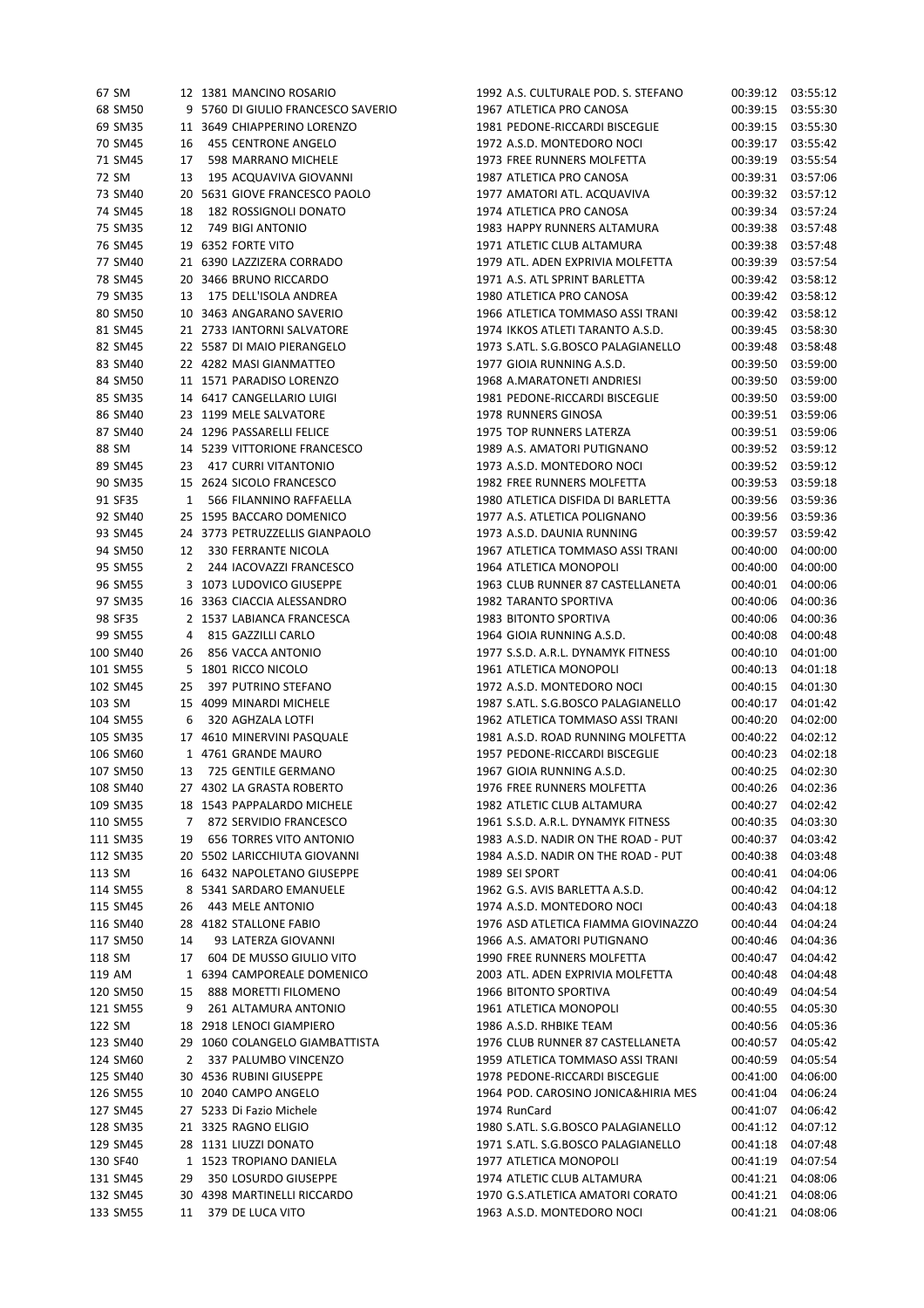| 134 SF45 | 1  | 108 LAVARRA MARA               | 1972 A.S. AMATORI PUTIGNANO         | 00:41:33<br>04:09:18 |  |
|----------|----|--------------------------------|-------------------------------------|----------------------|--|
| 135 SM45 | 31 | 137 LATERZA MARIO              | 1971 A.S. AMATORI PUTIGNANO         | 04:09:18<br>00:41:33 |  |
| 136 SM40 |    | 31 4120 LOPRIENO FRANCESCO     | 1977 FIAMMA OLIMPIA PALO            | 04:09:42<br>00:41:37 |  |
| 137 SM55 |    | 12 1058 COLELLA GIUSEPPE       | 1962 CLUB RUNNER 87 CASTELLANETA    | 04:09:54<br>00:41:39 |  |
| 138 SM45 |    | 32 1975 CITARELLA MASSIMO      | 1972 S.ATL. S.G.BOSCO PALAGIANELLO  | 04:09:54<br>00:41:39 |  |
| 139 SM40 |    | 32 4534 SIMONE MAURIZIO        | 1977 PEDONE-RICCARDI BISCEGLIE      | 04:10:06<br>00:41:41 |  |
| 140 SM50 | 16 | 229 CRUDELE DOMENICO           | 1967 G.S.P. III REGIONE AEREA BARI  | 04:10:18<br>00:41:43 |  |
| 141 SM   |    | 19 5294 LAMPARELLI LUCA        | 1986 FREE RUNNERS MOLFETTA          | 04:10:24<br>00:41:44 |  |
| 142 SM55 | 13 | 186 MAROCCIA LUIGI             | 1963 ATLETICA PRO CANOSA            | 00:41:45<br>04:10:30 |  |
|          |    |                                |                                     |                      |  |
| 143 SM   |    | 20 1311 PORTARARO ANTONIO      | 1985 TEAM PIANETA SPORT MASSAFRA    | 00:41:45<br>04:10:30 |  |
| 144 SM50 |    | 17 1407 PONTRANDOLFO PIETRO    | 1966 AMATORI ATL. ACQUAVIVA         | 04:10:36<br>00:41:46 |  |
| 145 SM40 |    | 33 3171 AURICCHIO MICHELANGELO | 1977 FREE RUNNERS MOLFETTA          | 04:10:54<br>00:41:49 |  |
| 146 SM50 | 18 | 611 GADALETA COSMO             | 1968 FREE RUNNERS MOLFETTA          | 04:10:54<br>00:41:49 |  |
| 147 SM55 |    | 14 3193 MORETTI DOMENICO       | 1962 BITONTO SPORTIVA               | 04:11:00<br>00:41:50 |  |
| 148 SM55 | 15 | 181 GROSSI NICOLA              | 1964 ATLETICA PRO CANOSA            | 04:11:12<br>00:41:52 |  |
| 149 SM35 |    | 22 4051 ROSSELLI MARCO         | 1982 ATLETICA TOMMASO ASSI TRANI    | 04:11:24<br>00:41:54 |  |
| 150 SF40 | 2  | 950 CASALUCE FILOMENA          | 1975 NUOVA ATLETICA BITONTO         | 04:11:30<br>00:41:55 |  |
| 151 SM50 |    | 19 5500 MASTRANGELO MASSIMO    | 1969 A.S.D. NADIR ON THE ROAD - PUT | 04:11:36<br>00:41:56 |  |
| 152 SM40 | 34 | 659 RONCONI UMBERTO            | 1975 A.S.D. NADIR ON THE ROAD - PUT | 04:11:36<br>00:41:56 |  |
| 153 SM   |    | 21 6196 LOMAGISTRO DOMENICO    | 1991 NUOVA ATLETICA LATERZA         | 00:41:59<br>04:11:54 |  |
| 154 SM50 |    | 20 4796 LOSAPIO DOMENICO       | 1969 ATLETICA TOMMASO ASSI TRANI    | 00:42:00<br>04:12:00 |  |
| 155 SM45 | 33 | 668 LOSAVIO NICOLA             | 1972 A.S.D. NADIR ON THE ROAD - PUT | 04:12:06<br>00:42:01 |  |
| 156 SM45 | 34 | 568 CAVALIERE ANTONIO          | 1973 ATLETICA DISFIDA DI BARLETTA   | 04:12:12<br>00:42:02 |  |
| 157 SM35 | 23 | 53 TAURO DOMENICO              | 1984 A.S. ATLETICA CASTELLANA       | 04:12:18<br>00:42:03 |  |
| 158 SM40 |    | 35 2284 LACITIGNOLA MARIO      | 1979 FREE RUNNERS MOLFETTA          | 00:42:04<br>04:12:24 |  |
| 159 SM40 | 36 | 881 BRUNO GIUSEPPE             | 1975 BITONTO SPORTIVA               | 04:12:30<br>00:42:05 |  |
| 160 SF40 | 3  | <b>667 DONGHIA ORNELLA</b>     | 1976 A.S.D. NADIR ON THE ROAD - PUT | 04:12:48<br>00:42:08 |  |
|          |    |                                |                                     |                      |  |
| 161 SM40 | 37 | 170 SANTANGELO GIANCARLO       | 1977 ATLETICA PRO CANOSA            | 04:12:54<br>00:42:09 |  |
| 162 SM35 | 24 | 583 LIPPOLIS MAURIZIO          | 1980 A.S. AMATORI PUTIGNANO         | 00:42:09<br>04:12:54 |  |
| 163 SM50 | 21 | 489 GENTILE VITO               | 1966 A.S.D. MONTEDORO NOCI          | 04:13:00<br>00:42:10 |  |
| 164 SM45 |    | 35 3477 CIOCE FRANCESCO        | 1974 A.S. QUELLI DELLA PINETA       | 00:42:11<br>04:13:06 |  |
| 165 SM45 |    | 36 2745 TRAGNI MARIO           | 1970 HAPPY RUNNERS ALTAMURA         | 00:42:12<br>04:13:12 |  |
| 166 SM40 | 38 | 672 PUGLIESE ANGELO            | 1979 A.S.D. NADIR ON THE ROAD - PUT | 04:13:18<br>00:42:13 |  |
| 167 SM45 | 37 | 295 PAOLILLO ANTONIO           | 1972 ATLETICA TOMMASO ASSI TRANI    | 04:13:30<br>00:42:15 |  |
| 168 SM40 |    | 39 2036 RISO ALESSANDRO        | 1978 TARANTO SPORTIVA               | 00:42:16<br>04:13:36 |  |
| 169 SM50 | 22 | 767 RIZZOTTI MICHELE           | 1968 HAPPY RUNNERS ALTAMURA         | 00:42:16<br>04:13:36 |  |
| 170 SM35 |    | 25 5656 DE MATTEIS SALVATORE   | 1983 ATLETICA DISFIDA DI BARLETTA   | 00:42:16<br>04:13:36 |  |
| 171 SM55 | 16 | 248 GALLIZIA PAOLO             | 1960 ATLETICA MONOPOLI              | 04:13:54<br>00:42:19 |  |
| 172 SM40 | 40 | 172 SORRENTI ALESSANDRO        | 1978 ATLETICA PRO CANOSA            | 04:14:00<br>00:42:20 |  |
| 173 SM   |    | 22 5523 SATALINO FRANCESCO     | 1989 SEI SPORT                      | 00:42:20<br>04:14:00 |  |
| 174 SM45 |    | 38 1119 ROSANO GIOVANNI        | 1971 NUOVA ATLETICA LATERZA         | 00:42:23<br>04:14:18 |  |
| 175 SM45 |    | 39 6423 DAMIANI DONATO         | 1972 RUNNERS DEL LEVANTE            | 00:42:24<br>04:14:24 |  |
| 176 SM55 | 17 | 877 PETRELLI VINCENZO          | 1964 S.S.D. A.R.L. DYNAMYK FITNESS  | 00:42:25<br>04:14:30 |  |
| 177 SM55 | 18 | 200 CAPORALE COSIMO DAMIANO    | 1963 ATLETICA PRO CANOSA            | 04:14:42<br>00:42:27 |  |
| 178 SM55 | 19 | 507 TORTORA FRANCESCO          | 1962 A.MARATONETI ANDRIESI          | 04:14:42<br>00:42:27 |  |
| 179 SM50 |    | 23 2744 FIORE ANGELO           | 1968 HAPPY RUNNERS ALTAMURA         | 04:15:00<br>00:42:30 |  |
| 180 SM40 | 41 | 135 DAPRILE VITO SILVANO       | 1979 A.S. AMATORI PUTIGNANO         | 04:15:06<br>00:42:31 |  |
| 181 SM50 |    | 24 3878 MIDEA GIUSEPPE         | 1969 BIO AMBRA NEW AGE              | 00:42:31<br>04:15:06 |  |
| 182 SM40 |    | 42 4166 DE SALVIA ALESSANDRO   | 1976 BITONTO SPORTIVA               | 00:42:33<br>04:15:18 |  |
|          |    |                                |                                     |                      |  |
| 183 SM45 |    | 40 6391 MESCIA VALENTINO       | 1972 ATL. ADEN EXPRIVIA MOLFETTA    | 00:42:33<br>04:15:18 |  |
| 184 SM45 |    | 41 4410 LORIZZO ONOFRIO        | 1973 ATLETICA TOMMASO ASSI TRANI    | 00:42:35<br>04:15:30 |  |
| 185 SM40 |    | 43 1635 CANNATO NICOLA         | 1977 FREE RUNNERS MOLFETTA          | 04:15:30<br>00:42:35 |  |
| 186 SM40 |    | 44 1783 ACHILLE DAMIANO        | 1978 BITONTO SPORTIVA               | 04:15:48<br>00:42:38 |  |
| 187 SM40 |    | 45 5455 IACOVIELLO ALFREDO     | 1979 A.S.D. AMICI STRADA DEL TESORO | 00:42:39<br>04:15:54 |  |
| 188 SM60 |    | 3 2613 STUFANO GIANPIERO       | 1959 ATLETICA DISFIDA DI BARLETTA   | 00:42:42<br>04:16:12 |  |
| 189 SM45 | 42 | 252 COLELLI LEONARDO           | 1972 ATLETICA MONOPOLI              | 04:16:24<br>00:42:44 |  |
| 190 SM40 |    | 46 1409 TURCO DONATO           | 1976 AMATORI ATL. ACQUAVIVA         | 00:42:44<br>04:16:24 |  |
| 191 SM45 |    | 43 3539 SCHINO LUIGI           | 1974 FREE RUNNERS MOLFETTA          | 04:16:30<br>00:42:45 |  |
| 192 SF   | 1  | 391 RITI FRANCESCA             | 1988 A.S.D. MONTEDORO NOCI          | 00:42:46<br>04:16:36 |  |
| 193 SM55 | 20 | 313 DE CHIRICO ANGELO          | 1962 ATLETICA TOMMASO ASSI TRANI    | 00:42:47<br>04:16:42 |  |
| 194 SM60 |    | 4 2549 BALDASSARRE FRANCESCO   | 1957 ATLETICA PRO CANOSA            | 04:16:48<br>00:42:48 |  |
| 195 SM45 |    | 44 2618 GHIZZOTA RUGGIERO      | 1970 ATLETICA DISFIDA DI BARLETTA   | 04:16:54<br>00:42:49 |  |
| 196 SM45 | 45 | 334 RUFFO GIOVANNI             | 1970 ATLETICA TOMMASO ASSI TRANI    | 00:42:49<br>04:16:54 |  |
| 197 SM   | 23 | 534 NICASSIO TOMMASO           | 1988 A.S. DOF AMATORI TURI          | 04:17:00<br>00:42:50 |  |
| 198 SM50 | 25 | 316 DI TOMA DOMENICO           | 1967 ATLETICA TOMMASO ASSI TRANI    | 00:42:50<br>04:17:00 |  |
| 199 SM35 |    | 26 4367 RACCAH CLAUDIO         | 1982 ATLETICA TOMMASO ASSI TRANI    | 00:42:51<br>04:17:06 |  |
| 200 AF   |    | 1 5636 VOLPE REBECCA           | 2003 USD ENTERPRISE GIOVANI ATLETI  | 04:17:12<br>00:42:52 |  |
|          |    |                                |                                     |                      |  |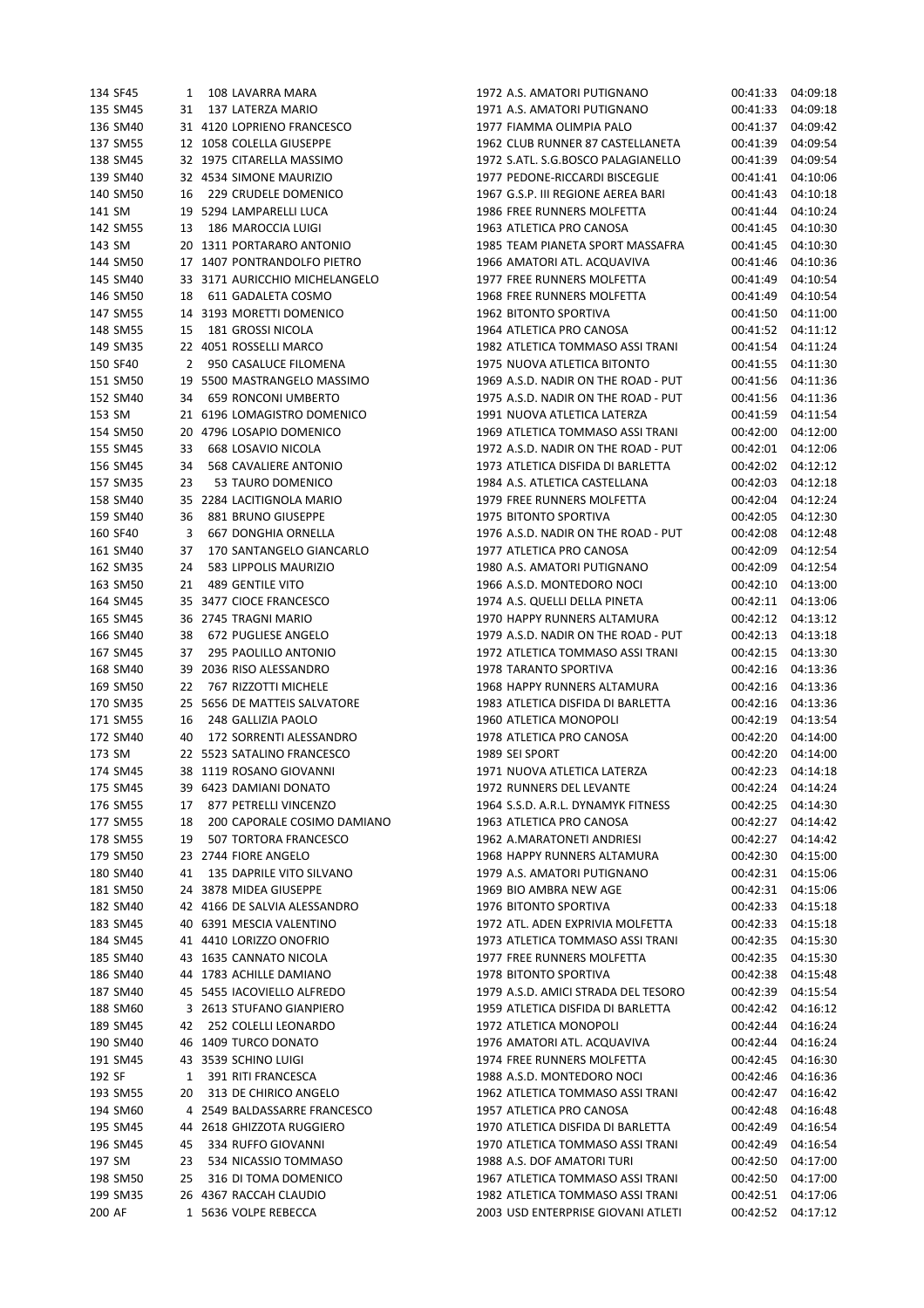|        | 201 SM60 |                         | $5 -$ | 47 CAZZOLLA PAOLO                    |
|--------|----------|-------------------------|-------|--------------------------------------|
|        | 202 SM45 |                         |       | 46 81 GASPARRO ANGELO SCIPIO         |
|        | 203 SM65 |                         |       | 2 418 ATTOLICO GIUSEPPE              |
|        | 204 SM55 |                         |       | 21 716 DAPRILE VITO MAURO            |
|        | 205 SM45 |                         |       | 47 3462 VINO GIANCARLO               |
| 206 SM |          |                         |       | 24 2013 CHIEFA GIUSEPPE GIANLUCA     |
|        | 207 PM   | 1                       |       | 2731 MIANI NICO                      |
|        | 208 SM40 | 47                      |       | 1411 CIANCI SABINO                   |
|        | 209 SM40 | 48                      |       | 1710 SILVANO PAOLO                   |
|        | 210 SM50 |                         |       | 26 500 MIRACAPILLO SALVATORE ANTONIO |
|        | 211 SM45 | 48                      |       | 1664 INCHINGOLO GIACINTO             |
|        | 212 SM45 |                         |       | 49 2668 ZIRO SALVATORE               |
|        | 213 SM55 | 22                      |       | 321 PELLEGRINO DOMENICO              |
|        | 214 SM50 |                         |       | 27 5240 AMORUSO NICOLA               |
|        | 215 SF35 | $\overline{\mathbf{3}}$ |       | 589 IANIA SILVANA                    |
|        | 216 SM50 |                         |       | 28 1800 VALENTINO VINCENZO           |
| 217 SM |          |                         |       | 25 2285 ALLEGRETTI ANTONIO           |
|        | 218 SM50 |                         |       | 29 1453 ELEFANTE PASQUALE            |
|        | 219 SM45 |                         |       | 50 293 LIVRIERI GIUSEPPE             |
|        | 220 SM50 |                         |       | 30 3455 GIMMI PAOLANTONIO            |
|        | 221 SM40 |                         |       | 49 1534 VALENTE ALESSANDRO           |
|        | 222 SM55 | 23                      |       | 1057 CARRIERO CARMELO                |
|        | 223 SM40 |                         |       | 50 1264 MIGNOGNA DAVIDE              |
|        | 224 SM45 |                         |       | 51 1242 PIZZARELLI VINCENZO          |
|        | 225 SM40 |                         |       | 51 4381 LOSPINOSO MASSIMO            |
|        | 226 SM45 |                         |       | 52 274 CISTULLI GIACOMO              |
|        | 227 SM35 | 27                      |       | 2754 PARCHITELLI CLAUDIO             |
|        | 228 SM40 |                         |       | 52 4721 CATALDO GIUSEPPE             |
|        | 229 SM50 |                         |       | 31 2685 PIAZZOLLA SALVATORE          |
|        | 230 SM50 |                         |       | 32 1936 LOSPINOSO FEDERICO           |
|        | 231 SM40 |                         |       | 53 506 D'AMORE MICHELE               |
|        | 232 SM45 |                         |       | 53 2116 VITAGLIANO ANTONIO           |
|        | 233 SM45 |                         |       | 54 2114 PESCHECHERA NICOLA           |
|        | 234 SF40 |                         |       | 4 265 GIAMPAOLO STELLA               |
|        | 235 SM50 | 33                      |       | 1066 DI PIPPA MAURIZIO               |
|        | 236 SM35 |                         |       | 28 4124 MACINA GIUSEPPE              |
|        | 237 SM45 |                         |       | 55 6001 TANZELLA ANTONIO             |
|        | 238 SM50 | 34                      |       | 421 PALMIERI PASQUALE                |
|        | 239 SM60 |                         |       | 6 235 CONVERTINI PIETRO              |
|        | 240 SM50 |                         |       | 35 5763 PELLEGRINO PIETRO            |
| 241 SM |          |                         |       | 26 6388 GUGLIELMI GIOVANNI           |
|        | 242 SM50 |                         |       | 36 2032 FESTA DANIELE                |
|        | 243 PM   |                         |       | 2 5623 Colucci Michele               |
|        | 244 SM45 | 56                      |       | 883 CARELLA GIUSEPPE                 |
|        | 245 SM45 |                         |       | 57 4723 PIEPOLI DANIELE              |
|        | 246 SM40 | 54                      |       | 303 MARINARO DOMENICO                |
|        | 247 SM45 |                         |       | 58 2562 CORALLO ANTONIO              |
|        | 248 SM40 |                         |       | 55 2582 LOSITO PAOLO                 |
|        | 249 SM35 |                         |       | 29 336 MANNATRIZIO CLAUDIO           |
|        | 250 SM50 | 37                      |       | 2033 GENTILE MARCO EGIDIO            |
|        | 251 SM55 |                         |       | 24 1695 VAVALLE VALTER               |
|        | 252 SM40 |                         |       | 56 4579 VOLPICELLA TOMMASO           |
|        | 253 SM50 |                         |       | 38 327 VENTURA PASQUALE              |
|        | 254 SF40 |                         |       | 5 2262 ACQUAVIVA SILVIA              |
|        |          |                         |       | 3491 DI TACCHIO ROSA                 |
|        | 255 SF40 | 6                       |       |                                      |
| 256 PM |          |                         |       | 3 5441 Rotondi Roberto               |
|        | 257 SM45 | 59                      |       | 290 BOTTA DOMENICO                   |
|        | 258 SM35 |                         |       | 30 4242 MORANO ALESSANDRO            |
|        | 259 SM50 | 39                      |       | 109 DALENA DOMENICO                  |
|        | 260 SM50 |                         |       | 40 5867 LANZOLLA GIANBATTISTA        |
|        | 261 SM45 | 60                      |       | 542 GIANNINI GIANVITO                |
|        | 262 SM50 |                         |       | 41 1660 CASCELLA VINCENZO            |
|        | 263 SM45 | 61                      |       | 1500 MACINA FELICE                   |
|        | 264 SM45 |                         |       | 62 2948 DE MARCO SALVATORE           |
|        | 265 SM35 |                         |       | 31 4123 ILLUZZI MARCELLO             |
|        | 266 SM45 |                         |       | 63 3176 CARAMIA MICHELE              |
|        | 267 SM35 |                         |       | 32 3829 SPINELLI FRANCESCO           |

| 201 SM60             | 5  | 47 CAZZOLLA PAOLO                 | 1957 A.S. ATLETICA CASTELLANA                                    | 00:42:53 | 04:17:18 |
|----------------------|----|-----------------------------------|------------------------------------------------------------------|----------|----------|
| 202 SM45             | 46 | 81 GASPARRO ANGELO SCIPIO         | 1972 FIAMMA OLIMPIA PALO                                         | 00:42:53 | 04:17:18 |
| 203 SM65             | 2  | 418 ATTOLICO GIUSEPPE             | 1951 A.S.D. MONTEDORO NOCI                                       | 00:42:55 | 04:17:30 |
| 204 SM55             | 21 | 716 DAPRILE VITO MAURO            | 1964 A.S.D. NADIR ON THE ROAD - PUT                              | 00:42:56 | 04:17:36 |
| 205 SM45             |    | 47 3462 VINO GIANCARLO            | 1973 ATLETICA TOMMASO ASSI TRANI                                 | 00:42:57 | 04:17:42 |
| 206 SM               |    | 24 2013 CHIEFA GIUSEPPE GIANLUCA  | 1987 A.S.D. MARATHON MASSAFRA                                    | 00:42:58 | 04:17:48 |
| 207 PM               |    | 1 2731 MIANI NICO                 | 1997 S.ATL. S.G.BOSCO PALAGIANELLO                               | 00:42:59 | 04:17:54 |
| 208 SM40             |    | 47 1411 CIANCI SABINO             | 1979 CUS BARI                                                    | 00:42:59 | 04:17:54 |
| 209 SM40             |    | 48 1710 SILVANO PAOLO             | 1975 HAPPY RUNNERS ALTAMURA                                      | 00:43:00 | 04:18:00 |
| 210 SM50             | 26 | 500 MIRACAPILLO SALVATORE ANTONIO | 1967 A.MARATONETI ANDRIESI                                       | 00:43:01 | 04:18:06 |
| 211 SM45             |    | 48 1664 INCHINGOLO GIACINTO       | 1971 BARLETTA SPORTIVA                                           | 00:43:02 | 04:18:12 |
| 212 SM45             |    | 49 2668 ZIRO SALVATORE            | 1970 A.S. CULTURALE POD. S. STEFANO                              | 00:43:04 | 04:18:24 |
| 213 SM55             | 22 | 321 PELLEGRINO DOMENICO           | 1964 ATLETICA TOMMASO ASSI TRANI                                 | 00:43:07 | 04:18:42 |
| 214 SM50             |    | 27 5240 AMORUSO NICOLA            | 1965 A.S.D. AMICI STRADA DEL TESORO                              | 00:43:08 | 04:18:48 |
| 215 SF35             | 3  | 589 IANIA SILVANA                 | 1983 FREE RUNNERS MOLFETTA                                       | 00:43:08 | 04:18:48 |
| 216 SM50             |    | 28 1800 VALENTINO VINCENZO        | 1969 BITONTO SPORTIVA                                            | 00:43:09 | 04:18:54 |
|                      |    |                                   |                                                                  |          |          |
| 217 SM               |    | 25 2285 ALLEGRETTI ANTONIO        | 1991 FREE RUNNERS MOLFETTA                                       | 00:43:11 | 04:19:06 |
| 218 SM50             |    | 29 1453 ELEFANTE PASQUALE         | 1968 A.S. AMATORI PUTIGNANO                                      | 00:43:12 | 04:19:12 |
| 219 SM45             | 50 | 293 LIVRIERI GIUSEPPE             | 1971 ATLETICA TOMMASO ASSI TRANI                                 | 00:43:12 | 04:19:12 |
| 220 SM50             |    | 30 3455 GIMMI PAOLANTONIO         | 1968 ATLETICA MONOPOLI                                           | 00:43:15 | 04:19:30 |
| 221 SM40             |    | 49 1534 VALENTE ALESSANDRO        | 1976 ATLETICA TOMMASO ASSI TRANI                                 | 00:43:16 | 04:19:36 |
| 222 SM55             |    | 23 1057 CARRIERO CARMELO          | 1962 CLUB RUNNER 87 CASTELLANETA                                 | 00:43:17 | 04:19:42 |
| 223 SM40             |    | 50 1264 MIGNOGNA DAVIDE           | 1976 TARANTO SPORTIVA                                            | 00:43:18 | 04:19:48 |
| 224 SM45             |    | 51 1242 PIZZARELLI VINCENZO       | 1974 A.S.D. MARATHON MASSAFRA                                    | 00:43:19 | 04:19:54 |
| 225 SM40             |    | 51 4381 LOSPINOSO MASSIMO         | 1979 A.S.D. AMICI STRADA DEL TESORO                              | 00:43:19 | 04:19:54 |
| 226 SM45             | 52 | 274 CISTULLI GIACOMO              | 1974 ATLETICA MONOPOLI                                           | 00:43:20 | 04:20:00 |
| 227 SM35             |    | 27 2754 PARCHITELLI CLAUDIO       | 1980 A.S. AMATORI PUTIGNANO                                      | 00:43:20 | 04:20:00 |
| 228 SM40             |    | 52 4721 CATALDO GIUSEPPE          | 1975 G.S.P. III REGIONE AEREA BARI                               | 00:43:21 | 04:20:06 |
| 229 SM50             |    | 31 2685 PIAZZOLLA SALVATORE       | 1967 MARGHERITA DI SAVOIA RUNNERS                                | 00:43:21 | 04:20:06 |
| 230 SM50             |    | 32 1936 LOSPINOSO FEDERICO        | 1967 ASD POLISPORTIVA RE-CYCLING                                 | 00:43:22 | 04:20:12 |
| 231 SM40             | 53 | 506 D'AMORE MICHELE               | 1975 A.MARATONETI ANDRIESI                                       | 00:43:23 | 04:20:18 |
| 232 SM45             |    | 53 2116 VITAGLIANO ANTONIO        | 1973 FREE RUNNERS MOLFETTA                                       | 00:43:23 | 04:20:18 |
| 233 SM45             |    | 54 2114 PESCHECHERA NICOLA        | 1971 A.S. ATL SPRINT BARLETTA                                    | 00:43:23 | 04:20:18 |
| 234 SF40             | 4  | 265 GIAMPAOLO STELLA              | 1979 ATLETICA MONOPOLI                                           | 00:43:25 | 04:20:30 |
| 235 SM50             |    | 33 1066 DI PIPPA MAURIZIO         | 1969 CLUB RUNNER 87 CASTELLANETA                                 | 00:43:25 | 04:20:30 |
| 236 SM35             |    | 28 4124 MACINA GIUSEPPE           | 1981 A.S.D. AMICI STRADA DEL TESORO                              | 00:43:25 | 04:20:30 |
| 237 SM45             |    | 55 6001 TANZELLA ANTONIO          | 1971 A.A.'E. MANZARI' CASAMASSIMA                                | 00:43:26 | 04:20:36 |
| 238 SM50             | 34 | 421 PALMIERI PASQUALE             | 1968 A.S.D. MONTEDORO NOCI                                       | 00:43:27 | 04:20:42 |
| 239 SM60             | 6  | 235 CONVERTINI PIETRO             | 1956 G.S.P. III REGIONE AEREA BARI                               | 00:43:27 | 04:20:42 |
| 240 SM50             |    | 35 5763 PELLEGRINO PIETRO         | 1967 ATLETICA TOMMASO ASSI TRANI                                 | 00:43:27 | 04:20:42 |
| 241 SM               |    | 26 6388 GUGLIELMI GIOVANNI        | 1995 ATLETICA MONOPOLI                                           | 00:43:27 | 04:20:42 |
| 242 SM50             |    | 36 2032 FESTA DANIELE             | 1967 TARANTO SPORTIVA                                            | 00:43:28 | 04:20:48 |
| 243 PM               |    | 2 5623 Colucci Michele            | 1997 RunCard                                                     | 00:43:28 | 04:20:48 |
| 244 SM45             | 56 | 883 CARELLA GIUSEPPE              | 1971 BITONTO SPORTIVA                                            | 00:43:30 | 04:21:00 |
| 245 SM45             |    | 57 4723 PIEPOLI DANIELE           | 1974 BARI ROAD RUNNERS CLUB                                      | 00:43:33 | 04:21:18 |
| 246 SM40             | 54 | 303 MARINARO DOMENICO             | 1979 ATLETICA TOMMASO ASSI TRANI                                 | 00:43:34 | 04:21:24 |
| 247 SM45             |    | 58 2562 CORALLO ANTONIO           | 1972 ATLETICA TOMMASO ASSI TRANI                                 | 00:43:35 | 04:21:30 |
| 248 SM40             |    | 55 2582 LOSITO PAOLO              | 1976 A.MARATONETI ANDRIESI                                       | 00:43:35 | 04:21:30 |
| 249 SM35             | 29 | 336 MANNATRIZIO CLAUDIO           | 1982 ATLETICA TOMMASO ASSI TRANI                                 | 00:43:36 | 04:21:36 |
| 250 SM50             |    | 37 2033 GENTILE MARCO EGIDIO      | 1969 TARANTO SPORTIVA                                            | 00:43:37 | 04:21:42 |
| 251 SM55             |    | 24 1695 VAVALLE VALTER            | 1964 A.S.D. NADIR ON THE ROAD - PUT                              | 00:43:39 | 04:21:54 |
| 252 SM40             |    | 56 4579 VOLPICELLA TOMMASO        | 1975 PUGLIA MARATHON                                             | 00:43:40 | 04:22:00 |
| 253 SM50             | 38 |                                   | 1968 ATLETICA TOMMASO ASSI TRANI                                 | 00:43:41 | 04:22:06 |
|                      |    | 327 VENTURA PASQUALE              |                                                                  |          |          |
| 254 SF40<br>255 SF40 |    | 5 2262 ACQUAVIVA SILVIA           | 1975 MARTINA FRANCA RUNNING A.S.D.<br>1976 A.MARATONETI ANDRIESI | 00:43:41 | 04:22:06 |
|                      |    | 6 3491 DI TACCHIO ROSA            |                                                                  | 00:43:41 | 04:22:06 |
| 256 PM               |    | 3 5441 Rotondi Roberto            | 1996 RunCard                                                     | 00:43:41 | 04:22:06 |
| 257 SM45             | 59 | 290 BOTTA DOMENICO                | 1971 ATLETICA TOMMASO ASSI TRANI                                 | 00:43:43 | 04:22:18 |
| 258 SM35             |    | 30 4242 MORANO ALESSANDRO         | 1981 A.S. CULTURALE POD. S. STEFANO                              | 00:43:46 | 04:22:36 |
| 259 SM50             | 39 | 109 DALENA DOMENICO               | 1967 A.S. AMATORI PUTIGNANO                                      | 00:43:47 | 04:22:42 |
| 260 SM50             |    | 40 5867 LANZOLLA GIANBATTISTA     | 1967 TARANTO SPORTIVA                                            | 00:43:47 | 04:22:42 |
| 261 SM45             | 60 | 542 GIANNINI GIANVITO             | 1970 PODISTICA ALBEROBELLO A.S.D.                                | 00:43:47 | 04:22:42 |
| 262 SM50             |    | 41 1660 CASCELLA VINCENZO         | 1969 BARLETTA SPORTIVA                                           | 00:43:48 | 04:22:48 |
| 263 SM45             |    | 61 1500 MACINA FELICE             | 1970 G.S.P. III REGIONE AEREA BARI                               | 00:43:48 | 04:22:48 |
| 264 SM45             |    | 62 2948 DE MARCO SALVATORE        | 1970 G.S.P. III REGIONE AEREA BARI                               | 00:43:48 | 04:22:48 |
| 265 SM35             |    | 31 4123 ILLUZZI MARCELLO          | 1980 BITONTO SPORTIVA                                            | 00:43:49 | 04:22:54 |
| 266 SM45             |    | 63 3176 CARAMIA MICHELE           | 1970 A.S.D. NADIR ON THE ROAD - PUT                              | 00:43:49 | 04:22:54 |
| 267 SM35             |    | 32 3829 SPINELLI FRANCESCO        | 1981 AMATORI ATL. ACQUAVIVA                                      | 00:43:49 | 04:22:54 |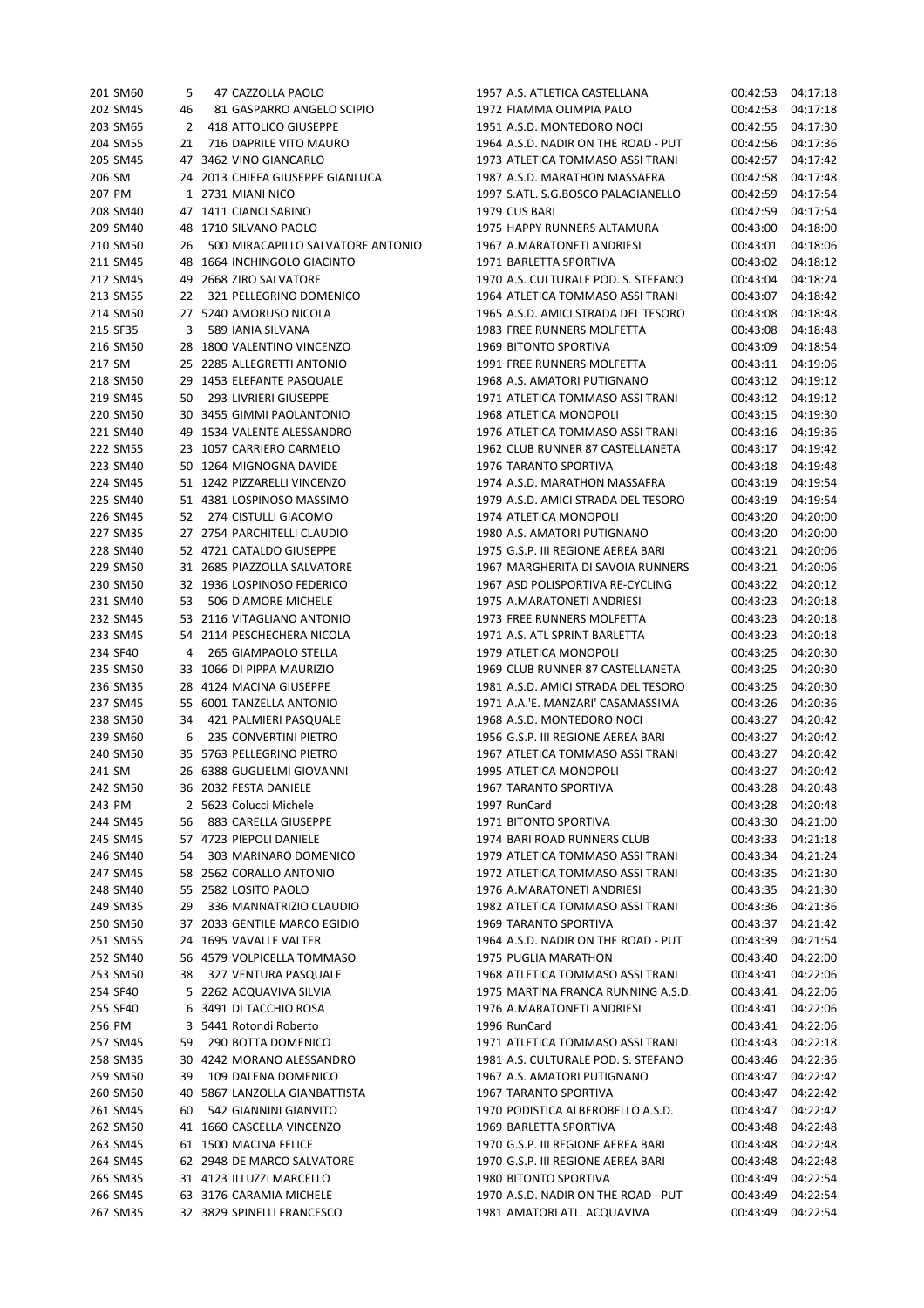|          |    |                                     |                                     | 00:43:50 |          |
|----------|----|-------------------------------------|-------------------------------------|----------|----------|
| 268 SM40 |    | 57 198 PACIOLLA MARIO               | 1978 ATLETICA PRO CANOSA            |          | 04:23:00 |
| 269 AF   | 2  | 951 COVIELLO ANGELICA               | 2002 NUOVA ATLETICA BITONTO         | 00:43:51 | 04:23:06 |
| 270 SM45 |    | 64 3707 TESSE LEONARDO              | 1974 AMICI DEL CAMMINO BARLETTA     | 00:43:51 | 04:23:06 |
| 271 SM50 | 42 | 527 MONTEMURRO CIRO                 | 1969 A.S. DOF AMATORI TURI          | 00:43:54 | 04:23:24 |
| 272 SM35 |    | 33 6245 CIRILLO MICHELE             | 1980 ASD ATLETICA FIAMMA GIOVINAZZO | 00:43:56 | 04:23:36 |
| 273 SM35 |    | 34 6225 STASI DAVIDE VITO           | 1982 FREE RUNNERS MOLFETTA          | 00:43:56 | 04:23:36 |
| 274 SF45 |    | 2 2112 BARBIERI CASSANDRA           | 1974 A.A.'E. MANZARI' CASAMASSIMA   | 00:43:57 | 04:23:42 |
| 275 SM50 |    | 43 3480 CASAFINA GENNARO            | 1969 A.MARATONETI ANDRIESI          | 00:43:58 | 04:23:48 |
| 276 SM45 | 65 | 699 VALENTINI DOMENICO              | 1974 A.S.D. NADIR ON THE ROAD - PUT | 00:43:59 | 04:23:54 |
|          |    | 25 3946 MANGIERI FRANCESCO          |                                     |          |          |
| 277 SM55 |    |                                     | 1961 G.S. ATHLOS MATERA             | 00:44:00 | 04:24:00 |
| 278 SM55 | 26 | <b>187 CARUCCI PIETRO</b>           | 1963 ATLETICA PRO CANOSA            | 00:44:01 | 04:24:06 |
| 279 SM45 |    | 66 3718 SPECCHIO ANGELO             | 1971 A.S. CULTURALE POD. S. STEFANO | 00:44:05 | 04:24:30 |
| 280 SM60 |    | 7 518 PAULICELLI VINCENZO           | 1956 ATLETICA PRO CANOSA            | 00:44:06 | 04:24:36 |
| 281 SM55 |    | 27 4351 DE CESARE FELICE            | 1964 FREE RUNNERS MOLFETTA          | 00:44:06 | 04:24:36 |
| 282 SM45 |    | 67 4852 MOLFETTA MATTEO GIANLUCA    | 1971 ASD RUNNERS FOR EMERGENCY      | 00:44:07 | 04:24:42 |
| 283 SM40 | 58 | 649 CACCIAPAGLIA ANGELO             | 1979 A.S.D. NADIR ON THE ROAD - PUT | 00:44:08 | 04:24:48 |
| 284 SM45 |    | 68 5320 LARUCCIA MICHELE            | 1972 A.S.D. NADIR ON THE ROAD - PUT | 00:44:08 | 04:24:48 |
| 285 SM40 | 59 | 613 ANGELINI SERGIO                 | 1979 FREE RUNNERS MOLFETTA          | 00:44:08 | 04:24:48 |
| 286 SM40 | 60 | 612 ANGELINI FABIO                  | 1979 FREE RUNNERS MOLFETTA          | 00:44:08 | 04:24:48 |
| 287 SM40 |    |                                     |                                     |          | 04:24:54 |
|          | 61 | 614 ANGELINI PASQUALE               | 1979 FREE RUNNERS MOLFETTA          | 00:44:09 |          |
| 288 SF45 |    | 3 2936 FERRANTE NICOLETTA           | 1970 ATLETICA TOMMASO ASSI TRANI    | 00:44:10 | 04:25:00 |
| 289 SM40 | 62 | 871 ARDITO FRANCESCO                | 1975 S.S.D. A.R.L. DYNAMYK FITNESS  | 00:44:10 | 04:25:00 |
| 290 SM50 |    | 44 1417 CARAVELLA TOMMASO           | 1968 ASD ATHLETIC ACADEMY BARI      | 00:44:12 | 04:25:12 |
| 291 SM50 | 45 | 698 MEZZAPESA MICHELANGELO          | 1968 A.S.D. NADIR ON THE ROAD - PUT | 00:44:13 | 04:25:18 |
| 292 SM70 | 1  | <b>643 PERAGINE ANTONIO</b>         | 1947 PEDONE-RICCARDI BISCEGLIE      | 00:44:13 | 04:25:18 |
| 293 SM50 |    | 46 2263 TRAVISANI GIACOMO           | 1966 ATLETICA TOMMASO ASSI TRANI    | 00:44:13 | 04:25:18 |
| 294 SM45 |    | 69 1429 PINTO LORENZO               | 1974 A.S. ATLETICA CASTELLANA       | 00:44:14 | 04:25:24 |
| 295 SM50 | 47 | 211 SANTORO DOMENICO                | 1967 G.S.ATLETICA AMATORI CORATO    | 00:44:15 | 04:25:30 |
| 296 SM45 |    | 70 3822 IACOVELLI CARLO             | 1973 AMATORI ATL. ACQUAVIVA         | 00:44:17 | 04:25:42 |
|          |    |                                     |                                     |          |          |
| 297 SM45 | 71 | 519 LAERA FRANCO                    | 1970 A.S. DOF AMATORI TURI          | 00:44:19 | 04:25:54 |
| 298 SM45 |    | 72 5460 METTA ALBERTO               | 1973 ATLETICA PRO CANOSA            | 00:44:19 | 04:25:54 |
| 299 SM50 | 48 | 953 ROSSIELLO FILIPPO               | 1966 NUOVA ATLETICA BITONTO         | 00:44:21 | 04:26:06 |
| 300 SM60 | 8  | 450 FUSILLO ANTONIO                 | 1959 A.S.D. MONTEDORO NOCI          | 00:44:23 | 04:26:18 |
| 301 SM60 | 9  | 419 SCIACOVELLI BENEDETTO           | 1957 A.S.D. MONTEDORO NOCI          | 00:44:25 | 04:26:30 |
| 302 SM55 |    | 28 5279 SINISI LORENZO              | 1964 A.MARATONETI ANDRIESI          | 00:44:25 | 04:26:30 |
| 303 SM55 |    | 29 2944 PETRUZZELLIS LEONARDO       | 1960 AMATORI ATL. ACQUAVIVA         | 00:44:25 | 04:26:30 |
| 304 SM55 |    | 30 2569 RIEFOLO LUIGI               | 1962 ATLETICA TOMMASO ASSI TRANI    | 00:44:25 | 04:26:30 |
| 305 SM45 | 73 | 199 QUARTO NICOLA                   | 1971 ATLETICA PRO CANOSA            | 00:44:27 | 04:26:42 |
|          |    |                                     |                                     |          |          |
| 306 SM45 | 74 | <b>648 LIPPOLIS VINCENZO</b>        | 1974 A.S.D. NADIR ON THE ROAD - PUT | 00:44:27 | 04:26:42 |
| 307 SM40 |    | 63 4391 SCARCELLI FELICE            | 1975 G.S.ATLETICA AMATORI CORATO    | 00:44:28 | 04:26:48 |
| 308 SM45 |    | 75 3503 FABIANO GIANFRANCO          | 1973 A.S.D. TRANI MARATHON          | 00:44:28 | 04:26:48 |
| 309 SM50 | 49 | 355 FIORE DOMENICO                  | 1967 ATLETIC CLUB ALTAMURA          | 00:44:28 | 04:26:48 |
| 310 SM50 |    | 50 4390 TORELLI GIUSEPPE            | 1968 G.S.ATLETICA AMATORI CORATO    | 00:44:30 | 04:27:00 |
| 311 SM55 |    | 31 1943 CORNACCHIA GIUSEPPE         | 1961 CLUB RUNNER 87 CASTELLANETA    | 00:44:30 | 04:27:00 |
| 312 SM35 | 35 | 138 VALENZANO DOMENICO              | 1980 A.S. AMATORI PUTIGNANO         | 00:44:30 | 04:27:00 |
| 313 SM40 | 64 | 744 GIANNULLI MASSIMO               | 1975 HAPPY RUNNERS ALTAMURA         | 00:44:30 | 04:27:00 |
| 314 SM45 |    | 76 4053 AMBRUOSO EMANUELE           | 1972 A.S.D. MONTEDORO NOCI          | 00:44:31 | 04:27:06 |
| 315 SF45 | 4  | 631 LAMACCHIA TIZIANA               | 1970 LA PIETRA                      | 00:44:31 | 04:27:06 |
|          |    |                                     |                                     | 00:44:32 |          |
| 316 SM50 | 51 | 652 NETTI VINCENZO                  | 1966 A.S.D. NADIR ON THE ROAD - PUT |          | 04:27:12 |
| 317 SM55 |    | 32 5756 DARESTA FRANCESCO           | 1964 A.S. AMATORI PUTIGNANO         | 00:44:32 | 04:27:12 |
| 318 SM40 |    | 65 5319 GIODICE PIETRO              | 1978 A.S.D. NADIR ON THE ROAD - PUT | 00:44:34 | 04:27:24 |
| 319 SM45 |    | 77 1448 DE'CATALDO VITO             | 1971 A.S. AMATORI PUTIGNANO         | 00:44:36 | 04:27:36 |
| 320 SM45 | 78 | 679 DELFINE ROBERTO                 | 1973 A.S.D. NADIR ON THE ROAD - PUT | 00:44:37 | 04:27:42 |
| 321 SM40 | 66 | 408 NOTARNICOLA GIUSEPPE            | 1976 A.S.D. MONTEDORO NOCI          | 00:44:37 | 04:27:42 |
| 322 SM40 |    | 67 6395 SCIANCALEPORE SAVERIO       | 1979 ATL. ADEN EXPRIVIA MOLFETTA    | 00:44:38 | 04:27:48 |
| 323 SM65 |    | 3 1135 BRUNO FRANCO                 | 1950 S.ATL. S.G.BOSCO PALAGIANELLO  | 00:44:39 | 04:27:54 |
| 324 SF   |    | 2 4055 ORLANDO LAVINIA              | 1985 A.S. DOF AMATORI TURI          | 00:44:40 | 04:28:00 |
| 325 SM50 | 52 | 773 GIGLIONE NICOLA                 | <b>1965 BITONTO RUNNERS</b>         | 00:44:40 | 04:28:00 |
|          |    |                                     |                                     |          |          |
| 326 SM70 | 2  | 836 INDELLICATI VINCENZO            | 1946 GIOIA RUNNING A.S.D.           | 00:44:40 | 04:28:00 |
| 327 SM50 |    | 53 5051 SILLETTI ANGELO             | 1967 MURGIA MARATHON SANTERAMO      | 00:44:40 | 04:28:00 |
| 328 SM50 | 54 | 453 CAMPOBASSO VITO PASQUALE ANTONI | 1967 A.S.D. MONTEDORO NOCI          | 00:44:44 | 04:28:24 |
| 329 SM45 | 79 | 188 PARISI PASQUALE                 | 1971 ATLETICA PRO CANOSA            | 00:44:44 | 04:28:24 |
| 330 SM50 |    | 55 6392 MODUGNO SIMONE              | 1968 ATL. ADEN EXPRIVIA MOLFETTA    | 00:44:46 | 04:28:36 |
| 331 SM40 |    | 68 6393 TEMPESTA MICHELE            | 1975 ATL. ADEN EXPRIVIA MOLFETTA    | 00:44:46 | 04:28:36 |
| 332 SM50 |    | 56 2523 MOLENDINI ALFREDO           | 1967 TARANTO SPORTIVA               | 00:44:47 | 04:28:42 |
| 333 SM45 |    | 80 3448 BUCCI MICHELE               | 1971 G.S.P. III REGIONE AEREA BARI  | 00:44:47 | 04:28:42 |
| 334 PF   | 1  | 768 CAZZOLLA ANNARITA               | 1998 BITONTO RUNNERS                | 00:44:48 | 04:28:48 |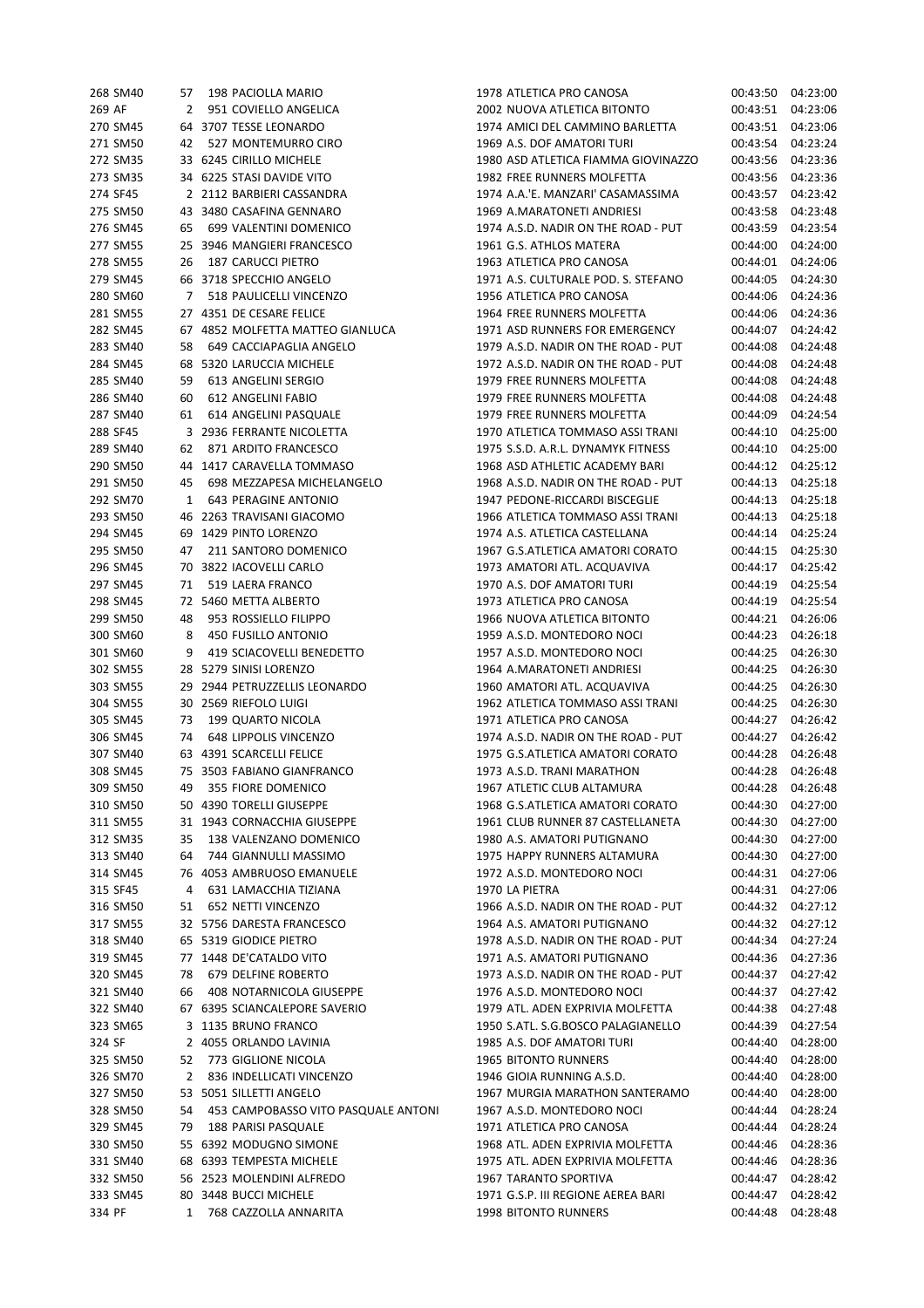|        | 335 SM50 |      | 57 5496 ANDREASSI MARIO          |
|--------|----------|------|----------------------------------|
|        | 336 SM45 |      | 81 5243 PARRULLI FERDINANDO      |
|        | 337 SM45 |      | 82 3055 BRESCIA ANGELO           |
|        | 338 SM35 | 36   | 918 DI TERLIZZI FILIPPO          |
| 339 SM |          | 27   | 390 ARMENISE ALBERTO             |
|        | 340 SM50 |      | 58 3987 ZERMO COSIMO DAMIANO     |
|        | 341 SM50 |      | 59 1495 DILETTUSO ARCANGELO      |
|        | 342 SM35 |      | 37 1236 NATUZZI FRANCESCO        |
|        |          |      |                                  |
|        | 343 SM40 |      | 69 2667 ABATINO ADOLFO           |
|        | 344 SM50 |      | 60 869 Moretti Giovanni          |
|        | 345 SM40 |      | 70 4380 LOTITO FRANCESCO         |
|        | 346 SM35 | 38   | 690 MASTRANGELO GIANFRANCO       |
|        | 347 SF45 | -5   | 676 SIMONE RITA                  |
|        | 348 SM50 |      | 61 4576 BONVINO COSIMO           |
|        | 349 SM40 | 71   | 532 GASPARRO VITO                |
|        | 350 SM45 |      | 83 1253 RICCI EMILIANO           |
|        | 351 SM40 | 72   | 193 SCOLLETTA MICHELE            |
|        | 352 SM45 |      | 84 4205 LAGRECA ANGELO           |
| 353 SM |          |      | 28 6253 RICCARDI ANDREA          |
|        | 354 SM45 |      | 85 786 DI RELLA GRAZIANO         |
|        | 355 SM65 |      | 4 876 SPIONE RICCARDO            |
|        | 356 SM45 |      | 86 824 PUGLIESE ALESSANDRO       |
|        | 357 SM35 |      | 39 2868 SETTE FRANCESCO          |
|        |          |      |                                  |
|        | 358 SM50 |      | 62 1569 MANSI SAVINO             |
|        | 359 SM50 |      | 63 196 MANZI COSIMO              |
|        | 360 SM   |      | 29 6422 TAVANO SAVERIO           |
|        | 361 SM45 |      | 87 6445 ANGIONE FRANCESCO        |
|        | 362 SM40 | 73   | 1639 GERMINARIO NICOLA           |
|        | 363 SM35 | 40   | 997 BOTTONE FRANCESCO            |
|        | 364 SF40 | 7    | 3183 CHIMENTI PASQUA             |
|        | 365 SM40 | 74   | 733 POPOLIZIO RAFFAELE           |
|        | 366 SM45 |      | 88 4888 ZINGARELLI FRANCESCO     |
|        | 367 SM50 |      | 64 5588 SCORPATI REMO            |
|        | 368 SM50 |      | 65 1483 FARFALLA MASSIMO ANTONIO |
|        | 369 SM50 |      | 66 4162 LELLA GIOVANNI           |
|        | 370 SM35 | 41   | 83 DELFINE DOMENICO              |
|        | 371 SM35 | 42   | 3966 ROCCO VINCENZO              |
| 372 PM |          | 4    | <b>189 TOMASELLI VITO ANDREA</b> |
|        |          |      |                                  |
|        | 373 SM45 |      | 89 4549 DIGESU' LUCA             |
|        | 374 SM50 |      | 67 752 BRUNO GIACOMO             |
|        | 375 SM55 |      | 33 5680 VISCANTI ONOFRIO         |
|        | 376 SF40 |      | 8 3848 DE PINTO MARICA           |
|        | 377 SM45 |      | 90 1527 DI GESO VITO             |
| 378 SM |          |      | 30 606 DE ROBERTIS DANILO        |
|        | 379 SM40 |      | 75 5241 CASSANO GIANLUCA         |
|        | 380 SM55 |      | 34 5157 ABBINANTE SEBASTIANO     |
|        | 381 SM50 | 68   | 1127 POMELLA ANTONIO             |
|        | 382 SF35 | 4    | 514 PARADISO ALTOMARE            |
|        | 383 SM50 | 69   | <b>6348 PERRELLI VITO SANTE</b>  |
|        | 384 SM50 | 70   | 2615 MONTEREALE SALVATORE        |
|        | 385 SM40 | 76   | 1042 TORTORELLI ROSARIO          |
|        | 386 SM50 |      | 71 165 DE NITTO ERNESTO          |
|        | 387 SM35 |      | 43 6384 ABBATTISTA RICCARDO      |
|        | 388 SM35 |      | 44 3840 POLISENO GIOVANNI        |
|        | 389 SF40 |      | 9 3160 VALERIO MARIA ROSA        |
|        |          |      |                                  |
|        | 390 SM60 |      | 10 3515 MUSTI ANTONIO            |
|        | 391 SM50 |      | 72 4725 STORELLI MAURO           |
|        | 392 SM45 | 91   | 1517 GALANTO GIANCARLO           |
|        | 393 SM55 | 35   | 1716 ANGELILLI COSTANTINO        |
|        | 394 SM40 | 77   | 2682 TATULLO ALESSANDRO          |
|        | 395 SM40 | 78   | 533 MELE ALESSANDRO              |
|        | 396 SM65 | 5    | 325 DEL VENTO VITO               |
|        | 397 SM   | 31   | 6015 LEANZA SALVATORE            |
|        | 398 SM45 | 92   | 1212 MIRAGLIA DOMENICO           |
|        | 399 SM50 | 73   | 889 CALAMITA GIUSEPPE            |
| 400 SM |          | 32   | 96 POLIGNANO PATRIZIO            |
|        | 401 SM40 | 79 - | 909 LICINIO DOMENICO             |
|        |          |      |                                  |

| 335 SM50 |    | 57 5496 ANDREASSI MARIO          | 1969 A.S.D. AGORA'                  | 00:44:49 | 04:28:54 |
|----------|----|----------------------------------|-------------------------------------|----------|----------|
| 336 SM45 |    | 81 5243 PARRULLI FERDINANDO      | 1974 A.S.D. AMICI STRADA DEL TESORO | 00:44:55 | 04:29:30 |
| 337 SM45 |    | 82 3055 BRESCIA ANGELO           | 1971 OSTUNI RUNNER'S                | 00:44:58 | 04:29:48 |
| 338 SM35 |    | 36 918 DI TERLIZZI FILIPPO       | 1981 BITONTO SPORTIVA               | 00:44:58 | 04:29:48 |
| 339 SM   |    | 27 390 ARMENISE ALBERTO          | 1988 A.S.D. MONTEDORO NOCI          | 00:44:58 | 04:29:48 |
| 340 SM50 |    | 58 3987 ZERMO COSIMO DAMIANO     | 1968 HAPPY RUNNERS ALTAMURA         | 00:44:58 | 04:29:48 |
| 341 SM50 |    | 59 1495 DILETTUSO ARCANGELO      | 1965 G.S.P. III REGIONE AEREA BARI  | 00:44:59 | 04:29:54 |
| 342 SM35 |    | 37 1236 NATUZZI FRANCESCO        | 1983 A.S.D. MARATHON MASSAFRA       | 00:45:00 | 04:30:00 |
| 343 SM40 |    | 69 2667 ABATINO ADOLFO           | 1979 A.S. CULTURALE POD. S. STEFANO | 00:45:02 | 04:30:12 |
| 344 SM50 |    | 60 869 Moretti Giovanni          | 1965 RunCard                        | 00:45:03 | 04:30:18 |
| 345 SM40 |    | 70 4380 LOTITO FRANCESCO         | 1977 A.S.D. AMICI STRADA DEL TESORO | 00:45:05 | 04:30:30 |
| 346 SM35 | 38 | 690 MASTRANGELO GIANFRANCO       | 1980 A.S.D. NADIR ON THE ROAD - PUT | 00:45:08 | 04:30:48 |
| 347 SF45 | 5  | <b>676 SIMONE RITA</b>           | 1973 A.S.D. NADIR ON THE ROAD - PUT | 00:45:08 | 04:30:48 |
| 348 SM50 |    | 61 4576 BONVINO COSIMO           | 1968 PUGLIA MARATHON                | 00:45:08 | 04:30:48 |
| 349 SM40 |    | 71 532 GASPARRO VITO             | 1975 A.S. DOF AMATORI TURI          | 00:45:10 | 04:31:00 |
| 350 SM45 |    | 83 1253 RICCI EMILIANO           | 1972 A.S.D. MARATHON MASSAFRA       | 00:45:10 | 04:31:00 |
| 351 SM40 |    | 72 193 SCOLLETTA MICHELE         | 1975 ATLETICA PRO CANOSA            | 00:45:11 | 04:31:06 |
| 352 SM45 |    | 84 4205 LAGRECA ANGELO           | 1973 SMART RUNNERS GRAVINA          | 00:45:12 | 04:31:12 |
| 353 SM   |    | 28 6253 RICCARDI ANDREA          | 1985 BIO AMBRA NEW AGE              | 00:45:13 | 04:31:18 |
| 354 SM45 | 85 | 786 DI RELLA GRAZIANO            | 1972 DREAM TEAM BARI                | 00:45:13 | 04:31:18 |
| 355 SM65 | 4  | 876 SPIONE RICCARDO              | 1954 S.S.D. A.R.L. DYNAMYK FITNESS  | 00:45:14 | 04:31:24 |
| 356 SM45 |    | 86 824 PUGLIESE ALESSANDRO       | 1974 GIOIA RUNNING A.S.D.           | 00:45:16 | 04:31:36 |
| 357 SM35 |    | 39 2868 SETTE FRANCESCO          | 1982 A.S.D. MARATHON MASSAFRA       | 00:45:17 | 04:31:42 |
| 358 SM50 |    | 62 1569 MANSI SAVINO             | 1965 A.MARATONETI ANDRIESI          | 00:45:17 | 04:31:42 |
| 359 SM50 | 63 | 196 MANZI COSIMO                 | 1968 ATLETICA PRO CANOSA            | 00:45:18 | 04:31:48 |
| 360 SM   |    | 29 6422 TAVANO SAVERIO           | 1990 RUNNERS DEL LEVANTE            | 00:45:18 | 04:31:48 |
| 361 SM45 |    | 87 6445 ANGIONE FRANCESCO        | 1971 ATLETICO CASAL MONASTERO       | 00:45:18 | 04:31:48 |
| 362 SM40 |    | 73 1639 GERMINARIO NICOLA        | 1977 FREE RUNNERS MOLFETTA          | 00:45:19 | 04:31:54 |
| 363 SM35 |    | 40 997 BOTTONE FRANCESCO         | 1982 OSTUNI RUNNER'S                | 00:45:19 | 04:31:54 |
| 364 SF40 |    | 7 3183 CHIMENTI PASQUA           | 1976 RUNNERS DEL LEVANTE            | 00:45:21 | 04:32:06 |
| 365 SM40 |    | 74 733 POPOLIZIO RAFFAELE        | 1975 HAPPY RUNNERS ALTAMURA         | 00:45:22 | 04:32:12 |
| 366 SM45 |    | 88 4888 ZINGARELLI FRANCESCO     | 1973 ATLETICA TOMMASO ASSI TRANI    | 00:45:23 | 04:32:18 |
| 367 SM50 |    | 64 5588 SCORPATI REMO            | 1965 S.ATL. S.G.BOSCO PALAGIANELLO  | 00:45:23 | 04:32:18 |
| 368 SM50 |    | 65 1483 FARFALLA MASSIMO ANTONIO | 1966 ATLETICA PRO CANOSA            | 00:45:24 | 04:32:24 |
| 369 SM50 |    | 66 4162 LELLA GIOVANNI           | 1969 S.S.D. A.R.L. DYNAMYK FITNESS  | 00:45:25 | 04:32:30 |
| 370 SM35 | 41 | 83 DELFINE DOMENICO              | 1981 A.S. AMATORI PUTIGNANO         | 00:45:26 | 04:32:36 |
| 371 SM35 |    | 42 3966 ROCCO VINCENZO           | 1981 CLUB RUNNER 87 CASTELLANETA    | 00:45:27 | 04:32:42 |
| 372 PM   |    | 4 189 TOMASELLI VITO ANDREA      | 1999 ATLETICA PRO CANOSA            | 00:45:32 | 04:33:12 |
| 373 SM45 |    | 89 4549 DIGESU' LUCA             | 1970 HAPPY RUNNERS ALTAMURA         | 00:45:34 | 04:33:24 |
| 374 SM50 |    | 67 752 BRUNO GIACOMO             | 1968 HAPPY RUNNERS ALTAMURA         | 00:45:35 | 04:33:30 |
| 375 SM55 |    | 33 5680 VISCANTI ONOFRIO         | 1960 HAPPY RUNNERS ALTAMURA         | 00:45:35 | 04:33:30 |
| 376 SF40 |    | 8 3848 DE PINTO MARICA           | 1979 ATLETICA TOMMASO ASSI TRANI    | 00:45:36 | 04:33:36 |
| 377 SM45 |    | 90 1527 DI GESO VITO             | 1970 ATLETICA TOMMASO ASSI TRANI    | 00:45:38 | 04:33:48 |
| 378 SM   | 30 | 606 DE ROBERTIS DANILO           | 1995 FREE RUNNERS MOLFETTA          | 00:45:38 | 04:33:48 |
| 379 SM40 |    | 75 5241 CASSANO GIANLUCA         | 1977 A.S.D. AMICI STRADA DEL TESORO | 00:45:39 | 04:33:54 |
| 380 SM55 |    | 34 5157 ABBINANTE SEBASTIANO     | 1961 BARI ROAD RUNNERS CLUB         | 00:45:40 | 04:34:00 |
| 381 SM50 |    | 68 1127 POMELLA ANTONIO          | 1969 S.ATL. S.G.BOSCO PALAGIANELLO  | 00:45:40 | 04:34:00 |
| 382 SF35 | 4  | 514 PARADISO ALTOMARE            | 1982 A.MARATONETI ANDRIESI          | 00:45:41 | 04:34:06 |
| 383 SM50 |    | 69 6348 PERRELLI VITO SANTE      | 1968 A.S. ATLETICA CASTELLANA       | 00:45:42 | 04:34:12 |
| 384 SM50 |    | 70 2615 MONTEREALE SALVATORE     | 1968 ATLETICA DISFIDA DI BARLETTA   | 00:45:43 | 04:34:18 |
| 385 SM40 |    | 76 1042 TORTORELLI ROSARIO       | 1976 RunCard                        | 00:45:45 | 04:34:30 |
| 386 SM50 | 71 | 165 DE NITTO ERNESTO             | 1966 A.S.D. AMICI STRADA DEL TESORO | 00:45:46 | 04:34:36 |
| 387 SM35 |    | 43 6384 ABBATTISTA RICCARDO      | 1982 G.S.ATLETICA AMATORI CORATO    | 00:45:46 | 04:34:36 |
| 388 SM35 |    | 44 3840 POLISENO GIOVANNI        | 1982 A.S.D. AMICI STRADA DEL TESORO | 00:45:47 | 04:34:42 |
| 389 SF40 |    | 9 3160 VALERIO MARIA ROSA        | 1977 A.S. QUELLI DELLA PINETA       | 00:45:49 | 04:34:54 |
|          |    |                                  |                                     |          |          |
| 390 SM60 |    | 10 3515 MUSTI ANTONIO            | 1958 G.S. AVIS BARLETTA A.S.D.      | 00:45:49 | 04:34:54 |
| 391 SM50 |    | 72 4725 STORELLI MAURO           | 1967 ATLETICA TOMMASO ASSI TRANI    | 00:45:49 | 04:34:54 |
| 392 SM45 |    | 91 1517 GALANTO GIANCARLO        | 1974 ATLETICA MONOPOLI              | 00:45:52 | 04:35:12 |
| 393 SM55 |    | 35 1716 ANGELILLI COSTANTINO     | 1963 BIO AMBRA NEW AGE              | 00:45:52 | 04:35:12 |
| 394 SM40 |    | 77 2682 TATULLO ALESSANDRO       | 1977 MARGHERITA DI SAVOIA RUNNERS   | 00:45:53 | 04:35:18 |
| 395 SM40 | 78 | 533 MELE ALESSANDRO              | 1979 A.S. DOF AMATORI TURI          | 00:45:54 | 04:35:24 |
| 396 SM65 | 5  | 325 DEL VENTO VITO               | 1952 ATLETICA TOMMASO ASSI TRANI    | 00:45:54 | 04:35:24 |
| 397 SM   |    | 31 6015 LEANZA SALVATORE         | 1986 FREE RUNNERS MOLFETTA          | 00:45:55 | 04:35:30 |
| 398 SM45 |    | 92 1212 MIRAGLIA DOMENICO        | 1971 A.S.D. MARATHON MASSAFRA       | 00:45:55 | 04:35:30 |
| 399 SM50 | 73 | 889 CALAMITA GIUSEPPE            | 1969 BITONTO SPORTIVA               | 00:45:57 | 04:35:42 |
| 400 SM   | 32 | 96 POLIGNANO PATRIZIO            | 1988 A.S. AMATORI PUTIGNANO         | 00:45:57 | 04:35:42 |
| 401 SM40 | 79 | 909 LICINIO DOMENICO             | 1975 BITONTO SPORTIVA               | 00:45:57 | 04:35:42 |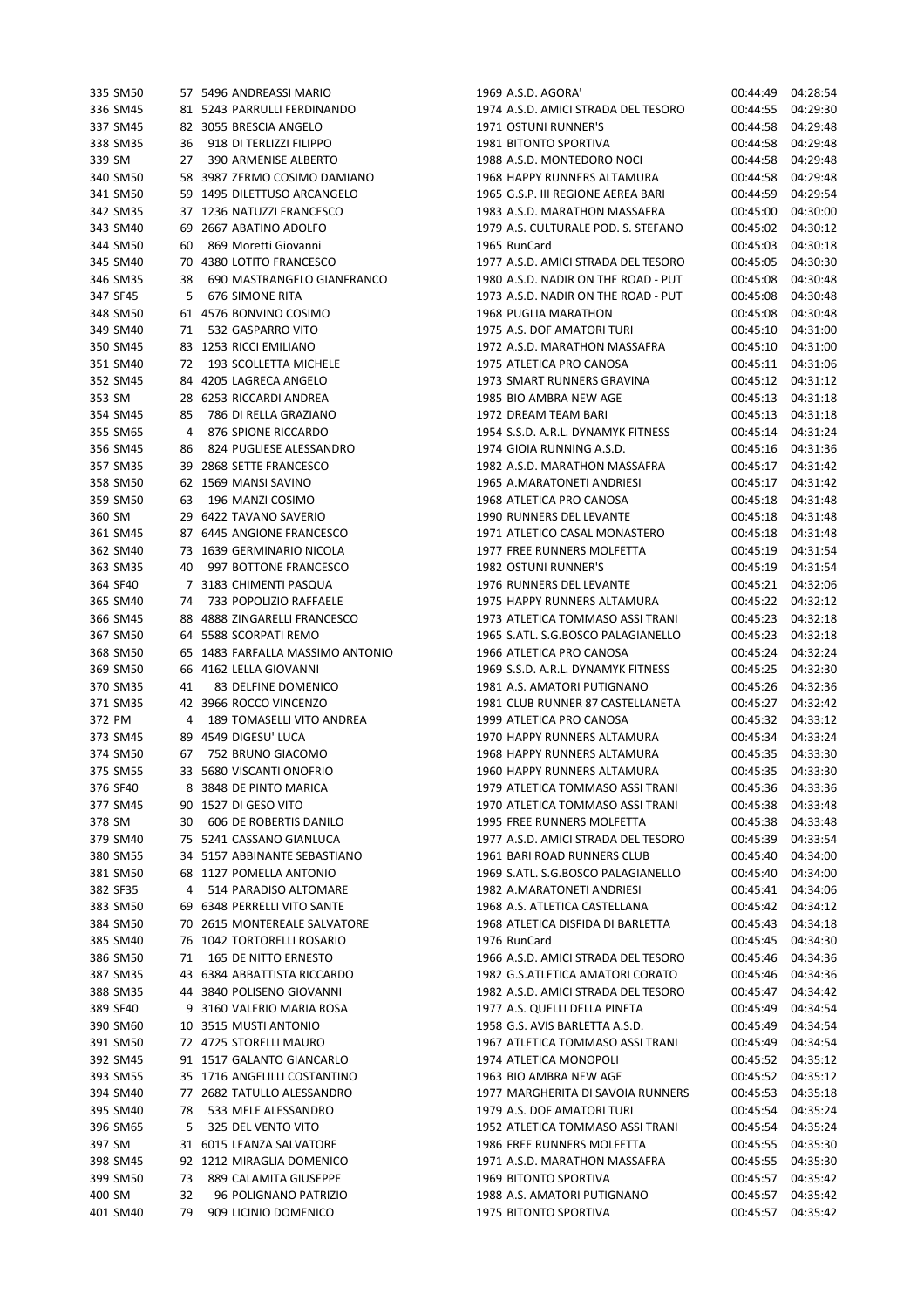| 402 SM40 |     | 80 3784 PASTORE VITO               | 1976 S.ATL. S.G.BOSCO PALAGIANELLO  |          | 00:45:57 04:35:42 |
|----------|-----|------------------------------------|-------------------------------------|----------|-------------------|
| 403 SM55 |     | 36 823 GUAGNANO MARIO              | 1963 GIOIA RUNNING A.S.D.           | 00:45:59 | 04:35:54          |
| 404 AM   |     | 2 5651 RECCHIA FRANCESCO PIO       | 2002 A.S.D. MONTEDORO NOCI          | 00:46:00 | 04:36:00          |
| 405 SM50 | 74  | 689 CAMPANELLA GIOVANNI            | 1966 A.S.D. NADIR ON THE ROAD - PUT | 00:46:01 | 04:36:06          |
| 406 SM45 |     | 93 1979 LAVARRA ANTONIO            | 1972 S.ATL. S.G.BOSCO PALAGIANELLO  | 00:46:02 | 04:36:12          |
| 407 SM40 |     | 81 4384 FRADDOSIO NICOLA           | 1976 A.S.D. AMICI STRADA DEL TESORO | 00:46:03 | 04:36:18          |
| 408 SM50 | 75  | 371 PATRUNO FELICE                 | 1967 SPORT CENTER A.S.D.            | 00:46:03 | 04:36:18          |
| 409 SM40 | 82  | 790 FERRARA GIOVANNI FRANCESCO     | 1976 BIO AMBRA NEW AGE              | 00:46:04 | 04:36:24          |
| 410 SM45 |     | 94 1077 EPIFANI FRANCESCO          | 1971 CLUB RUNNER 87 CASTELLANETA    | 00:46:04 | 04:36:24          |
| 411 SM50 | 76  | 149 LUISI GIUSEPPE                 | 1965 A.S. AMATORI PUTIGNANO         | 00:46:06 | 04:36:36          |
| 412 SM45 |     | 95 2842 GENTILE LEONARDO           | 1973 S.ATL. S.G.BOSCO PALAGIANELLO  | 00:46:09 | 04:36:54          |
| 413 SM50 |     | 77 3541 LA GRASTA FRANCESCO        | 1968 FREE RUNNERS MOLFETTA          | 00:46:09 | 04:36:54          |
| 414 SM45 | 96  | 281 GUCCIONE PIETRO                | 1971 ATLETICA MONOPOLI              | 00:46:10 | 04:37:00          |
| 415 SM50 |     | 78 1207 RIFORMATO DOMENICO         | 1969 A.S.D. MARATHON MASSAFRA       | 00:46:11 | 04:37:06          |
| 416 SM40 |     | 83 4910 COSTANZA IGNAZIO           | 1977 CUS BARI                       | 00:46:12 | 04:37:12          |
| 417 SM55 | 37  | 311 ALTIERI ANTONIO                | 1963 ATLETICA TOMMASO ASSI TRANI    | 00:46:15 | 04:37:30          |
| 418 SM45 |     | 97 1670 TRISCIUZZI LEONARDO        | 1972 ASD RUNNERS FOR EMERGENCY      | 00:46:19 | 04:37:54          |
| 419 SM45 | 98  | 294 BASSI LEONARDO                 | 1973 ATLETICA TOMMASO ASSI TRANI    | 00:46:22 | 04:38:12          |
| 420 SM55 |     | 38 3973 BATTISTA COSIMO            | 1964 TARANTO SPORTIVA               | 00:46:22 | 04:38:12          |
| 421 SM40 | 84  | 285 COLELLA VITO                   | 1975 ATLETICA MONOPOLI              | 00:46:25 | 04:38:30          |
| 422 SM50 |     | 79 1719 CAMPANELLA RAFFAELE        | 1967 BIO AMBRA NEW AGE              | 00:46:26 | 04:38:36          |
| 423 SM55 |     | 39 1562 LOPERFIDO UBALDO PIETRO    | 1963 A.S.D. MONTEDORO NOCI          | 00:46:27 | 04:38:42          |
| 424 SM45 |     | 99 1641 LA TEGOLA VINCENZO         | 1973 FREE RUNNERS MOLFETTA          | 00:46:28 | 04:38:48          |
| 425 SF45 | 6   | 276 VINCIGUERRA ANGELA             | 1970 ATLETICA MONOPOLI              | 00:46:29 | 04:38:54          |
| 426 SM60 |     | 11 3518 DAMATO MICHELE             | 1959 G.S. AVIS BARLETTA A.S.D.      | 00:46:32 | 04:39:12          |
| 427 SM35 |     |                                    | <b>1981 BITONTO SPORTIVA</b>        |          |                   |
|          |     | 45 4165 DE GREGORIO EMILIO         | 1972 ATLETICA TOMMASO ASSI TRANI    | 00:46:34 | 04:39:24          |
| 428 SF45 | 7   | 329 STARACE PIA                    |                                     | 00:46:34 | 04:39:24          |
| 429 SM35 | 46  | 779 DE LUCA ANGELO                 | 1981 DREAM TEAM BARI                | 00:46:35 | 04:39:30          |
| 430 SM65 |     | 6 4383 COLANTUONO PASQUALE         | 1953 A.S.D. AMICI STRADA DEL TESORO | 00:46:39 | 04:39:54          |
| 431 SM50 |     | 80 1441 BIASI GIUSEPPE             | 1968 A.S. AMATORI PUTIGNANO         | 00:46:40 | 04:40:00          |
| 432 SM45 |     | 100 5048 MOLINARI MICHELE          | 1971 MURGIA MARATHON SANTERAMO      | 00:46:41 | 04:40:06          |
| 433 SM55 | 40  | 590 SCARDIGNO SERGIO               | 1961 FREE RUNNERS MOLFETTA          | 00:46:42 | 04:40:12          |
| 434 SM45 |     | 101 2607 SARACINO VINCENZO         | 1972 ATLETICA DISFIDA DI BARLETTA   | 00:46:43 | 04:40:18          |
| 435 SM40 |     | 85 4140 PANSINI PASQUALE           | 1978 FREE RUNNERS MOLFETTA          | 00:46:44 | 04:40:24          |
| 436 SM55 |     | 41 3326 RICCI DOMENICO             | 1964 S.ATL. S.G.BOSCO PALAGIANELLO  | 00:46:44 | 04:40:24          |
| 437 SM55 |     | 42 3890 CASSANO VITO               | 1961 BIO AMBRA NEW AGE              | 00:46:45 | 04:40:30          |
| 438 SM40 |     | 86 6254 SAPONE MASSIMO BATTISTA    | 1978 ASD RUNNING CASSANO VENTI18    | 00:46:46 | 04:40:36          |
| 439 SM45 | 102 | 166 D'ALESSANDRO SABINO            | 1971 ATLETICA PRO CANOSA            | 00:46:46 | 04:40:36          |
| 440 SF50 |     | 1 3184 MANCONE ELISA               | 1969 RUNNERS DEL LEVANTE            | 00:46:46 | 04:40:36          |
| 441 SM50 |     | 81 2544 GRANDOLFO NICOLA           | 1966 A.S.D. AMICI STRADA DEL TESORO | 00:46:47 | 04:40:42          |
| 442 SM60 | 12  | 43 MOREA PAOLO                     | 1959 A.S. ATLETICA CASTELLANA       | 00:46:49 | 04:40:54          |
| 443 SF55 | 1   | 190 DE CORATO GRAZIA               | 1961 ATLETICA PRO CANOSA            | 00:46:50 | 04:41:00          |
| 444 SM   | 33  | 684 MASTRANGELO LORENZO DOMENICO   | 1986 A.S.D. NADIR ON THE ROAD - PUT | 00:46:50 | 04:41:00          |
| 445 SM50 |     | 82 2969 MACCURO MASSIMO            | 1967 GIOIA RUNNING A.S.D.           | 00:46:50 | 04:41:00          |
| 446 SM40 |     | 87 6413 PATRUNO GIOVANNI           | 1975 A.S.D. BISCEGLIE RUNNING       | 00:46:51 | 04:41:06          |
| 447 SM   |     | 34 3672 PAPEO FRANCESCO PELLEGRINO | 1986 CIRCOLO AZIENDALE ACQUEDOTTO P | 00:46:51 | 04:41:06          |
| 448 SM45 |     | 103 5492 GALLO VITO                | 1974 ASS. NAZIONALE BERSAGLIERI BAR | 00:46:53 | 04:41:18          |
| 449 SM40 |     | 88 3604 AZZOLLINI MICHELE          | 1976 BARLETTA SPORTIVA              | 00:46:54 | 04:41:24          |
| 450 SM50 |     | 83 2645 DIBITONTO RUGGIERO         | 1967 BARLETTA SPORTIVA              | 00:46:55 | 04:41:30          |
| 451 SM40 |     | 89 1153 SPORTELLI MASSIMILIANO     | 1976 S.ATL. S.G.BOSCO PALAGIANELLO  | 00:46:55 | 04:41:30          |
| 452 SM45 |     | 104 5335 SALIERNO GAETANO          | 1971 BITONTO SPORTIVA               | 00:46:56 | 04:41:36          |
| 453 SM40 | 90  | 147 DARESTA DARIO                  | 1978 A.S. AMATORI PUTIGNANO         | 00:46:58 | 04:41:48          |
| 454 SM45 | 105 | 730 VENTURA VINCENZO               | 1970 MURGIA MARATHON SANTERAMO      | 00:47:00 | 04:42:00          |
| 455 SM50 |     | 84 5504 RICCIARDI GAETANO VITO     | 1965 MURGIA MARATHON SANTERAMO      | 00:47:00 | 04:42:00          |
| 456 SM55 |     | 43 1219 MASTRONUZZI GIROLAMO       | 1964 A.S.D. MARATHON MASSAFRA       | 00:47:01 | 04:42:06          |
| 457 SM45 | 106 | 441 ANNESE PASQUALE                | 1970 A.S.D. MONTEDORO NOCI          | 00:47:01 | 04:42:06          |
| 458 SM60 |     | 13 4046 LOCONSOLE COSTANZO         | 1957 BARI ROAD RUNNERS CLUB         | 00:47:04 | 04:42:24          |
| 459 SM   |     | 35 6410 AMBROSINO PASQUALE         | 1986 FREE RUNNERS MOLFETTA          | 00:47:04 | 04:42:24          |
| 460 SF   |     | 3 1908 SEMERARO LUCIA              | 1988 OSTUNI RUNNER'S                | 00:47:05 | 04:42:30          |
| 461 SM60 |     | 14 1120 MATERA FRANCESCO           | 1959 NUOVA ATLETICA LATERZA         | 00:47:06 | 04:42:36          |
| 462 SM50 | 85  | 816 VENTIMIGLIA CARMELO            | 1965 GIOIA RUNNING A.S.D.           | 00:47:07 | 04:42:42          |
| 463 SM55 |     | 44 6359 NAPOLITANO TOMMASO         | 1963 A.S. ATLETICA POLIGNANO        | 00:47:07 | 04:42:42          |
| 464 SM55 |     | 45 2730 ALAGNI PASQUALE            | 1960 A.S PODISTICA TARAS            | 00:47:07 | 04:42:42          |
| 465 SM40 |     | 91 4164 ALIBERTI CARLO             | 1978 BITONTO SPORTIVA               | 00:47:08 | 04:42:48          |
| 466 SM70 |     | 3 5975 GUIDO COSIMO                | 1949 A.S. ACTION RUNNING MONTERONI  | 00:47:08 | 04:42:48          |
| 467 SM55 | 46  | 185 MERAFINA NICOLA GIUSEPPE       | 1961 ATLETICA PRO CANOSA            | 00:47:10 | 04:43:00          |
|          | 7   |                                    |                                     |          |                   |
| 468 SM65 |     | 256 PASSIATORE FRANCO              | 1954 ATLETICA MONOPOLI              | 00:47:11 | 04:43:06          |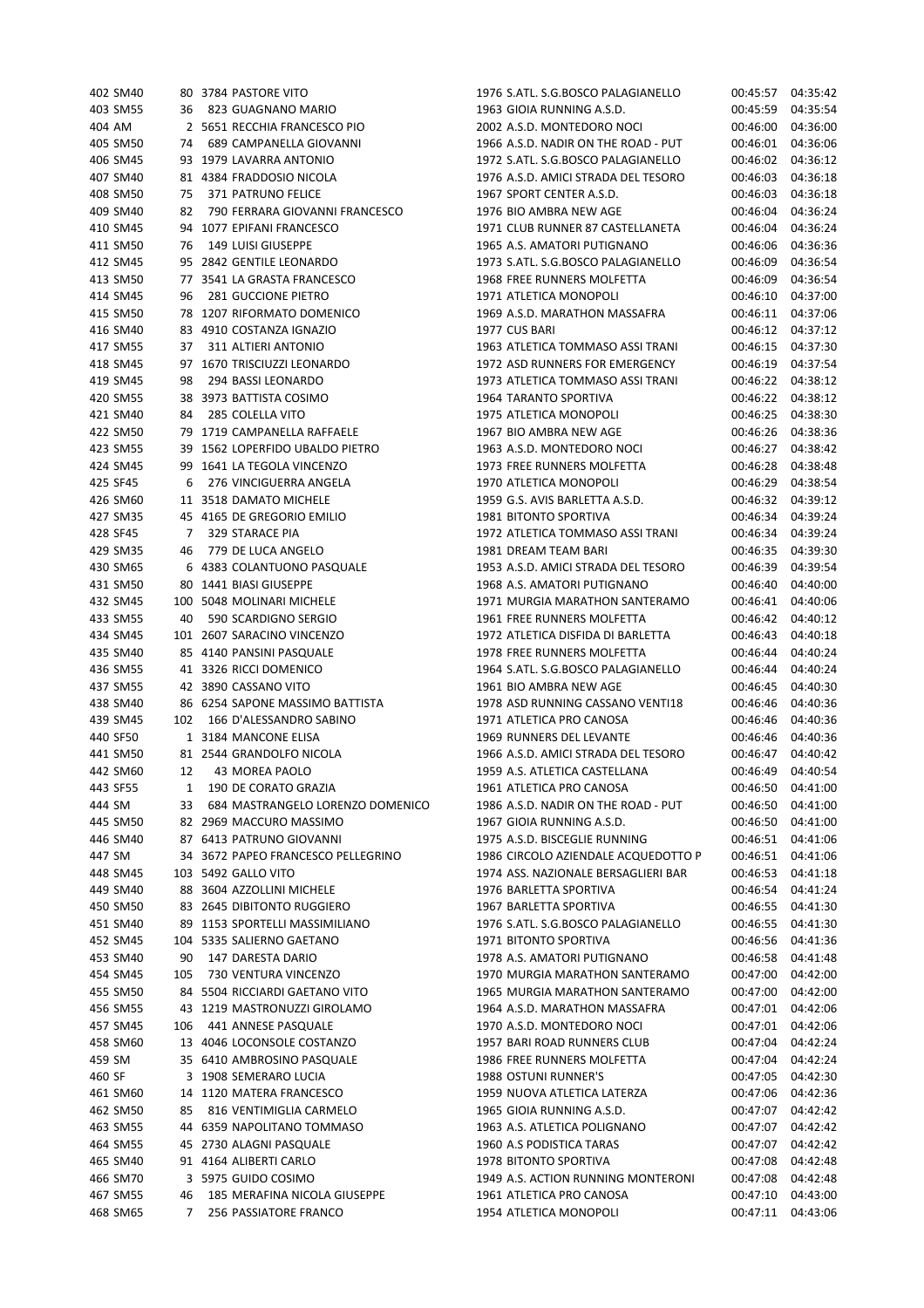| 469 SM55 | 47  | 139 MARCHITELLI VITO SANTE           | 1961 A.S. AMATORI PUTIGNANO         | 00:47:11 | 04:43:06 |
|----------|-----|--------------------------------------|-------------------------------------|----------|----------|
| 470 SM55 |     | 48 4810 PACE GIANFRANCO              | 1962 FIAMMA OLIMPIA PALO            | 00:47:11 | 04:43:06 |
| 471 SM40 | 92  | 666 GIGANTE FRANCESCO                | 1975 A.S.D. NADIR ON THE ROAD - PUT | 00:47:13 | 04:43:18 |
| 472 SM45 |     | 107 1431 ROTOLO VINCENZO             | 1973 A.S. ATLETICA CASTELLANA       | 00:47:17 | 04:43:42 |
|          |     |                                      | 1980 FREE RUNNERS MOLFETTA          |          | 04:44:12 |
| 473 SM35 |     | 47 6411 DOLAN ALAN GERARD            |                                     | 00:47:22 |          |
| 474 SM70 | 4   | 259 AVERSA ANTONIO                   | 1948 ATLETICA MONOPOLI              | 00:47:22 | 04:44:12 |
| 475 SM45 | 108 | 739 CORNACCHIA MARCANTONIO           | 1971 HAPPY RUNNERS ALTAMURA         | 00:47:23 | 04:44:18 |
| 476 SM65 | 8   | 431 SANTORO GENNARO                  | 1951 A.S.D. MONTEDORO NOCI          | 00:47:24 | 04:44:24 |
| 477 SM35 |     | 48 1977 LADIANA CARMELO              | 1984 S.ATL. S.G.BOSCO PALAGIANELLO  | 00:47:24 | 04:44:24 |
| 478 SM60 |     | 15 1230 SALVI COSIMO ANTONIO         | 1957 A.S.D. MARATHON MASSAFRA       | 00:47:24 | 04:44:24 |
| 479 SF50 | 2   | 301 BOTTA VALENTINA                  | 1965 ATLETICA TOMMASO ASSI TRANI    | 00:47:25 | 04:44:30 |
| 480 SM35 | 49  | 174 DEL VENTO ANTONIO MOSE'          | 1980 ATLETICA PRO CANOSA            | 00:47:29 | 04:44:54 |
| 481 SM   |     | 36 5499 NICOLAMARINO TOMMASO         | 1989 BARLETTA SPORTIVA              | 00:47:29 | 04:44:54 |
|          |     |                                      |                                     |          |          |
| 482 SM55 | 49  | 570 GADALETA VINCENZO                | 1962 ATLETICA DISFIDA DI BARLETTA   | 00:47:29 | 04:44:54 |
| 483 SM65 |     | 9 5013 FORNARELLI GAETANO            | 1950 A.A.'E. MANZARI' CASAMASSIMA   | 00:47:29 | 04:44:54 |
| 484 SM45 |     | 109 3708 BRUNO ANGELO MICHELE        | 1970 G.S. AVIS BARLETTA A.S.D.      | 00:47:29 | 04:44:54 |
| 485 SM45 |     | 110 5579 GRIMALDI FABIO              | 1970 CLUB RUNNER 87 CASTELLANETA    | 00:47:31 | 04:45:06 |
| 486 SM50 |     | 86 1669 SARDARO AGOSTINO             | 1966 BARLETTA SPORTIVA              | 00:47:31 | 04:45:06 |
| 487 SM50 | 87  | 163 SODANO ONOFRIO                   | 1965 A.S.D. AMICI STRADA DEL TESORO | 00:47:34 | 04:45:24 |
| 488 SM40 |     | 93 5269 D'ONGHIA GRAZIANO            | 1979 A.S.D. MONTEDORO NOCI          | 00:47:34 | 04:45:24 |
| 489 SM40 |     | 94 6216 PISTILLI ALFONSO             | 1978 ATLETICA PRO CANOSA            |          | 04:45:30 |
|          |     |                                      |                                     | 00:47:35 |          |
| 490 SM75 |     | 1 641 TRAVERSA NICOLA VITO           | 1944 PEDONE-RICCARDI BISCEGLIE      | 00:47:36 | 04:45:36 |
| 491 SF50 |     | 3 5302 DE LUCA FRANCESCA             | 1966 BARLETTA SPORTIVA              | 00:47:37 | 04:45:42 |
| 492 SM45 |     | 111 4747 CROCETTA LUIGI              | 1973 FREE RUNNERS MOLFETTA          | 00:47:38 | 04:45:48 |
| 493 SM60 |     | 16 3644 SARDARO MICHELANGELO         | 1959 BARLETTA SPORTIVA              | 00:47:41 | 04:46:06 |
| 494 SM35 | 50  | 721 LATERZA GIANCARLO                | 1981 A.S.D. NADIR ON THE ROAD - PUT | 00:47:43 | 04:46:18 |
| 495 SM45 |     | 112 3947 SABINI FILIPPO              | 1974 G.S. ATHLOS MATERA             | 00:47:43 | 04:46:18 |
| 496 SM45 |     | 113 1643 MASTROFILIPPO FELICE        | 1971 FREE RUNNERS MOLFETTA          | 00:47:43 | 04:46:18 |
| 497 SM35 |     | 51 5264 ZAZZERA FABIO                | 1981 ATLETICA MONOPOLI              | 00:47:44 | 04:46:24 |
|          |     |                                      |                                     |          |          |
| 498 SF35 |     | 5 4727 CARRIERO MARIANTONIETTA       | 1981 ATLETICA TOMMASO ASSI TRANI    | 00:47:44 | 04:46:24 |
| 499 SF40 |     | 10 6433 COSMAI LETIZIA               | 1978 A.S.D. ROAD RUNNING MOLFETTA   | 00:47:45 | 04:46:30 |
| 500 SM45 |     | 114 4190 DE CEGLIE NICOLO            | 1972 A.S.D. ROAD RUNNING MOLFETTA   | 00:47:45 | 04:46:30 |
| 501 SF40 |     | 11 6389 PALMIERI ROSANGELA           | 1978 ATLETICA TOMMASO ASSI TRANI    | 00:47:46 | 04:46:36 |
| 502 SM50 |     | 88 2824 PARABITA CASIMIRO            | 1965 CLUB RUNNER 87 CASTELLANETA    | 00:47:46 | 04:46:36 |
| 503 SM45 |     | 115 1526 CORRIERI MAURIZIO           | 1972 ATLETICA TOMMASO ASSI TRANI    | 00:47:46 | 04:46:36 |
| 504 SM40 |     | 95 4192 DE BIASE PASQUALE FRANCESCO  | 1978 A.S.D. ROAD RUNNING MOLFETTA   | 00:47:47 | 04:46:42 |
| 505 SM50 | 89  | 98 LOSAVIO FRANCESCO PAOLO           | 1968 A.S. AMATORI PUTIGNANO         | 00:47:48 | 04:46:48 |
|          |     |                                      |                                     |          |          |
| 506 SF50 | 4   | 475 RAMUNNO NICOLETTA                | 1969 A.S.D. MONTEDORO NOCI          | 00:47:48 | 04:46:48 |
| 507 SM45 |     | 116 4966 PALMIOTTI MICHELE           | 1973 A.S.D. ROAD RUNNING MOLFETTA   | 00:47:48 | 04:46:48 |
| 508 SM35 | 52  | <b>685 BIANCO GIANGIUSEPPE</b>       | 1983 A.S.D. NADIR ON THE ROAD - PUT | 00:47:50 | 04:47:00 |
| 509 SM40 | 96  | 84 PUGLIESE ANGELO                   | 1975 A.S. AMATORI PUTIGNANO         | 00:47:51 | 04:47:06 |
| 510 SM50 |     | 90 5764 RISERBATO LUIGI NICOLA       | 1969 ATLETICA TOMMASO ASSI TRANI    | 00:47:52 | 04:47:12 |
| 511 SF50 |     | 5 4133 CITTADINO ANNUNZIATA          | 1966 SPORT CENTER A.S.D.            | 00:47:52 | 04:47:12 |
| 512 SM45 |     | 117 1390 CINQUEPALMI PASQUALE        | 1970 A.S. CULTURALE POD. S. STEFANO | 00:47:53 | 04:47:18 |
| 513 SM50 | 91  | 95 VINELLA GIUSEPPE                  | 1969 A.S. AMATORI PUTIGNANO         | 00:47:54 | 04:47:24 |
| 514 SM45 |     | 118 1644 RAPANARO VALERIO            | 1970 FREE RUNNERS MOLFETTA          | 00:47:55 | 04:47:30 |
| 515 SM50 |     | 92 1455 GENTILE VINCENZO MASSIMILIAN | 1968 A.S. AMATORI PUTIGNANO         | 00:47:56 | 04:47:36 |
| 516 SM40 |     | 97 5509 SERVADIO CARMINE             | 1978 DREAM TEAM BARI                |          |          |
|          |     |                                      |                                     | 00:47:57 | 04:47:42 |
| 517 SF50 |     | 6 4787 ATTANASIO ANNA                | 1968 DREAM TEAM BARI                | 00:47:58 | 04:47:48 |
| 518 SM40 | 98  | 771 GRANIERI MICHELE                 | <b>1979 BITONTO RUNNERS</b>         | 00:48:01 | 04:48:06 |
| 519 SM45 |     | 119 5589 CASTRONOVI VINCENZO         | 1970 S.ATL. S.G.BOSCO PALAGIANELLO  | 00:48:01 | 04:48:06 |
| 520 SF   |     | 530 DE TOMMASO MARIANTONIETTA        | 1987 A.S. DOF AMATORI TURI          | 00:48:02 | 04:48:12 |
| 521 SM   |     | 37 6406 MARTOCCIA GIUSEPPE           | 1986 MARATHON CLUB MINERVINO        | 00:48:03 | 04:48:18 |
| 522 SF40 |     | 12 2128 CIRILLO SAMANTA              | 1979 SMART RUNNERS GRAVINA          | 00:48:04 | 04:48:24 |
| 523 SF40 |     | 13 5292 CARNICELLA DARIA             | 1975 FREE RUNNERS MOLFETTA          | 00:48:06 | 04:48:36 |
|          |     |                                      |                                     |          |          |
| 524 SM55 | 50  | 118 TOTARO DONATO                    | 1962 A.S. AMATORI PUTIGNANO         | 00:48:08 | 04:48:48 |
| 525 SF35 |     | 6 6412 DE CESARE ADRIANA             | 1980 FREE RUNNERS MOLFETTA          | 00:48:10 | 04:49:00 |
| 526 SM65 |     | 10 5446 FAVIA DOMENICO               | 1951 A.S. AMATORI PUTIGNANO         | 00:48:12 | 04:49:12 |
| 527 SM60 | 17  | 157 TROILO ANGELO                    | 1959 A.A.'E. MANZARI' CASAMASSIMA   | 00:48:14 | 04:49:24 |
| 528 SM40 | 99  | 887 SECONDO GIUSEPPE                 | 1977 BITONTO SPORTIVA               | 00:48:15 | 04:49:30 |
| 529 SF35 | 7   | 718 LIUZZI ANNUNZIATA                | 1981 A.S.D. NADIR ON THE ROAD - PUT | 00:48:16 | 04:49:36 |
| 530 SM60 |     | 18 4359 GUARINO MICHELE              | 1958 FREE RUNNERS MOLFETTA          | 00:48:17 | 04:49:42 |
| 531 SM40 |     | 100 5646 MACINA RAFFAELE             | 1979 ATLETICA MONOPOLI              | 00:48:18 | 04:49:48 |
| 532 SM35 |     | 53 6430 DE CEGLIA IGNAZIO LUCA       | 1981 PUGLIA MARATHON                | 00:48:20 | 04:50:00 |
| 533 SM40 |     | 101 6450 PATRUNO VINCENZO            | 1977 RunCard                        | 00:48:20 | 04:50:00 |
|          |     |                                      |                                     |          |          |
| 534 SM50 |     | 93 6077 MIANULLI GIUSEPPE            | 1965 S.ATL. S.G.BOSCO PALAGIANELLO  | 00:48:22 | 04:50:12 |
| 535 SM45 |     | 120 1141 CASTRONOVI FRANCESCO        | 1970 S.ATL. S.G.BOSCO PALAGIANELLO  | 00:48:23 | 04:50:18 |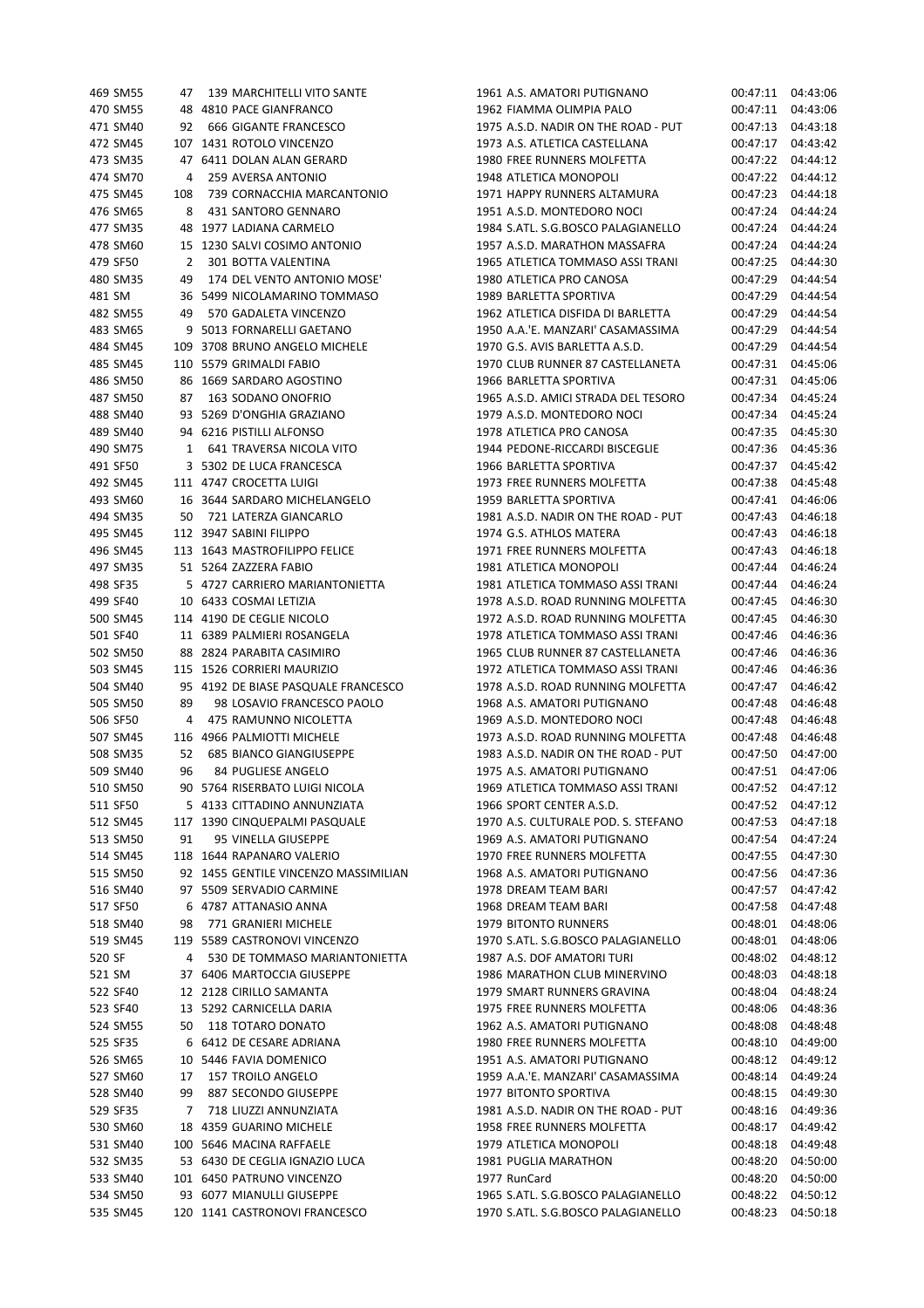| 536 SM45             |     | 121 2825 PASSARELLI PASQUALE                          |
|----------------------|-----|-------------------------------------------------------|
| 537 SM50             |     | 94 2884 SCIARAFFIA SERGIO                             |
| 538 SM               |     | 38 3904 GIANNONE ANTONIO                              |
| 539 SM45             |     | 122 2752 DE COSMO ATTILIO                             |
| 540 SM45             |     | 123 2738 LEONETTI PAOLO                               |
| 541 SM50             |     | 95 4781 PERROTTA LUIGI                                |
| 542 SM50             |     | 96 2037 ZONNO ANGELO ANTONIO                          |
| 543 SM40             |     | 102 6453 SANCILIO DARIO                               |
| 544 SM45             |     | 124 919 SICOLO NATALE                                 |
| 545 SM55             |     | 51 1529 MAGRONE LUIGI                                 |
| 546 SM50             |     | 97 302 DI TEO SAVINO                                  |
|                      |     | 547 SM55 52 1059 GRANILE VITTORIO                     |
|                      |     | 548 SM65 11 867 TURSELLINO FRANCESCO                  |
| 549 SM45             |     | 125 4201 DE PALMA ANGELO                              |
| 550 SM65             |     | 12 3449 TARALLO ANTONIO                               |
| 551 SM55             |     | 53 5261 MARZOLLA STEFANO                              |
|                      |     | 552 SM50 98 1149 NOTARANGELO CLAUDIO                  |
|                      |     | 553 SM45 126 4930 GESMUNDO GIUSEPPE                   |
| 554 SM55             |     | 54 1116 SCARATI MICHELE                               |
| 555 SM45             |     | 127 1275 STAGNI GIUSEPPE                              |
| 556 SM45             |     | 128 5330 LACASSIA FRANCESCO                           |
| 557 SM50             |     | 99 485 NOTARNICOLA GIOVANNI                           |
|                      |     | 558 SM60 19 3492 LISO FABRIZIO                        |
|                      |     | 559 SM40 103 5723 NINNI CATALDO                       |
| 560 SM35             |     | 54 1123 CATUCCI ALESSIO<br>100 5322 PACE DANIELE      |
| 561 SM50             |     |                                                       |
| 562 SM50             |     | 101 5471 TANGORRA NICOLA                              |
| 563 SM55             |     | 55 4744 SCARABAGGIO ALBINO                            |
|                      |     | 564 SM45 129 720 ROMANAZZI GIUSEPPE                   |
|                      |     | 565 SM40 104 5472 BIANCO TONI                         |
| 566 SM35             |     | 55 6447 CAPPELLUTI COSIMO                             |
| 567 SM50             |     | 102 1281 CANCELLIERI ANTONINO                         |
| 568 SM50             |     | 103 3356 NITTI VITO                                   |
|                      |     | 569 SM50 104 3177 LORUSSO VITANTONIO                  |
|                      |     | 570 SM35 56 671 LATERZA GIOVANNI                      |
| 571 SM65             |     | 13 3647 FILETTO COSIMO DAMIANO                        |
| 572 SM55             |     | 56 4854 DALOISO VITO                                  |
| 573 SM50             |     | 105 1758 FIORE ANTONIO                                |
| 574 SM70             |     | 5 432 PACE LUIGI GUGLIELMO                            |
|                      |     | 575 SM65 14 6177 DE GIRARDIS MODESTO                  |
|                      |     | 576 SM50 106 5905 FERRARO ANTONIO                     |
| 577 SM55             |     | 57 4293 D'ABBICCO DONATO                              |
| 578 SM60             |     | 20 6003 CALDARULO ANGELO                              |
| 579 SM55             |     | 58 1466 NETTI FRANCESCO                               |
| 580 SM45             |     | 130 3148 MIRAGLINO FRANCESCO                          |
| 581 SM45<br>582 SF35 |     | 131 467 LORENZINI EMANUELE<br>8 4859 MARTOCCIA ANGELA |
| 583 SM40             |     | 105 5263 MINOIA PIETRO                                |
| 584 SM55             |     | 59 134 NUDO GIUSEPPE                                  |
| 585 SM70             | 6   | <b>1612 TUPPUTI SALVATORE</b>                         |
| 586 SF45             |     | 8 372 ROSELLI ROBERTA                                 |
| 587 SM45             |     | 132 3605 CASARDI DOMENICO                             |
| 588 SM45             |     | 133 5751 pascazio lorenzo                             |
| 589 SM45             |     | 134 3446 SCARCELLI VITO                               |
| 590 SM35             |     | 57 6439 MANELLI LEONARDO                              |
| 591 SM50             | 107 | 74 CONTE STEFANO                                      |
| 592 SF50             | 7   | 1067 PAVONE MARIA DOMENICA                            |
| 593 SM               |     | 39 4377 DE GIOSA ALESSANDRO                           |
| 594 SM45             |     | 135 2621 DE PALMA MAURO                               |
| 595 SM45             |     | 136 141 DARESTA EMILIANO                              |
| 596 SM45             |     | 137 3842 SCAVO EMANUELE                               |
| 597 SM50             | 108 | 85 ROMANAZZI ANGELO                                   |
| 598 SM40             |     | 106 6028 MARIANO VITO                                 |
| 599 SM40             |     | 107 4047 LABRUNA MASSIMO                              |
| 600 SM40             | 108 | 180 NAGLIERO SABINO ALBERTO                           |
| 601 SM50             |     | 109 4780 SCHIAVONE ANTONIO                            |
| 602 SM55             |     | 60 1386 ROMANO ANTONIO                                |
|                      |     |                                                       |

| 536 SM45           |     | 121 2825 PASSARELLI PASQUALE   | 1971 CLUB RUNNER 87 CASTELLANETA    | 00:48:24 04:50:24    |                      |
|--------------------|-----|--------------------------------|-------------------------------------|----------------------|----------------------|
| 537 SM50           |     | 94 2884 SCIARAFFIA SERGIO      | 1966 TARANTO SPORTIVA               | 00:48:24             | 04:50:24             |
| 538 SM             |     | 38 3904 GIANNONE ANTONIO       | 1993 GIOIA RUNNING A.S.D.           | 00:48:28             | 04:50:48             |
| 539 SM45           |     | 122 2752 DE COSMO ATTILIO      | 1971 ATLETICA TOMMASO ASSI TRANI    | 00:48:31             | 04:51:06             |
| 540 SM45           |     | 123 2738 LEONETTI PAOLO        | 1970 RunCard                        | 00:48:31             | 04:51:06             |
| 541 SM50           |     | 95 4781 PERROTTA LUIGI         | 1968 A.S. CULTURALE POD. S. STEFANO | 00:48:32             | 04:51:12             |
| 542 SM50           |     | 96 2037 ZONNO ANGELO ANTONIO   | <b>1968 TARANTO SPORTIVA</b>        | 00:48:32             | 04:51:12             |
| 543 SM40           |     | 102 6453 SANCILIO DARIO        | 1979 RunCard                        | 00:48:33             | 04:51:18             |
| 544 SM45           |     | 124 919 SICOLO NATALE          | 1971 BITONTO SPORTIVA               | 00:48:34             | 04:51:24             |
| 545 SM55           |     | 51 1529 MAGRONE LUIGI          | 1963 ATLETICA TOMMASO ASSI TRANI    | 00:48:34             | 04:51:24             |
| 546 SM50           |     | 97 302 DI TEO SAVINO           | 1965 ATLETICA TOMMASO ASSI TRANI    | 00:48:34             | 04:51:24             |
| 547 SM55           |     | 52 1059 GRANILE VITTORIO       | 1961 CLUB RUNNER 87 CASTELLANETA    | 00:48:36             | 04:51:36             |
| 548 SM65           |     | 11 867 TURSELLINO FRANCESCO    | 1953 S.S.D. A.R.L. DYNAMYK FITNESS  | 00:48:37             | 04:51:42             |
| 549 SM45           |     | 125 4201 DE PALMA ANGELO       | 1974 ASS.NE SPORTIVA DIL. TALOS     | 00:48:37             | 04:51:42             |
| 550 SM65           |     | 12 3449 TARALLO ANTONIO        | 1951 BARI ROAD RUNNERS CLUB         | 00:48:37             | 04:51:42             |
| 551 SM55           |     | 53 5261 MARZOLLA STEFANO       | 1964 ATLETICA MONOPOLI              | 00:48:40             | 04:52:00             |
| 552 SM50           |     | 98 1149 NOTARANGELO CLAUDIO    | 1968 S.ATL. S.G.BOSCO PALAGIANELLO  | 00:48:40             | 04:52:00             |
|                    |     |                                |                                     |                      |                      |
| 553 SM45           |     | 126 4930 GESMUNDO GIUSEPPE     | 1971 FREE RUNNERS MOLFETTA          | 00:48:40             | 04:52:00             |
| 554 SM55           |     | 54 1116 SCARATI MICHELE        | 1961 NUOVA ATLETICA LATERZA         | 00:48:40             | 04:52:00             |
| 555 SM45           |     | 127 1275 STAGNI GIUSEPPE       | 1972 TARANTO SPORTIVA               | 00:48:40             | 04:52:00             |
| 556 SM45           |     | 128 5330 LACASSIA FRANCESCO    | 1974 BITONTO SPORTIVA               | 00:48:41             | 04:52:06             |
| 557 SM50           |     | 99 485 NOTARNICOLA GIOVANNI    | 1965 A.S.D. MONTEDORO NOCI          | 00:48:41             | 04:52:06             |
| 558 SM60           |     | 19 3492 LISO FABRIZIO          | 1958 A.MARATONETI ANDRIESI          | 00:48:42             | 04:52:12             |
| 559 SM40           |     | 103 5723 NINNI CATALDO         | 1975 S.ATL. S.G.BOSCO PALAGIANELLO  | 00:48:43             | 04:52:18             |
| 560 SM35           |     | 54 1123 CATUCCI ALESSIO        | 1984 NUOVA ATLETICA LATERZA         | 00:48:44             | 04:52:24             |
| 561 SM50           |     | 100 5322 PACE DANIELE          | 1968 A.S.D. NADIR ON THE ROAD - PUT | 00:48:45             | 04:52:30             |
| 562 SM50           |     | 101 5471 TANGORRA NICOLA       | 1965 A.S.D. MONTEDORO NOCI          | 00:48:45             | 04:52:30             |
| 563 SM55           |     | 55 4744 SCARABAGGIO ALBINO     | 1961 ASS. NAZIONALE BERSAGLIERI BAR | 00:48:46             | 04:52:36             |
| 564 SM45           |     | 129 720 ROMANAZZI GIUSEPPE     | 1974 A.S.D. NADIR ON THE ROAD - PUT | 00:48:46             | 04:52:36             |
| 565 SM40           |     | 104 5472 BIANCO TONI           | 1979 A.S.D. MONTEDORO NOCI          | 00:48:47             | 04:52:42             |
| 566 SM35           |     | 55 6447 CAPPELLUTI COSIMO      | 1981 A.S.D. TRIATHLON TARANTO       | 00:48:51             | 04:53:06             |
| 567 SM50           |     | 102 1281 CANCELLIERI ANTONINO  | 1969 TARANTO SPORTIVA               | 00:48:51             | 04:53:06             |
| 568 SM50           |     | 103 3356 NITTI VITO            | 1969 TARANTO SPORTIVA               | 00:48:51             | 04:53:06             |
| 569 SM50           |     | 104 3177 LORUSSO VITANTONIO    | 1968 A.S.D. NADIR ON THE ROAD - PUT | 00:48:53             | 04:53:18             |
| 570 SM35           |     | 56 671 LATERZA GIOVANNI        | 1981 A.S.D. NADIR ON THE ROAD - PUT | 00:48:53             | 04:53:18             |
| 571 SM65           |     | 13 3647 FILETTO COSIMO DAMIANO | 1952 PEDONE-RICCARDI BISCEGLIE      | 00:48:54             | 04:53:24             |
| 572 SM55           |     | 56 4854 DALOISO VITO           | 1961 G.S. AVIS BARLETTA A.S.D.      | 00:48:56             | 04:53:36             |
| 573 SM50           |     | 105 1758 FIORE ANTONIO         | 1966 RUNNERS DEL LEVANTE            | 00:48:56             | 04:53:36             |
| 574 SM70           |     | 5 432 PACE LUIGI GUGLIELMO     | 1949 A.S.D. MONTEDORO NOCI          | 00:48:56             | 04:53:36             |
| 575 SM65           |     | 14 6177 DE GIRARDIS MODESTO    | 1950 ATLETICA MONOPOLI              | 00:48:57             | 04:53:42             |
| 576 SM50           |     | 106 5905 FERRARO ANTONIO       | 1966 ATLETICA TOMMASO ASSI TRANI    | 00:48:58             | 04:53:48             |
| 577 SM55           |     | 57 4293 D'ABBICCO DONATO       | 1963 DREAM TEAM BARI                | 00:49:00             | 04:54:00             |
| 578 SM60           |     | 20 6003 CALDARULO ANGELO       | 1959 A.S.D. AMICI STRADA DEL TESORO | 00:49:05             | 04:54:30             |
| 579 SM55           |     | 58 1466 NETTI FRANCESCO        | 1964 A.S. AMATORI PUTIGNANO         | 00:49:06             | 04:54:36             |
| 580 SM45           |     | 130 3148 MIRAGLINO FRANCESCO   | 1974 AMATORI ATL. ACQUAVIVA         | 00:49:07             | 04:54:42             |
| 581 SM45           | 131 | 467 LORENZINI EMANUELE         | 1971 A.S.D. MONTEDORO NOCI          | 00:49:08             | 04:54:48             |
| 582 SF35           |     | 8 4859 MARTOCCIA ANGELA        | 1980 MARATHON CLUB MINERVINO        | 00:49:08             | 04:54:48             |
| 583 SM40           |     | 105 5263 MINOIA PIETRO         | 1977 ATLETICA MONOPOLI              | 00:49:08             | 04:54:48             |
| 584 SM55           | 59  | 134 NUDO GIUSEPPE              | 1961 A.S. AMATORI PUTIGNANO         | 00:49:08             | 04:54:48             |
| 585 SM70           |     | 6 1612 TUPPUTI SALVATORE       | 1949 ATLETICA DISFIDA DI BARLETTA   | 00:49:08             | 04:54:48             |
| 586 SF45           | 8   | 372 ROSELLI ROBERTA            | 1974 SPORT CENTER A.S.D.            | 00:49:10             | 04:55:00             |
| 587 SM45           |     | 132 3605 CASARDI DOMENICO      | 1971 BARLETTA SPORTIVA              | 00:49:11             | 04:55:06             |
| 588 SM45           |     | 133 5751 pascazio lorenzo      | 1970 RunCard                        | 00:49:11             | 04:55:06             |
| 589 SM45           |     | 134 3446 SCARCELLI VITO        | 1973 G.S.ATLETICA AMATORI CORATO    | 00:49:13             | 04:55:18             |
| 590 SM35           |     | 57 6439 MANELLI LEONARDO       | 1984 OSTUNI RUNNER'S                | 00:49:14             | 04:55:24             |
| 591 SM50           | 107 | 74 CONTE STEFANO               | 1969 A.S. ATLETICA CASTELLANA       | 00:49:15             | 04:55:30             |
| 592 SF50           |     | 7 1067 PAVONE MARIA DOMENICA   | 1965 CLUB RUNNER 87 CASTELLANETA    | 00:49:15             | 04:55:30             |
|                    |     | 39 4377 DE GIOSA ALESSANDRO    | 1990 A.S.D. AMICI STRADA DEL TESORO |                      |                      |
| 593 SM<br>594 SM45 |     | 135 2621 DE PALMA MAURO        | 1971 FREE RUNNERS MOLFETTA          | 00:49:15<br>00:49:16 | 04:55:30<br>04:55:36 |
| 595 SM45           |     | 141 DARESTA EMILIANO           | 1974 A.S. AMATORI PUTIGNANO         | 00:49:17             | 04:55:42             |
| 596 SM45           | 136 | 137 3842 SCAVO EMANUELE        | 1974 A.S.D. AMICI STRADA DEL TESORO |                      | 04:55:48             |
|                    | 108 |                                | 1968 A.S. AMATORI PUTIGNANO         | 00:49:18             | 04:56:00             |
| 597 SM50           |     | 85 ROMANAZZI ANGELO            |                                     | 00:49:20             |                      |
| 598 SM40           |     | 106 6028 MARIANO VITO          | 1975 MURGIA MARATHON SANTERAMO      | 00:49:20             | 04:56:00             |
| 599 SM40           |     | 107 4047 LABRUNA MASSIMO       | 1975 ATLETICA MONOPOLI              | 00:49:22             | 04:56:12             |
| 600 SM40           | 108 | 180 NAGLIERO SABINO ALBERTO    | 1979 ATLETICA PRO CANOSA            | 00:49:23             | 04:56:18             |
| 601 SM50           |     | 109 4780 SCHIAVONE ANTONIO     | 1966 A.S. CULTURALE POD. S. STEFANO | 00:49:24             | 04:56:24             |
| 602 SM55           |     | 60 1386 ROMANO ANTONIO         | 1963 A.S. CULTURALE POD. S. STEFANO | 00:49:24             | 04:56:24             |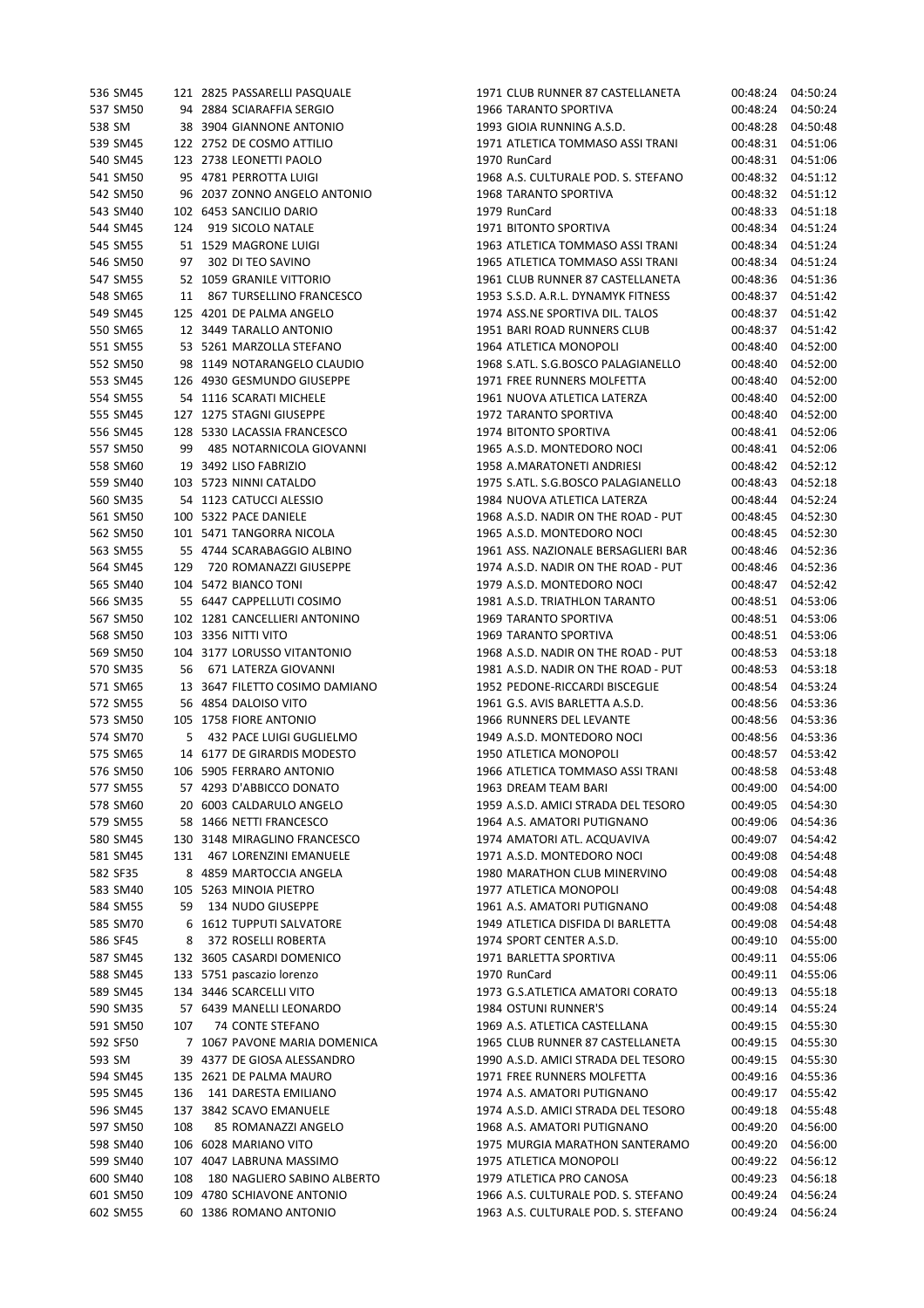| 603 SM40 |     | 109 1530 MANNATRIZIO ANSELMO        | 1975 ATLETICA TOMMASO ASSI TRANI    | 00:49:27 | 04:56:42 |
|----------|-----|-------------------------------------|-------------------------------------|----------|----------|
| 604 SM55 |     | 61 1645 REGINA FRANCESCO            | 1960 FREE RUNNERS MOLFETTA          | 00:49:27 | 04:56:42 |
| 605 SF50 |     | 8 2278 RANIERI GIULIA               | 1967 A.S.D. AMICI STRADA DEL TESORO | 00:49:28 | 04:56:48 |
| 606 SM55 |     | 62 312 INTRONA VINCENZO             | 1960 ATLETICA TOMMASO ASSI TRANI    | 00:49:28 | 04:56:48 |
| 607 SM55 |     | 63 4484 FLORIO GIUSEPPE             | 1961 ASD AVIS MOLA RUNNING          | 00:49:30 | 04:57:00 |
| 608 SM45 |     | 138 4920 SIMONE PASQUALE            | 1973 A.MARATONETI ANDRIESI          | 00:49:32 | 04:57:12 |
| 609 SM60 |     | 310 PARADISO NICOLA                 | 1957 ATLETICA TOMMASO ASSI TRANI    | 00:49:33 | 04:57:18 |
|          | 21  |                                     |                                     |          |          |
| 610 SM55 |     | 64 4185 STRIPPOLI MICHELANGELO      | 1962 BITONTO SPORTIVA               | 00:49:35 | 04:57:30 |
| 611 SM50 |     | 110 5021 PANEBIANCO ADRIANO         | 1969 SPORT CENTER A.S.D.            | 00:49:35 | 04:57:30 |
| 612 SF50 |     | 9 5648 GUSMAI ANNAMARIA             | 1966 ATLETICA TOMMASO ASSI TRANI    | 00:49:36 | 04:57:36 |
| 613 SF35 |     | 9 1864 LAPADULA PALMA               | 1982 POLISPORT CICLO CLUB FASANO    | 00:49:36 | 04:57:36 |
| 614 SM35 |     | 58 5544 GALLO ANGELO                | 1980 POLISPORT CICLO CLUB FASANO    | 00:49:36 | 04:57:36 |
| 615 SM60 |     | 22 2612 MASCOLO GIOVANNI            | 1958 ATLETICA DISFIDA DI BARLETTA   | 00:49:37 | 04:57:42 |
| 616 SM50 |     | 111 6397 DI GIOIA TOMMASO           | 1966 SPORT CENTER A.S.D.            | 00:49:37 | 04:57:42 |
| 617 SM35 |     | 59 6102 ADDAMIANO MARCO             | 1980 BARLETTA SPORTIVA              | 00:49:38 | 04:57:48 |
| 618 SF35 |     | 10 3459 PAPPALETTERA SANTA          | 1982 ATLETICA TOMMASO ASSI TRANI    | 00:49:39 | 04:57:54 |
| 619 SM60 |     | 23 1494 CARIELLO FRANCESCO          | 1959 G.S.P. III REGIONE AEREA BARI  | 00:49:40 | 04:58:00 |
| 620 SM40 |     | 110 4100 PIZZOLLA PIETRO            | 1977 S.ATL. S.G.BOSCO PALAGIANELLO  | 00:49:41 | 04:58:06 |
| 621 SF40 |     | 14 5688 CUTRONE GRAZIA              | 1976 S.S.D. A.R.L. DYNAMYK FITNESS  | 00:49:44 | 04:58:24 |
| 622 SM50 | 112 | 954 PALMIERI ORONZO                 | 1965 NUOVA ATLETICA BITONTO         | 00:49:45 | 04:58:30 |
| 623 SM55 | 65  | 282 CALDERARO VITTORIO              | 1961 ATLETICA MONOPOLI              | 00:49:45 | 04:58:30 |
|          |     |                                     |                                     |          |          |
| 624 SF50 |     | 10 4779 CAIATI ANNA                 | 1967 NUOVA ATLETICA BITONTO         | 00:49:46 | 04:58:36 |
| 625 SM35 |     | 60 6407 RENNA NUNZIO                | 1984 MARATHON CLUB MINERVINO        | 00:49:46 | 04:58:36 |
| 626 SM55 |     | 66 1510 PALLARA MAURO               | 1962 BARI ROAD RUNNERS CLUB         | 00:49:47 | 04:58:42 |
| 627 SM35 |     | 61 6454 FIORENTINO LUIGI            | 1984 RunCard                        | 00:49:47 | 04:58:42 |
| 628 SM45 |     | 139 4193 MINERVINI GIUSEPPE         | 1971 A.S.D. ROAD RUNNING MOLFETTA   | 00:49:50 | 04:59:00 |
| 629 SM50 |     | 113 6436 DE CANDIA VINCENZO         | 1968 A.S.D. ROAD RUNNING MOLFETTA   | 00:49:51 | 04:59:06 |
| 630 SF45 |     | 9 3316 LA TORRE PAMELA              | 1973 IKKOS ATLETI TARANTO A.S.D.    | 00:49:51 | 04:59:06 |
| 631 SM55 |     | 67 746 FALCICCHIO BERARDINO         | 1962 HAPPY RUNNERS ALTAMURA         | 00:49:52 | 04:59:12 |
| 632 SM50 |     | 114 4827 LUPOLI VINCENZO            | 1967 HAPPY RUNNERS ALTAMURA         | 00:49:52 | 04:59:12 |
| 633 SM50 |     | 115 2095 GIAMPAOLO VITO             | 1969 ASD RUN LIFE                   | 00:49:53 | 04:59:18 |
| 634 SM60 |     | 24 1232 PALMISANO MARINO            | 1956 A.S.D. MARATHON MASSAFRA       | 00:49:54 | 04:59:24 |
| 635 SM50 |     | 116 4184 MINENNA MICHELE            | 1969 BITONTO SPORTIVA               | 00:49:56 | 04:59:36 |
| 636 SM45 |     | 140 1234 COVELLA GIUSEPPE           | 1970 A.S.D. MARATHON MASSAFRA       | 00:49:56 | 04:59:36 |
| 637 SF55 |     | 2 1451 DELFINE ELISABETTA           | 1964 A.S. AMATORI PUTIGNANO         | 00:50:00 | 05:00:00 |
|          |     |                                     |                                     |          |          |
| 638 SM55 |     | 68 1460 LENTINI MARIO               | 1964 A.S. AMATORI PUTIGNANO         | 00:50:00 | 05:00:00 |
| 639 SM35 |     | 62 3838 FILOGRANO DIEGO             | 1980 A.S.D. AMICI STRADA DEL TESORO | 00:50:01 | 05:00:06 |
| 640 SM60 |     | 25 6408 FILOMENO GIOVANNI           | 1957 ATLETICA DISFIDA DI BARLETTA   | 00:50:04 | 05:00:24 |
| 641 SM40 |     | 111 6197 PULIGNANO GIOVANNI         | 1978 A.S.D. MARATHON MASSAFRA       | 00:50:05 | 05:00:30 |
| 642 SF55 |     | 3 5250 MENOLASCINA ROSA             | 1961 A.S.D. AMICI STRADA DEL TESORO | 00:50:06 | 05:00:36 |
| 643 SM60 |     | 26 529 DE TOMMASO RAFFAELE          | 1959 A.S. DOF AMATORI TURI          | 00:50:09 | 05:00:54 |
| 644 SM40 |     | 112 927 MARRAUDINO PAOLO            | 1976 GIOIA RUNNING A.S.D.           | 00:50:10 | 05:01:00 |
| 645 SM50 |     | 117 6418 ANGIOLA NUNZIO             | 1969 MURGIA MARATHON SANTERAMO      | 00:50:12 | 05:01:12 |
| 646 SM50 |     | 118 1218 SICILIANO CATALDO          | 1968 A.S.D. MARATHON MASSAFRA       | 00:50:13 | 05:01:18 |
| 647 SM50 |     | 119 1007 SANTORO PIERANGELO         | 1967 OSTUNI RUNNER'S                | 00:50:14 | 05:01:24 |
| 648 SM60 | 27  | 728 GIOVE LUIGI                     | 1958 MURGIA MARATHON SANTERAMO      | 00:50:16 | 05:01:36 |
| 649 SM55 |     | 69 3179 FERRANTE NICOLA             | 1962 RUNNERS DEL LEVANTE            | 00:50:17 | 05:01:42 |
| 650 SM50 |     | 120 6230 DEPALMA FRANCESCO          | 1969 BITONTO SPORTIVA               | 00:50:18 | 05:01:48 |
| 651 SM50 |     | 121 4587 BOTTALICO CATALDO          | 1969 PUGLIA MARATHON                | 00:50:19 | 05:01:54 |
| 652 SM45 | 141 | 886 DEPALMA DAMIANO                 | 1972 BITONTO SPORTIVA               | 00:50:21 | 05:02:06 |
| 653 SM65 | 15  | 405 PETRONILLI PIETRO SANTE         | 1951 A.S.D. MONTEDORO NOCI          | 00:50:22 | 05:02:12 |
|          |     | 142 1812 SASSO MICHELE              |                                     |          |          |
| 654 SM45 |     |                                     | 1970 ACQUAMARINA PALESE             | 00:50:24 | 05:02:24 |
| 655 SM50 |     | 122 1804 COLELLA VINCENZO           | 1966 ACQUAMARINA PALESE             | 00:50:24 | 05:02:24 |
| 656 SM45 |     | 143 6443 BELVISO FABIO              | 1971 ASD RUNNERS FOR EMERGENCY      | 00:50:25 | 05:02:30 |
| 657 SF35 |     | 11 6451 Sibilano Valentina          | 1980 RunCard                        | 00:50:26 | 05:02:36 |
| 658 SF45 |     | 10 1256 CHIARADIA TUNDRA            | 1974 A.S.D. MARATHON MASSAFRA       | 00:50:26 | 05:02:36 |
| 659 SM55 |     | 70 1214 CHIEFA FRANCESCO            | 1961 A.S.D. MARATHON MASSAFRA       | 00:50:26 | 05:02:36 |
| 660 SM65 |     | 16 4226 LOGLISCI TOMMASO            | 1952 ATLETICA PRO CANOSA            | 00:50:28 | 05:02:48 |
| 661 SM55 | 71  | 177 LAGRASTA SABINO                 | 1963 ATLETICA PRO CANOSA            | 00:50:28 | 05:02:48 |
| 662 SM45 |     | 144 4404 CASALINI CLAUDIO           | 1973 BARI ROAD RUNNERS CLUB         | 00:50:29 | 05:02:54 |
| 663 SM50 |     | 123 3846 DE CARNE GAETANO           | 1965 BARI ROAD RUNNERS CLUB         | 00:50:29 | 05:02:54 |
| 664 SM45 |     | 145 2625 AMATO NICOLA DAVIDE        | 1972 FREE RUNNERS MOLFETTA          | 00:50:29 | 05:02:54 |
| 665 SM60 | 28  | 306 CASTRO ROBERTO                  | 1958 ATLETICA TOMMASO ASSI TRANI    | 00:50:30 | 05:03:00 |
| 666 SM50 |     | 124 1973 BALESTRA AUGUSTO           | 1967 S.ATL. S.G.BOSCO PALAGIANELLO  | 00:50:32 | 05:03:12 |
| 667 SM55 |     | 72 5336 PAOLILLO ROBERTO            | 1964 AMICI DEL CAMMINO BARLETTA     | 00:50:32 | 05:03:12 |
| 668 SM45 |     | 146 3760 PIAZZOLLA DAVIDE SALVATORE |                                     | 00:50:33 | 05:03:18 |
|          |     |                                     | 1970 MARGHERITA DI SAVOIA RUNNERS   |          |          |
| 669 SM50 |     | 125 4257 LANDRISCINA GIANFRANCO PIO | 1969 BARLETTA SPORTIVA              | 00:50:33 | 05:03:18 |

| 603 SM40 |     | 109 1530 MANNATRIZIO ANSELMO        | 1975 ATLETICA TOMMASO ASSI TRANI    | 00:49:27 | 04:56:42              |
|----------|-----|-------------------------------------|-------------------------------------|----------|-----------------------|
| 604 SM55 |     | 61 1645 REGINA FRANCESCO            | 1960 FREE RUNNERS MOLFETTA          | 00:49:27 | 04:56:42              |
| 605 SF50 |     | 8 2278 RANIERI GIULIA               | 1967 A.S.D. AMICI STRADA DEL TESORO | 00:49:28 | 04:56:48              |
| 606 SM55 | 62  | 312 INTRONA VINCENZO                | 1960 ATLETICA TOMMASO ASSI TRANI    | 00:49:28 | 04:56:48              |
| 607 SM55 |     | 63 4484 FLORIO GIUSEPPE             | 1961 ASD AVIS MOLA RUNNING          | 00:49:30 | 04:57:00              |
| 608 SM45 |     | 138 4920 SIMONE PASQUALE            | 1973 A.MARATONETI ANDRIESI          | 00:49:32 | 04:57:12              |
| 609 SM60 | 21  | 310 PARADISO NICOLA                 | 1957 ATLETICA TOMMASO ASSI TRANI    | 00:49:33 | 04:57:18              |
| 610 SM55 |     | 64 4185 STRIPPOLI MICHELANGELO      | 1962 BITONTO SPORTIVA               | 00:49:35 | 04:57:30              |
| 611 SM50 |     | 110 5021 PANEBIANCO ADRIANO         | 1969 SPORT CENTER A.S.D.            | 00:49:35 | 04:57:30              |
| 612 SF50 |     | 9 5648 GUSMAI ANNAMARIA             | 1966 ATLETICA TOMMASO ASSI TRANI    | 00:49:36 | 04:57:36              |
| 613 SF35 |     | 9 1864 LAPADULA PALMA               | 1982 POLISPORT CICLO CLUB FASANO    | 00:49:36 | 04:57:36              |
| 614 SM35 |     | 58 5544 GALLO ANGELO                | 1980 POLISPORT CICLO CLUB FASANO    | 00:49:36 | 04:57:36              |
| 615 SM60 |     | 22 2612 MASCOLO GIOVANNI            | 1958 ATLETICA DISFIDA DI BARLETTA   | 00:49:37 | 04:57:42              |
|          |     | 111 6397 DI GIOIA TOMMASO           | 1966 SPORT CENTER A.S.D.            |          |                       |
| 616 SM50 |     |                                     | 1980 BARLETTA SPORTIVA              | 00:49:37 | 04:57:42<br>04:57:48  |
| 617 SM35 |     | 59 6102 ADDAMIANO MARCO             |                                     | 00:49:38 |                       |
| 618 SF35 |     | 10 3459 PAPPALETTERA SANTA          | 1982 ATLETICA TOMMASO ASSI TRANI    | 00:49:39 | 04:57:54              |
| 619 SM60 |     | 23 1494 CARIELLO FRANCESCO          | 1959 G.S.P. III REGIONE AEREA BARI  | 00:49:40 | 04:58:00              |
| 620 SM40 |     | 110 4100 PIZZOLLA PIETRO            | 1977 S.ATL. S.G.BOSCO PALAGIANELLO  | 00:49:41 | 04:58:06              |
| 621 SF40 |     | 14 5688 CUTRONE GRAZIA              | 1976 S.S.D. A.R.L. DYNAMYK FITNESS  | 00:49:44 | 04:58:24              |
| 622 SM50 | 112 | 954 PALMIERI ORONZO                 | 1965 NUOVA ATLETICA BITONTO         | 00:49:45 | 04:58:30              |
| 623 SM55 | 65  | 282 CALDERARO VITTORIO              | 1961 ATLETICA MONOPOLI              | 00:49:45 | 04:58:30              |
| 624 SF50 |     | 10 4779 CAIATI ANNA                 | 1967 NUOVA ATLETICA BITONTO         | 00:49:46 | 04:58:36              |
| 625 SM35 |     | 60 6407 RENNA NUNZIO                | 1984 MARATHON CLUB MINERVINO        | 00:49:46 | 04:58:36              |
| 626 SM55 |     | 66 1510 PALLARA MAURO               | 1962 BARI ROAD RUNNERS CLUB         | 00:49:47 | 04:58:42              |
| 627 SM35 |     | 61 6454 FIORENTINO LUIGI            | 1984 RunCard                        | 00:49:47 | 04:58:42              |
| 628 SM45 |     | 139 4193 MINERVINI GIUSEPPE         | 1971 A.S.D. ROAD RUNNING MOLFETTA   | 00:49:50 | 04:59:00              |
| 629 SM50 |     | 113 6436 DE CANDIA VINCENZO         | 1968 A.S.D. ROAD RUNNING MOLFETTA   | 00:49:51 | 04:59:06              |
| 630 SF45 |     | 9 3316 LA TORRE PAMELA              | 1973 IKKOS ATLETI TARANTO A.S.D.    | 00:49:51 | 04:59:06              |
| 631 SM55 | 67  | 746 FALCICCHIO BERARDINO            | 1962 HAPPY RUNNERS ALTAMURA         | 00:49:52 | 04:59:12              |
| 632 SM50 |     | 114 4827 LUPOLI VINCENZO            | 1967 HAPPY RUNNERS ALTAMURA         | 00:49:52 | 04:59:12              |
| 633 SM50 |     | 115 2095 GIAMPAOLO VITO             | 1969 ASD RUN LIFE                   | 00:49:53 | 04:59:18              |
| 634 SM60 |     | 24 1232 PALMISANO MARINO            | 1956 A.S.D. MARATHON MASSAFRA       | 00:49:54 | 04:59:24              |
| 635 SM50 |     | 116 4184 MINENNA MICHELE            | 1969 BITONTO SPORTIVA               | 00:49:56 | 04:59:36              |
| 636 SM45 |     | 140 1234 COVELLA GIUSEPPE           | 1970 A.S.D. MARATHON MASSAFRA       | 00:49:56 | 04:59:36              |
| 637 SF55 |     | 2 1451 DELFINE ELISABETTA           | 1964 A.S. AMATORI PUTIGNANO         | 00:50:00 | 05:00:00              |
| 638 SM55 |     | 68 1460 LENTINI MARIO               | 1964 A.S. AMATORI PUTIGNANO         | 00:50:00 | 05:00:00              |
| 639 SM35 |     | 62 3838 FILOGRANO DIEGO             | 1980 A.S.D. AMICI STRADA DEL TESORO | 00:50:01 | 05:00:06              |
| 640 SM60 |     | 25 6408 FILOMENO GIOVANNI           | 1957 ATLETICA DISFIDA DI BARLETTA   | 00:50:04 | 05:00:24              |
| 641 SM40 |     | 111 6197 PULIGNANO GIOVANNI         | 1978 A.S.D. MARATHON MASSAFRA       | 00:50:05 | 05:00:30              |
| 642 SF55 |     | 3 5250 MENOLASCINA ROSA             | 1961 A.S.D. AMICI STRADA DEL TESORO | 00:50:06 | 05:00:36              |
| 643 SM60 |     | 26 529 DE TOMMASO RAFFAELE          | 1959 A.S. DOF AMATORI TURI          | 00:50:09 | 05:00:54              |
| 644 SM40 | 112 | 927 MARRAUDINO PAOLO                | 1976 GIOIA RUNNING A.S.D.           | 00:50:10 | 05:01:00              |
| 645 SM50 |     | 117 6418 ANGIOLA NUNZIO             | 1969 MURGIA MARATHON SANTERAMO      | 00:50:12 | 05:01:12              |
| 646 SM50 |     | 118 1218 SICILIANO CATALDO          | 1968 A.S.D. MARATHON MASSAFRA       | 00:50:13 | 05:01:18              |
| 647 SM50 |     | 119 1007 SANTORO PIERANGELO         | 1967 OSTUNI RUNNER'S                | 00:50:14 | 05:01:24              |
| 648 SM60 | 27  | 728 GIOVE LUIGI                     | 1958 MURGIA MARATHON SANTERAMO      | 00:50:16 | 05:01:36              |
| 649 SM55 |     | 69 3179 FERRANTE NICOLA             | 1962 RUNNERS DEL LEVANTE            | 00:50:17 | 05:01:42              |
| 650 SM50 |     | 120 6230 DEPALMA FRANCESCO          | 1969 BITONTO SPORTIVA               | 00:50:18 | 05:01:48              |
| 651 SM50 |     | 121 4587 BOTTALICO CATALDO          | 1969 PUGLIA MARATHON                | 00:50:19 | 05:01:54              |
| 652 SM45 |     | 141 886 DEPALMA DAMIANO             | 1972 BITONTO SPORTIVA               | 00:50:21 | 05:02:06              |
| 653 SM65 | 15  | 405 PETRONILLI PIETRO SANTE         | 1951 A.S.D. MONTEDORO NOCI          | 00:50:22 | 05:02:12              |
| 654 SM45 |     | 142 1812 SASSO MICHELE              | 1970 ACQUAMARINA PALESE             | 00:50:24 | 05:02:24              |
| 655 SM50 |     | 122 1804 COLELLA VINCENZO           | 1966 ACQUAMARINA PALESE             | 00:50:24 | 05:02:24              |
| 656 SM45 |     | 143 6443 BELVISO FABIO              | 1971 ASD RUNNERS FOR EMERGENCY      | 00:50:25 | 05:02:30              |
| 657 SF35 |     | 11 6451 Sibilano Valentina          | 1980 RunCard                        | 00:50:26 | 05:02:36              |
| 658 SF45 |     | 10 1256 CHIARADIA TUNDRA            | 1974 A.S.D. MARATHON MASSAFRA       | 00:50:26 | 05:02:36              |
| 659 SM55 |     | 70 1214 CHIEFA FRANCESCO            | 1961 A.S.D. MARATHON MASSAFRA       | 00:50:26 | 05:02:36              |
| 660 SM65 |     | 16 4226 LOGLISCI TOMMASO            | 1952 ATLETICA PRO CANOSA            | 00:50:28 | 05:02:48              |
| 661 SM55 | 71  | 177 LAGRASTA SABINO                 | 1963 ATLETICA PRO CANOSA            | 00:50:28 | 05:02:48              |
| 662 SM45 |     | 144 4404 CASALINI CLAUDIO           | 1973 BARI ROAD RUNNERS CLUB         | 00:50:29 | 05:02:54              |
| 663 SM50 |     | 123 3846 DE CARNE GAETANO           | 1965 BARI ROAD RUNNERS CLUB         | 00:50:29 | 05:02:54              |
| 664 SM45 |     | 145 2625 AMATO NICOLA DAVIDE        | 1972 FREE RUNNERS MOLFETTA          | 00:50:29 | 05:02:54              |
| 665 SM60 | 28  | 306 CASTRO ROBERTO                  | 1958 ATLETICA TOMMASO ASSI TRANI    | 00:50:30 | 05:03:00              |
| 666 SM50 |     | 124 1973 BALESTRA AUGUSTO           | 1967 S.ATL. S.G.BOSCO PALAGIANELLO  | 00:50:32 | 05:03:12              |
| 667 SM55 |     | 72 5336 PAOLILLO ROBERTO            | 1964 AMICI DEL CAMMINO BARLETTA     | 00:50:32 | 05:03:12              |
| 668 SM45 |     | 146 3760 PIAZZOLLA DAVIDE SALVATORE | 1970 MARGHERITA DI SAVOIA RUNNERS   | 00:50:33 | 05:03:18              |
| 669 SM50 |     | 125 4257 LANDRISCINA GIANERANCO PIO | 1969 BARI FTTA SPORTIVA             |          | $00:50:33$ $05:03:18$ |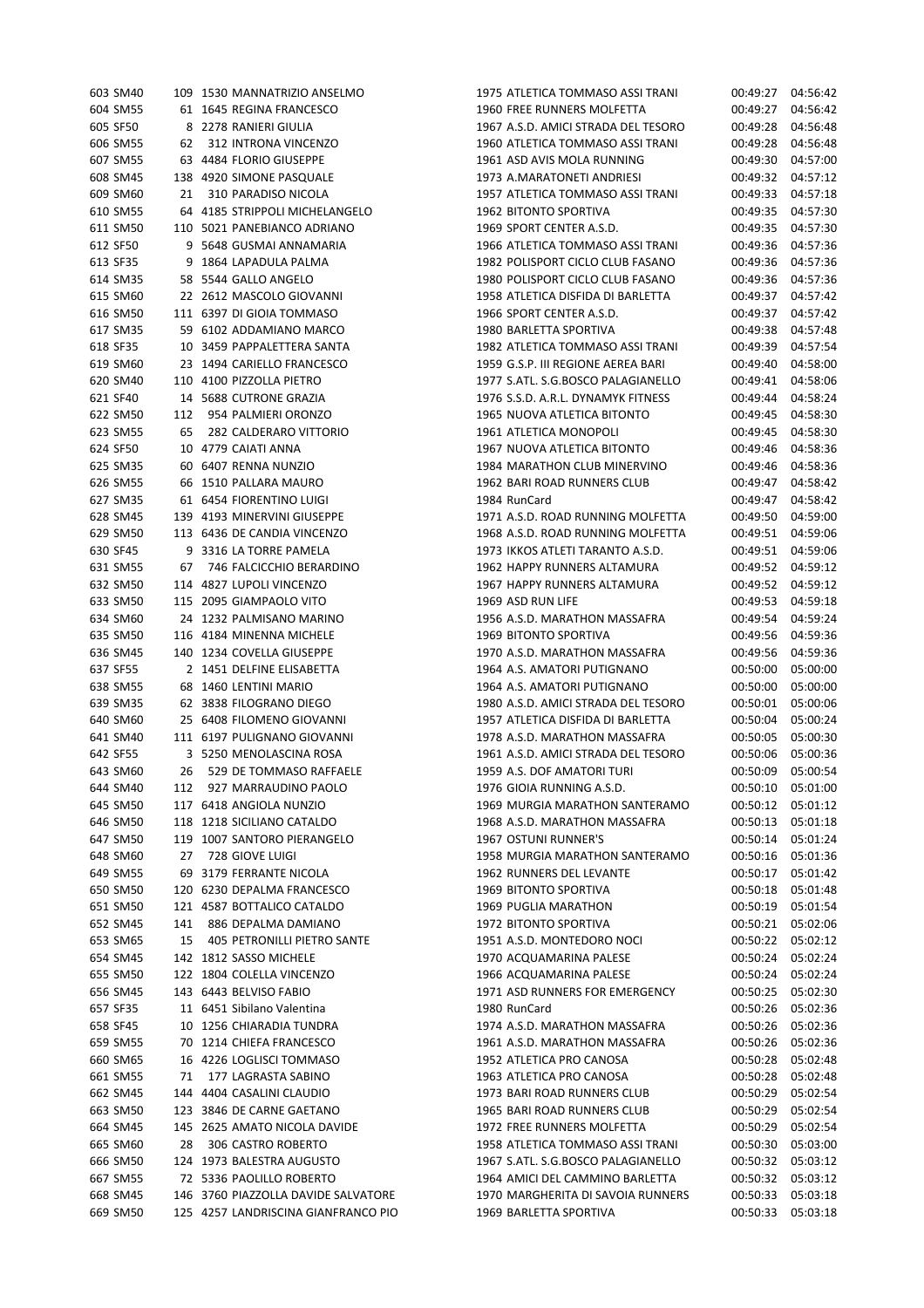|        | 670 SM45 | 147 | 388 LOPERFIDO MARIANO FRANCESCO  |
|--------|----------|-----|----------------------------------|
|        | 671 SM55 |     | 73   6449  PISTILLO LUIGI        |
|        | 672 SM50 |     | 126 565 RUTIGLIANO LUIGI         |
|        | 673 SM50 |     | 127 901 CACCIAPUOTI DANTE        |
|        | 674 SF45 | 11  | 3327 PASSERI EUFEMIA             |
|        | 675 SM40 |     | 113 567 DEL GROSSO MATTEO        |
|        | 676 SM70 |     | 7 2631 PAOLILLO LUIGI            |
|        | 677 SM45 |     | 148 3585 PENZA MICHELE           |
|        | 678 SM55 | 74  | 3534 LIBERATO RUGGIERO           |
|        | 679 SM55 |     | 75 702 VALENTE NICOLA GIUSEPPE   |
|        | 680 SM55 | 76  | 763 VENTURA GIOVANNI             |
|        | 681 SM45 |     | 149 3665 COLETTA ANDREA          |
|        | 682 SM60 |     | 29 742 CORNACCHIA MASSIMO        |
|        | 683 SM50 |     | 128 178 ZACCARO SABINO           |
|        | 684 SM60 |     | 30 258 DIBELLO NICOLO'           |
|        | 685 SF45 |     | 12 4535 OLIVA LUCIA              |
| 686 SF |          |     | 5 5265 CONSERVA VIVIANA          |
|        | 687 SM50 |     | 129 5257 RICCIARDELLI VINCENZO   |
|        | 688 SM50 |     | 130 268 SERAFINO ANTONIO         |
|        | 689 SM45 |     | 150 3695 PANUNZIO GAETANO MARIO  |
|        | 690 SM50 |     | 131 5644 ZUCCARO PAOLO           |
|        | 691 SM40 |     | 114 5412 EPIFANI SALVATORE       |
|        | 692 SM50 |     | 132 1012 SPECCHIA PIETRO ANTONIO |
|        | 693 SM50 |     | 133 1735 PERSICO NICOLA          |
|        | 694 SM35 |     | 63 5761 PASTORE FRANCESCO        |
|        | 695 SM50 |     | 134 5931 LUDOVICO NICOLA         |
|        | 696 SF45 |     | 13 1274 ARGESE PATRIZIA          |
|        | 697 SM60 | 31  | 57 PRIMAVERA VITO                |
|        | 698 SM45 |     | 151 3155 RUBINI ONOFRIO          |
|        | 699 SM45 |     | 152 6424 LA NOTTE MAURO          |
|        | 700 SM45 |     | 153 1463 LUPPINO ANTONINO        |
|        | 701 SM50 |     | 135 1061 FERA GIUSEPPE CLAUDIO   |
|        | 702 SM40 |     | 115 6382 LIPPOLIS GIANVITO       |
|        | 703 SM40 |     | 116 4581 PAGANO SALVATORE        |
|        | 704 SM35 |     | 64 6400 LOPRIENO MARCO           |
|        | 705 SF40 |     | 15 1379 DEIPAZZI ANNAMARIA       |
|        | 706 SM55 |     | 77 774 MASTROMARINO FRANCESCO    |
|        | 707 SM55 |     | 78 758 DIGESU' BIAGIO            |
| 708 SF |          |     | 6 6386 BOBEL VOLHA               |
|        | 709 SM65 |     | 17 1246 LIPPOLIS VITO            |
|        | 710 SF50 |     | 11 5426 PERAGINE ROSA            |
|        | 711 SM50 |     | 136   4325 MARANGI ROCCO         |
|        | 712 SF55 |     | 4 5497 TOTA WANDA                |
|        | 713 SM60 |     | 32 4811 GIULIANI VITO            |
|        | 714 SM50 | 137 | 1389 TRICARICO SAVINO            |
|        | 715 SM55 |     | 79 781 BUONO DOMENICO            |
|        | 716 SM50 |     | 138 284 LEOCI PAOLO              |
|        | 717 SM40 |     | 117 4175 NANOCCHIO VINCENZO      |
|        | 718 SM40 |     | 118 6452 pice evangelista        |
|        | 719 SM60 |     | 33 1974 BASILE MICHELE           |
|        | 720 SM45 |     | 154 5290 PINTO NICOLA            |
|        | 721 SM45 |     | 155 5450 ALBANESE VITO           |
|        | 722 SF35 |     | 12 4010 FUNIATI CLAUDIA          |
|        | 723 SM40 |     | 119 560 CARONE NICOLA            |
|        | 724 SM70 |     | 8 1515 BRESCIA MICHELE           |
|        | 725 SM45 |     | 156 4788 BURLANDO MICHELE        |
|        | 726 SM50 |     | 139 4313 MAGLIETTA VALERIO       |
|        | 727 SM50 |     | 140 1132 CARICATO ANGELO         |
|        | 728 SM60 | 34  | 4773 GORGOGLIONE ANDREA          |
|        | 729 SM55 | 80  | <b>16 D'AMBROSIO FRANCO</b>      |
|        | 730 SM35 | 65  | 396 MANCINI CARMELO              |
|        | 731 SF45 | 14  | 726 RECCHIA PASQUA               |
|        | 732 SM65 | 18  | 448 DE GRAZIA ANASTASIO MARIA    |
|        | 733 SM45 |     | 157 6419 MANZO FRENCESCO         |
|        | 734 SF55 | 5.  | 333 ANTONACCI ANNAMARIA          |
|        | 735 SM50 |     | 141 4883 D'ORFEO GIOACCHINO      |
|        | 736 SM50 |     | 142 4224 SIMEONE FRANCESCO       |

| 670 SM45 |     | 147 388 LOPERFIDO MARIANO FRANCESCO | 1973 A.S.D. MONTEDORO NOCI          | 00:50:34 | 05:03:24 |
|----------|-----|-------------------------------------|-------------------------------------|----------|----------|
| 671 SM55 |     | 73 6449 PISTILLO LUIGI              | 1960 RunCard                        | 00:50:34 | 05:03:24 |
| 672 SM50 | 126 | 565 RUTIGLIANO LUIGI                | 1969 ATLETICA DISFIDA DI BARLETTA   | 00:50:36 | 05:03:36 |
| 673 SM50 | 127 | 901 CACCIAPUOTI DANTE               | 1966 BITONTO SPORTIVA               | 00:50:39 | 05:03:54 |
| 674 SF45 |     | 11 3327 PASSERI EUFEMIA             | 1974 S.ATL. S.G.BOSCO PALAGIANELLO  | 00:50:40 | 05:04:00 |
| 675 SM40 | 113 | 567 DEL GROSSO MATTEO               | 1976 ATLETICA DISFIDA DI BARLETTA   | 00:50:41 | 05:04:06 |
| 676 SM70 |     | 7 2631 PAOLILLO LUIGI               | 1947 BARLETTA SPORTIVA              | 00:50:41 | 05:04:06 |
|          |     |                                     |                                     |          |          |
| 677 SM45 |     | 148 3585 PENZA MICHELE              | 1973 BARLETTA SPORTIVA              | 00:50:43 | 05:04:18 |
| 678 SM55 |     | 74 3534 LIBERATO RUGGIERO           | 1964 ATLETICA DISFIDA DI BARLETTA   | 00:50:43 | 05:04:18 |
| 679 SM55 | 75  | 702 VALENTE NICOLA GIUSEPPE         | 1960 A.S.D. NADIR ON THE ROAD - PUT | 00:50:48 | 05:04:48 |
| 680 SM55 | 76  | 763 VENTURA GIOVANNI                | 1963 HAPPY RUNNERS ALTAMURA         | 00:50:48 | 05:04:48 |
| 681 SM45 |     | 149 3665 COLETTA ANDREA             | 1972 A.S.D. NADIR ON THE ROAD - PUT | 00:50:48 | 05:04:48 |
| 682 SM60 | 29  | 742 CORNACCHIA MASSIMO              | 1957 HAPPY RUNNERS ALTAMURA         | 00:50:49 | 05:04:54 |
| 683 SM50 | 128 | 178 ZACCARO SABINO                  | 1965 ATLETICA PRO CANOSA            | 00:50:49 | 05:04:54 |
| 684 SM60 | 30  | 258 DIBELLO NICOLO'                 | 1956 ATLETICA MONOPOLI              | 00:50:51 | 05:05:06 |
| 685 SF45 |     | 12 4535 OLIVA LUCIA                 | 1972 BIO AMBRA NEW AGE              | 00:50:52 | 05:05:12 |
| 686 SF   |     | 5 5265 CONSERVA VIVIANA             | 1985 ATLETICA MONOPOLI              | 00:50:54 | 05:05:24 |
| 687 SM50 |     | 129 5257 RICCIARDELLI VINCENZO      | 1965 ATLETICA PRO CANOSA            | 00:50:56 | 05:05:36 |
| 688 SM50 |     | 130 268 SERAFINO ANTONIO            | 1966 ATLETICA MONOPOLI              | 00:50:59 | 05:05:54 |
| 689 SM45 |     | 150 3695 PANUNZIO GAETANO MARIO     | 1970 A.S.D. ROAD RUNNING MOLFETTA   | 00:51:00 | 05:06:00 |
| 690 SM50 |     | 131 5644 ZUCCARO PAOLO              | 1965 ATLETICA PRO CANOSA            | 00:51:03 | 05:06:18 |
| 691 SM40 |     | 114 5412 EPIFANI SALVATORE          | 1975 CLUB RUNNER 87 CASTELLANETA    | 00:51:06 | 05:06:36 |
|          |     |                                     |                                     |          |          |
| 692 SM50 |     | 132 1012 SPECCHIA PIETRO ANTONIO    | 1967 OSTUNI RUNNER'S                | 00:51:12 | 05:07:12 |
| 693 SM50 |     | 133 1735 PERSICO NICOLA             | 1967 GIOIA RUNNING A.S.D.           | 00:51:16 | 05:07:36 |
| 694 SM35 |     | 63 5761 PASTORE FRANCESCO           | 1984 ATLETICA PRO CANOSA            | 00:51:17 | 05:07:42 |
| 695 SM50 |     | 134 5931 LUDOVICO NICOLA            | 1965 GIOIA RUNNING A.S.D.           | 00:51:18 | 05:07:48 |
| 696 SF45 |     | 13 1274 ARGESE PATRIZIA             | 1972 TARANTO SPORTIVA               | 00:51:20 | 05:08:00 |
| 697 SM60 | 31  | 57 PRIMAVERA VITO                   | 1957 A.S. ATLETICA CASTELLANA       | 00:51:20 | 05:08:00 |
| 698 SM45 |     | 151 3155 RUBINI ONOFRIO             | 1974 ATLETICA TOMMASO ASSI TRANI    | 00:51:21 | 05:08:06 |
| 699 SM45 |     | 152 6424 LA NOTTE MAURO             | 1971 CIRCOLO AZIENDALE ACQUEDOTTO P | 00:51:23 | 05:08:18 |
| 700 SM45 |     | 153 1463 LUPPINO ANTONINO           | 1972 A.S. AMATORI PUTIGNANO         | 00:51:23 | 05:08:18 |
| 701 SM50 |     | 135 1061 FERA GIUSEPPE CLAUDIO      | 1965 CLUB RUNNER 87 CASTELLANETA    | 00:51:23 | 05:08:18 |
| 702 SM40 |     | 115 6382 LIPPOLIS GIANVITO          | 1975 A.S. AMATORI PUTIGNANO         | 00:51:23 | 05:08:18 |
| 703 SM40 |     | 116 4581 PAGANO SALVATORE           | 1978 PUGLIA MARATHON                | 00:51:26 | 05:08:36 |
| 704 SM35 |     | 64 6400 LOPRIENO MARCO              | 1983 A.S. QUELLI DELLA PINETA       | 00:51:28 | 05:08:48 |
| 705 SF40 |     | 15 1379 DEIPAZZI ANNAMARIA          | 1978 A.S. CULTURALE POD. S. STEFANO | 00:51:29 | 05:08:54 |
| 706 SM55 |     | 77 774 MASTROMARINO FRANCESCO       | <b>1960 BITONTO RUNNERS</b>         | 00:51:33 | 05:09:18 |
| 707 SM55 | 78  | 758 DIGESU' BIAGIO                  | 1962 HAPPY RUNNERS ALTAMURA         | 00:51:36 | 05:09:36 |
| 708 SF   |     | 6 6386 BOBEL VOLHA                  | 1988 BARI ROAD RUNNERS CLUB         | 00:51:37 | 05:09:42 |
| 709 SM65 |     |                                     | 1954 A.S.D. MARATHON MASSAFRA       |          |          |
|          |     | 17 1246 LIPPOLIS VITO               |                                     | 00:51:37 | 05:09:42 |
| 710 SF50 |     | 11 5426 PERAGINE ROSA               | 1967 A.S.D. LA FENICE               | 00:51:42 | 05:10:12 |
| 711 SM50 |     | 136 4325 MARANGI ROCCO              | 1967 A.S.D. MARATHON MASSAFRA       | 00:51:42 | 05:10:12 |
| 712 SF55 |     | 4 5497 TOTA WANDA                   | 1960 A.S.D. AGORA'                  | 00:51:44 | 05:10:24 |
| 713 SM60 |     | 32 4811 GIULIANI VITO               | 1956 A.S.D. AMICI STRADA DEL TESORO | 00:51:44 | 05:10:24 |
| 714 SM50 |     | 137 1389 TRICARICO SAVINO           | 1965 A.S. CULTURALE POD. S. STEFANO | 00:51:48 | 05:10:48 |
| 715 SM55 | 79  | 781 BUONO DOMENICO                  | 1963 DREAM TEAM BARI                | 00:51:48 | 05:10:48 |
| 716 SM50 | 138 | 284 LEOCI PAOLO                     | 1967 ATLETICA MONOPOLI              | 00:51:48 | 05:10:48 |
| 717 SM40 |     | 117 4175 NANOCCHIO VINCENZO         | 1979 BITONTO SPORTIVA               | 00:51:49 | 05:10:54 |
| 718 SM40 |     | 118 6452 pice evangelista           | 1975 RunCard                        | 00:51:53 | 05:11:18 |
| 719 SM60 |     | 33 1974 BASILE MICHELE              | 1959 S.ATL. S.G.BOSCO PALAGIANELLO  | 00:51:54 | 05:11:24 |
| 720 SM45 |     | 154 5290 PINTO NICOLA               | 1972 ATLETICA DISFIDA DI BARLETTA   | 00:51:54 | 05:11:24 |
| 721 SM45 |     | 155 5450 ALBANESE VITO              | 1972 A.S.D. AMICI STRADA DEL TESORO | 00:51:56 | 05:11:36 |
| 722 SF35 |     | 12 4010 FUNIATI CLAUDIA             | 1981 A.S PODISTICA TARAS            | 00:51:56 | 05:11:36 |
| 723 SM40 | 119 | 560 CARONE NICOLA                   | 1976 A.S. ATLETICA POLIGNANO        | 00:51:57 | 05:11:42 |
| 724 SM70 |     | 8 1515 BRESCIA MICHELE              | 1947 ATLETICA MONOPOLI              | 00:51:57 | 05:11:42 |
|          |     |                                     |                                     |          |          |
| 725 SM45 |     | 156 4788 BURLANDO MICHELE           | 1972 FREE RUNNERS MOLFETTA          | 00:51:59 | 05:11:54 |
| 726 SM50 |     | 139 4313 MAGLIETTA VALERIO          | 1967 CIRCOLO AZIENDALE ACQUEDOTTO P | 00:51:59 | 05:11:54 |
| 727 SM50 |     | 140 1132 CARICATO ANGELO            | 1965 S.ATL. S.G.BOSCO PALAGIANELLO  | 00:52:00 | 05:12:00 |
| 728 SM60 |     | 34 4773 GORGOGLIONE ANDREA          | 1957 AMICI DEL CAMMINO BARLETTA     | 00:52:02 | 05:12:12 |
| 729 SM55 | 80  | 16 D'AMBROSIO FRANCO                | 1963 AMATORI ATL. ACQUAVIVA         | 00:52:02 | 05:12:12 |
| 730 SM35 | 65  | 396 MANCINI CARMELO                 | 1983 A.S.D. MONTEDORO NOCI          | 00:52:02 | 05:12:12 |
| 731 SF45 | 14  | 726 RECCHIA PASQUA                  | 1974 A.S.D. NADIR ON THE ROAD - PUT | 00:52:02 | 05:12:12 |
| 732 SM65 | 18  | 448 DE GRAZIA ANASTASIO MARIA       | 1951 ASDNOCINCORSA                  | 00:52:04 | 05:12:24 |
| 733 SM45 |     | 157 6419 MANZO FRENCESCO            | 1970 BIO AMBRA NEW AGE              | 00:52:05 | 05:12:30 |
| 734 SF55 | 5   | 333 ANTONACCI ANNAMARIA             | 1962 ATLETICA TOMMASO ASSI TRANI    | 00:52:06 | 05:12:36 |
| 735 SM50 |     | 141 4883 D'ORFEO GIOACCHINO         | 1965 FREE RUNNERS MOLFETTA          | 00:52:08 | 05:12:48 |
| 736 SM50 |     | 142 4224 SIMEONE FRANCESCO          | 1966 TARANTO SPORTIVA               | 00:52:09 | 05:12:54 |
|          |     |                                     |                                     |          |          |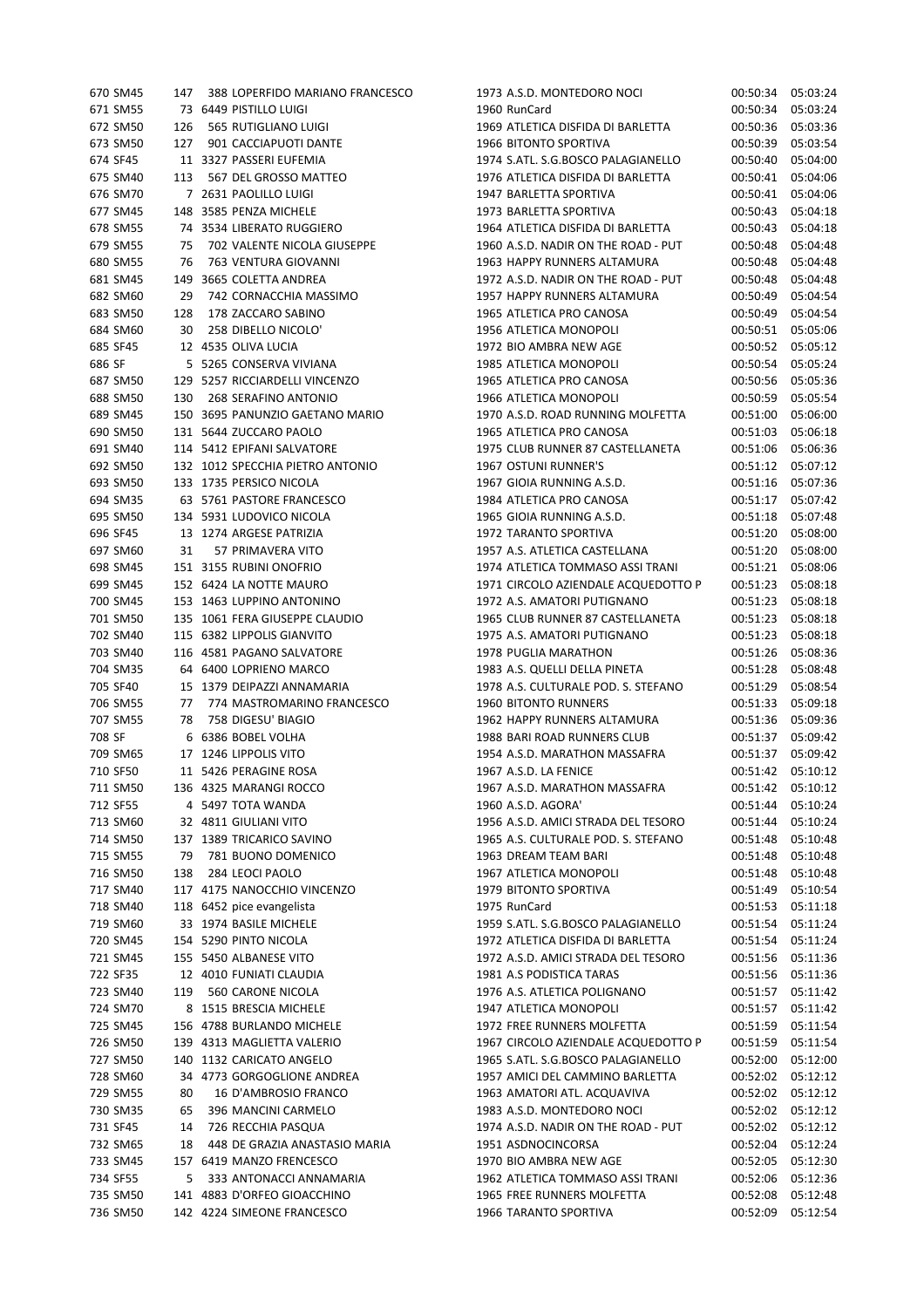| 737 SM45 |     | 158 3898 DIMARTINO GIANLUCA          | 1974 GIOIA RUNNING A.S.D.           |          | 00:52:10 05:13:00 |
|----------|-----|--------------------------------------|-------------------------------------|----------|-------------------|
| 738 SF40 |     | 16 5617 DE BENEDETTO ROSA            | 1977 IKKOS ATLETI TARANTO A.S.D.    | 00:52:10 | 05:13:00          |
| 739 SM50 |     | 143 5082 VINCENTI VINCENZO           | 1965 OSTUNI RUNNER'S                | 00:52:12 | 05:13:12          |
| 740 SM35 |     | 66 1547 SILVANO ANTONIO              | 1980 ATLETIC CLUB ALTAMURA          | 00:52:14 | 05:13:24          |
| 741 SM65 |     | 19 5017 CALORI' ELVEZIO              | 1954 BARI ROAD RUNNERS CLUB         | 00:52:15 | 05:13:30          |
| 742 SM45 |     | 159 914 ACQUAVIVA ANGELO             | 1971 BITONTO SPORTIVA               | 00:52:18 | 05:13:48          |
| 743 SM45 |     | 160 2565 DI LERNIA FRANCESCO         | 1974 ATLETICA TOMMASO ASSI TRANI    | 00:52:28 | 05:14:48          |
| 744 SM65 | 20  | 319 LETTINI MATTEO                   | 1954 ATLETICA TOMMASO ASSI TRANI    | 00:52:28 | 05:14:48          |
| 745 SM40 |     | 120 5904 IODICE ANGELO ANTONIO       | 1977 G.S.P. III REGIONE AEREA BARI  | 00:52:29 | 05:14:54          |
| 746 SM35 | 67  | 202 LAMANNA SABINO                   | 1980 ATLETICA PRO CANOSA            | 00:52:29 | 05:14:54          |
| 747 SM50 |     | 144 5334 STELLACCI VITO              | 1965 BITONTO SPORTIVA               | 00:52:29 | 05:14:54          |
| 748 SF   |     | 7 603 PUMMER EMOKE CSILLA            | 1986 FREE RUNNERS MOLFETTA          | 00:52:29 | 05:14:54          |
| 749 SF50 |     | 12 2121 PAOLILLO MARIA ASSUNTA       | 1966 BARLETTA SPORTIVA              | 00:52:30 | 05:15:00          |
| 750 SM55 |     | 81 2120 MORELLI ANTONIO              | 1964 BARLETTA SPORTIVA              | 00:52:31 | 05:15:06          |
| 751 SM45 |     | 161 1283 RIZZO ROBERTO               | 1974 TARANTO SPORTIVA               | 00:52:32 | 05:15:12          |
| 752 SM60 |     | 35 3501 TRIA GIOVANNI                | 1959 A.S.D. TRANI MARATHON          | 00:52:36 | 05:15:36          |
| 753 SM50 |     | 145 1933 BATTAFARANO GIUSEPPE        | 1965 NOVA SIRI MARATHON             | 00:52:37 | 05:15:42          |
| 754 SM45 |     | 162 4289 LISCO ANDREA                | 1973 ATLETICA TOMMASO ASSI TRANI    | 00:52:37 | 05:15:42          |
| 755 SF35 |     | 13 1516 CAPITANIO ANTONELLA          | 1981 ATLETICA MONOPOLI              | 00:52:37 | 05:15:42          |
| 756 SF45 |     | 15 403 MINUNNI GRAZIANA              | 1973 A.S.D. MONTEDORO NOCI          | 00:52:39 | 05:15:54          |
| 757 SM40 | 121 | 428 CARIELLO FRANCESCO               | 1975 A.S.D. MONTEDORO NOCI          | 00:52:39 | 05:15:54          |
| 758 SM55 |     | 82 2039 BENVENUTO CATALDO            | 1961 POD. CAROSINO JONICA&HIRIA MES | 00:52:42 | 05:16:12          |
| 759 SM60 |     | 36 1711 SIMONE ROCCO                 | 1959 HAPPY RUNNERS ALTAMURA         | 00:52:42 | 05:16:12          |
| 760 SM35 |     | 68 4722 SANTARELLI FRANSCESCO        | 1981 G.S.P. III REGIONE AEREA BARI  | 00:52:44 | 05:16:24          |
|          |     | 17 5578 D'APRILE ALESSANDRA          | 1975 CLUB RUNNER 87 CASTELLANETA    |          |                   |
| 761 SF40 |     |                                      |                                     | 00:52:45 | 05:16:30          |
| 762 SM50 |     | 146 1074 RIZZI ARCANGELO             | 1967 CLUB RUNNER 87 CASTELLANETA    | 00:52:45 | 05:16:30          |
| 763 SF55 |     | 6 3985 BALDASSARRE SILVIA            | 1964 ATLETICA TOMMASO ASSI TRANI    | 00:52:46 | 05:16:36          |
| 764 SM55 | 83  | 55 LAERA DOMENICO                    | 1960 A.S. AMATORI PUTIGNANO         | 00:52:46 | 05:16:36          |
| 765 SF45 |     | 16 5592 CARRIERI GIOVANNA            | 1973 G.S. PAOLOTTI - ATL MARTINA    | 00:52:47 | 05:16:42          |
| 766 SM50 |     | 147 6414 NEVIERA GIUSEPPE            | 1966 A.S.D. ASOPICO RUNNING BARI    | 00:52:47 | 05:16:42          |
| 767 SM65 | 21  | 58 VIVIAN WALTER                     | 1950 A.S. ATLETICA CASTELLANA       | 00:52:48 | 05:16:48          |
| 768 SF   |     | 8 1310 LOVELLI MONICA                | 1987 TEAM PIANETA SPORT MASSAFRA    | 00:52:49 | 05:16:54          |
| 769 SM65 |     | 22 4757 COLAIANNI SCIPIONE           | 1953 A.S.D. ASOPICO RUNNING BARI    | 00:52:49 | 05:16:54          |
| 770 SF50 |     | 13 6442 PETROCELLI ANNA MARIA        | 1965 ASD POLISPORTIVA RE-CYCLING    | 00:52:49 | 05:16:54          |
| 771 SM65 | 23  | 104 PICCIRILLI STEFANO               | 1951 A.S. AMATORI PUTIGNANO         | 00:52:51 | 05:17:06          |
| 772 SF45 |     | 17 5521 CAIATI CONCETTA              | 1973 BITONTO SPORTIVA               | 00:52:54 | 05:17:24          |
| 773 SM45 |     | 163 1075 MARTEMUCCI STEFANO          | 1972 CLUB RUNNER 87 CASTELLANETA    | 00:52:55 | 05:17:30          |
| 774 SM65 | 24  | 168 FORINA FRANCESCO                 | 1951 ATLETICA PRO CANOSA            | 00:52:55 | 05:17:30          |
| 775 SF35 |     | 14 3174 DEMUNDO PALMA                | 1983 FREE RUNNERS MOLFETTA          | 00:52:57 | 05:17:42          |
| 776 SM55 |     | 84 1579 SARDELLA SABINO MARIA COSIMO | 1960 POD. CANUSIUM 2004             | 00:52:58 | 05:17:48          |
| 777 SF   |     | 9 5245 SAVINO LUCIANA                | 1986 A.S.D. AMICI STRADA DEL TESORO | 00:53:06 | 05:18:36          |
| 778 SM45 | 164 | <b>680 VINELLA PIETRO</b>            | 1970 A.S.D. NADIR ON THE ROAD - PUT | 00:53:08 | 05:18:48          |
| 779 SM60 |     | 37 1252 D'ANGELO ANTONIO             | 1958 A.S.D. MARATHON MASSAFRA       | 00:53:11 | 05:19:06          |
| 780 SM50 |     | 148 1513 BARNABA FRANCESCO           | 1966 ATLETICA MONOPOLI              | 00:53:14 | 05:19:24          |
| 781 SF40 | 18  | 516 SARDANO AGATA                    | 1976 A.MARATONETI ANDRIESI          | 00:53:23 | 05:20:18          |
| 782 SM45 | 165 | 435 LAFORGIA FELICIANO               | 1974 A.S.D. MONTEDORO NOCI          | 00:53:24 | 05:20:24          |
| 783 SM50 |     | 149 2622 CAMPOREALE IGNAZIO          | 1967 FREE RUNNERS MOLFETTA          | 00:53:25 | 05:20:30          |
| 784 SM55 |     | 85 5503 DAGOSTINO VITO               | 1963 MURGIA MARATHON SANTERAMO      | 00:53:25 | 05:20:30          |
| 785 SM40 |     | 122 1255 CARAMIA MICHELE             | 1978 A.S.D. MARATHON MASSAFRA       | 00:53:25 | 05:20:30          |
| 786 SF40 |     | 19 3538 DELLE FOGLIE SERENA          | 1975 FREE RUNNERS MOLFETTA          | 00:53:27 | 05:20:42          |
| 787 SF35 |     | 15 4886 DIPAOLA CLARA                | 1980 ATLETICA PRO CANOSA            | 00:53:27 | 05:20:42          |
|          |     | 38 5408 MAGGIO ANTONIO               |                                     |          |                   |
| 788 SM60 |     |                                      | 1959 A.POD. VALTENNA                | 00:53:29 | 05:20:54          |
| 789 SF45 |     | 18 2953 RENNA DEBORA                 | 1974 ATLETICA MONOPOLI              | 00:53:31 | 05:21:06          |
| 790 SM50 |     | 150 4364 PARISI PIERLUIGI            | 1967 RunCard                        | 00:53:31 | 05:21:06          |
| 791 SM50 |     | 151 2826 ROMEI VITTORIO EMANUELE     | 1965 CLUB RUNNER 87 CASTELLANETA    | 00:53:32 | 05:21:12          |
| 792 SM35 |     | 69 6219 SANTORO FRANCESCO            | 1984 G.S.P. III REGIONE AEREA BARI  | 00:53:33 | 05:21:18          |
| 793 SM50 |     | 152 6409 ANDREULA NICOLANTONIO       | 1966 FREE RUNNERS MOLFETTA          | 00:53:34 | 05:21:24          |
| 794 SM65 |     | 25 1426 MINOIA FELICE                | 1954 A.S. ATLETICA CASTELLANA       | 00:53:34 | 05:21:24          |
| 795 SM65 | 26  | 112 LATTARULO CARMINE                | 1950 A.S. AMATORI PUTIGNANO         | 00:53:35 | 05:21:30          |
| 796 SM65 | 27  | 347 PALASCIANO GIUSEPPE              | 1952 ATLETIC CLUB ALTAMURA          | 00:53:36 | 05:21:36          |
| 797 SM60 |     | 39 5260 ALBANESE COSIMO              | 1958 ATLETICA MONOPOLI              | 00:53:37 | 05:21:42          |
| 798 SM40 |     | 123 2764 NOTARNICOLA GIOVANNI        | 1977 GIOIA RUNNING A.S.D.           | 00:53:38 | 05:21:48          |
| 799 SM50 | 153 | 802 PUGLIESE ORAZIO                  | 1967 GIOIA RUNNING A.S.D.           | 00:53:38 | 05:21:48          |
| 800 SM55 |     | 86 4735 RAGUSO GIROLAMO              | 1963 POL. 'D. PIETRI' GRAVINA       | 00:53:39 | 05:21:54          |
| 801 SF40 |     | 20 2962 SGHERZA TIZIANA GIOVANNA     | 1977 BARLETTA SPORTIVA              | 00:53:42 | 05:22:12          |
| 802 SF50 |     | 14 2553 RAFFEINER ELISABETH          | 1965 ATLETICA PRO CANOSA            | 00:53:42 | 05:22:12          |
| 803 SM40 |     | 124 1725 GALATOLA ANTONELLO          | 1977 GIOIA RUNNING A.S.D.           | 00:53:42 | 05:22:12          |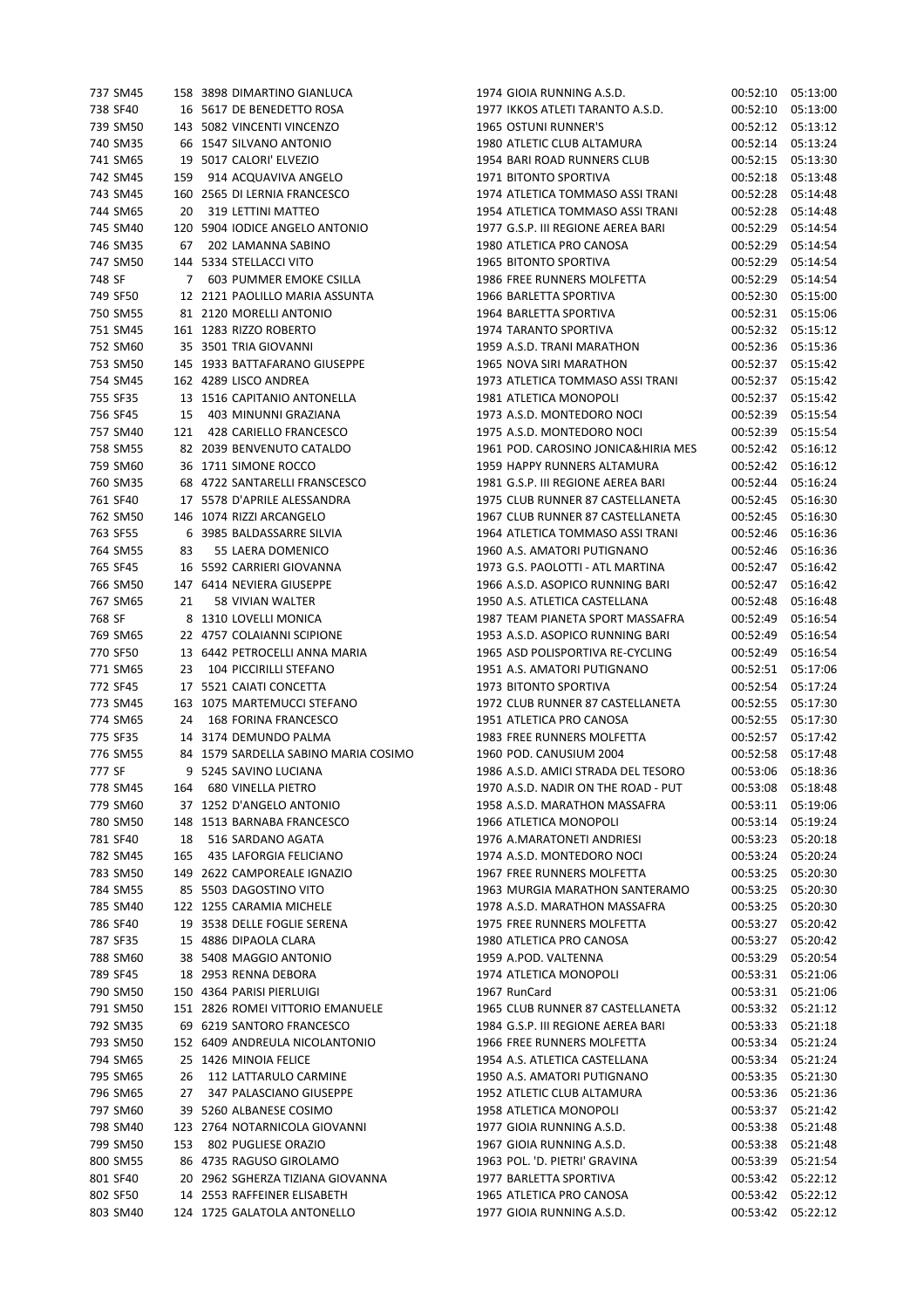| 804 SF40 |                 | 21 2545 TERRONE ROSA                 |
|----------|-----------------|--------------------------------------|
| 805 SM60 |                 | 40 1525 CARIATI ANTONIO              |
| 806 SM70 |                 | 9 3880 GIOVE DOMENICO                |
| 807 SF45 |                 | 19 6383 LAMBO ARCANGELA              |
| 808 SM45 |                 | 166 1248 LOCOROTONDO PIETRO          |
| 809 SM40 |                 | 125 2603 RUSSO LUIGI                 |
| 810 SF45 |                 | 20 1467 POLIGNANO MARIANA            |
| 811 SM55 |                 | 87 655 QUATTRONE CARMELO             |
| 812 SM40 |                 | 126 3786 D'IPPOLITO ALESSANDRO       |
| 813 SM50 |                 | 154 1233 MAGGI SALVATORE             |
| 814 SM50 | 155             | 94 TRIA FRANCESCO                    |
| 815 SM50 |                 | 156 1137 ESPOSITO FRANCESCO          |
|          |                 |                                      |
| 816 SM45 |                 | 167 3500 SOFO ADRIANO                |
| 817 SM50 |                 | 157 4306 DIGREGORIO GIULIO           |
| 818 SM50 |                 | 158 3367 FEDELE FRANCESCO            |
| 819 SM40 |                 | 127 908 MANGINI ROCCO                |
| 820 SF40 |                 | 22 4388 PINNELLI CARMELA SILVIA      |
| 821 SM70 |                 | 10 1486 SCIANNAMEA GIUSEPPE          |
|          |                 | 822 SM45 168 6385 CIPRIANI CARMINE   |
| 823 SM40 |                 | 128 4530 D'ERCOLE TOMMASO            |
| 824 SM50 |                 | 159 3627 SFREGOLA PIETRO             |
| 825 SM55 |                 | 88 1533 TARANTINI NUNZIO             |
| 826 SF50 |                 | 15 1545 PERRUCCI TERESA              |
|          |                 | 827 SM40 129 2976 CAMPOREALE NICOLO' |
| 828 SM55 |                 | 89 4875 ALTAMURA MAURIZIO            |
| 829 SM55 |                 | 90 1637 DE STENA FILIPPO             |
| 830 SM35 |                 | 70 6429 GIACHETTI MICHELE            |
| 831 SM60 |                 | 41 3989 DI BARI NICOLA               |
|          |                 | 832 SM40 130 125 NOVEMBRE LUIGI      |
| 833 SF55 | $7\overline{ }$ | 760 OSTUNI ANGELA                    |
| 834 SM70 | 11              | 645 MELE DOMENICO                    |
| 835 SF60 | $\overline{1}$  | 471 ATTOLICO MADDALENA               |
| 836 SM55 | 91              | 1142 BARULLI MARIO                   |
|          |                 |                                      |
| 837 SM60 | 42              | 707 CAMPANELLA PIETRO                |
| 838 SM65 |                 | 28 4121 ADDANTE ONOFRIO              |
| 839 SM55 |                 | 92 1505 SALIERNO FRANCESCO           |
| 840 SM60 |                 | 43 5947 CAMPESE LUIGI                |
| 841 SM50 |                 | 160 1228 COLELLA SALVATORE           |
| 842 SM35 |                 | 71 1225 TOCCI GIOVANNI               |
|          |                 | 843 SM70 12 4221 MAGGIO RODOLFO      |
| 844 SF45 |                 | 21 1413 FELIZ ALTAGRACIA             |
| 845 SM45 |                 | 169 5533 TRISOLINI ANGELO            |
| 846 SM35 | 72              | 609 LORUSSO GIOVANNI                 |
| 847 SF   |                 | 10 608 COLASANTO ANTONELLA           |
| 848 SM55 |                 | 93 1602 MESSA ANTONIO                |
| 849 SM55 |                 | 94 4753 MILELLA AGOSTINO             |
| 850 SF45 |                 | 22 1665 LATTANZIO CINZIA             |
| 851 SM35 |                 | 73 5643 LOZITO NICOLA                |
| 852 SM55 | 95              | 69 MONGELLI LUIGI                    |
| 853 SM55 | 96              | 650 FANIZZI GIOVANNI                 |
| 854 SM60 |                 | 44 444 FERRARA VINCENZO              |
| 855 SF40 | 23              | 5722 GASPARRE ROSA                   |
| 856 SF60 | $\mathbf{2}$    | 191 MERCO NICOLETTA                  |
| 857 SM35 | 74              | 5278 ZAGARIA GIOVANNI                |
| 858 SM45 |                 | 170 6103 VITALE MASSIMO VINCENZO     |
| 859 SM70 |                 | 13 4813 TAMMA FRANCESCO              |
| 860 SM55 |                 | 97 6398 MESSINA PIETRO               |
| 861 SM50 |                 | 161 3181 SCIACQUA ANTONIO            |
| 862 SF40 |                 | 24 4171 LABIANCA ANGELA              |
| 863 SF40 |                 | 25 6224 SBLENDORIO MARIANNA          |
| 864 SM40 |                 | 131 6232 MERCURIO NICOLA             |
| 865 SM60 |                 | 45 665 LIPPOLIS SANDRO               |
| 866 SM50 |                 | 162 2869 TACCONE NICOLA              |
|          |                 |                                      |
| 867 SM45 |                 | 171 4746 ALTAMURA GIUSEPPE           |
| 868 SM65 |                 | 29 6226 MAGRONE NICOLA               |
| 869 SF50 |                 | 16 6441 SOLLAZZO ANNA                |
| 870 SM55 |                 | 98 3450 CALDAROLA FRANCESCO          |

| 804 SF40 |     | 21 2545 TERRONE ROSA             | 1976 ATLETICA PRO CANOSA                                             | 00:53:42 | 05:22:12             |
|----------|-----|----------------------------------|----------------------------------------------------------------------|----------|----------------------|
| 805 SM60 |     | 40 1525 CARIATI ANTONIO          | 1956 ATLETICA TOMMASO ASSI TRANI                                     | 00:53:45 | 05:22:30             |
| 806 SM70 |     | 9 3880 GIOVE DOMENICO            | 1947 MURGIA MARATHON SANTERAMO                                       | 00:53:46 | 05:22:36             |
| 807 SF45 |     | 19 6383 LAMBO ARCANGELA          | 1972 ATLETICA PRO CANOSA                                             | 00:53:47 | 05:22:42             |
| 808 SM45 |     | 166 1248 LOCOROTONDO PIETRO      | 1973 A.S.D. MARATHON MASSAFRA                                        | 00:53:47 | 05:22:42             |
| 809 SM40 |     | 125 2603 RUSSO LUIGI             | 1977 POD. CANUSIUM 2004                                              | 00:53:47 | 05:22:42             |
| 810 SF45 |     | 20 1467 POLIGNANO MARIANA        | 1970 A.S. AMATORI PUTIGNANO                                          | 00:53:50 | 05:23:00             |
| 811 SM55 |     | 87 655 QUATTRONE CARMELO         | 1963 A.S.D. NADIR ON THE ROAD - PUT                                  | 00:53:50 | 05:23:00             |
| 812 SM40 |     | 126 3786 D'IPPOLITO ALESSANDRO   | 1977 IKKOS ATLETI TARANTO A.S.D.                                     | 00:53:51 | 05:23:06             |
| 813 SM50 |     | 154 1233 MAGGI SALVATORE         | 1966 A.S.D. MARATHON MASSAFRA                                        | 00:53:51 | 05:23:06             |
| 814 SM50 | 155 | 94 TRIA FRANCESCO                | 1966 A.S. AMATORI PUTIGNANO                                          | 00:53:55 | 05:23:30             |
| 815 SM50 |     | 156 1137 ESPOSITO FRANCESCO      | 1965 S.ATL. S.G.BOSCO PALAGIANELLO                                   | 00:53:55 | 05:23:30             |
| 816 SM45 |     | 167 3500 SOFO ADRIANO            | 1972 A.S.D. TRANI MARATHON                                           | 00:53:55 | 05:23:30             |
| 817 SM50 |     | 157 4306 DIGREGORIO GIULIO       | 1966 MURGIA MARATHON SANTERAMO                                       | 00:53:58 | 05:23:48             |
| 818 SM50 |     | 158 3367 FEDELE FRANCESCO        | 1967 TARANTO SPORTIVA                                                | 00:54:01 | 05:24:06             |
| 819 SM40 | 127 | 908 MANGINI ROCCO                | 1976 BITONTO SPORTIVA                                                | 00:54:03 | 05:24:18             |
| 820 SF40 |     | 22 4388 PINNELLI CARMELA SILVIA  | 1977 ATLETICA PRO CANOSA                                             | 00:54:03 | 05:24:18             |
| 821 SM70 |     | 10 1486 SCIANNAMEA GIUSEPPE      | 1947 ATLETICA PRO CANOSA                                             | 00:54:05 | 05:24:30             |
| 822 SM45 |     | 168 6385 CIPRIANI CARMINE        | 1971 G.S.P. III REGIONE AEREA BARI                                   | 00:54:08 | 05:24:48             |
| 823 SM40 |     | 128 4530 D'ERCOLE TOMMASO        | 1978 A.S.D. TRANI MARATHON                                           | 00:54:08 | 05:24:48             |
| 824 SM50 |     | 159 3627 SFREGOLA PIETRO         | 1966 BARLETTA SPORTIVA                                               | 00:54:10 | 05:25:00             |
| 825 SM55 |     | 88 1533 TARANTINI NUNZIO         | 1961 ATLETICA TOMMASO ASSI TRANI                                     | 00:54:10 | 05:25:00             |
| 826 SF50 |     | 15 1545 PERRUCCI TERESA          | 1968 ATLETIC CLUB ALTAMURA                                           | 00:54:11 | 05:25:06             |
| 827 SM40 |     | 129 2976 CAMPOREALE NICOLO'      | 1976 A.S.D. ROAD RUNNING MOLFETTA                                    | 00:54:11 | 05:25:06             |
| 828 SM55 |     | 89 4875 ALTAMURA MAURIZIO        | 1961 CIRCOLO AZIENDALE ACQUEDOTTO P                                  | 00:54:12 | 05:25:12             |
| 829 SM55 |     | 90 1637 DE STENA FILIPPO         | 1962 FREE RUNNERS MOLFETTA                                           | 00:54:12 | 05:25:12             |
| 830 SM35 |     | 70 6429 GIACHETTI MICHELE        | <b>1980 BITONTO SPORTIVA</b>                                         | 00:54:14 | 05:25:24             |
| 831 SM60 |     | 41 3989 DI BARI NICOLA           | 1959 RUNNERS DEL LEVANTE                                             | 00:54:15 | 05:25:30             |
| 832 SM40 | 130 | 125 NOVEMBRE LUIGI               | 1975 A.S. AMATORI PUTIGNANO                                          | 00:54:17 | 05:25:42             |
| 833 SF55 | 7   | 760 OSTUNI ANGELA                | 1964 HAPPY RUNNERS ALTAMURA                                          | 00:54:18 | 05:25:48             |
| 834 SM70 | 11  | 645 MELE DOMENICO                | 1945 RUNNING PEOPLE NOICATTARO                                       | 00:54:21 | 05:26:06             |
| 835 SF60 | 1   | 471 ATTOLICO MADDALENA           | 1956 A.S.D. MONTEDORO NOCI                                           | 00:54:22 | 05:26:12             |
|          |     |                                  |                                                                      |          | 05:26:18             |
| 836 SM55 |     | 91 1142 BARULLI MARIO            | 1963 S.ATL. S.G.BOSCO PALAGIANELLO                                   | 00:54:23 |                      |
| 837 SM60 | 42  | 707 CAMPANELLA PIETRO            | 1956 A.S.D. NADIR ON THE ROAD - PUT                                  | 00:54:23 | 05:26:18             |
| 838 SM65 |     | 28 4121 ADDANTE ONOFRIO          | 1950 A.A.'E. MANZARI' CASAMASSIMA                                    | 00:54:23 | 05:26:18             |
| 839 SM55 |     | 92 1505 SALIERNO FRANCESCO       | 1960 G.S.P. III REGIONE AEREA BARI<br>1958 G.S. AVIS BARLETTA A.S.D. | 00:54:25 | 05:26:30<br>05:26:42 |
| 840 SM60 |     | 43 5947 CAMPESE LUIGI            |                                                                      | 00:54:27 |                      |
| 841 SM50 |     | 160 1228 COLELLA SALVATORE       | 1967 A.S.D. MARATHON MASSAFRA                                        | 00:54:29 | 05:26:54             |
| 842 SM35 |     | 71 1225 TOCCI GIOVANNI           | 1980 A.S.D. MARATHON MASSAFRA                                        | 00:54:30 | 05:27:00             |
| 843 SM70 |     | 12 4221 MAGGIO RODOLFO           | 1949 ASD RUNNERS FOR EMERGENCY                                       | 00:54:31 | 05:27:06             |
| 844 SF45 |     | 21 1413 FELIZ ALTAGRACIA         | 1971 CUS BARI                                                        | 00:54:31 | 05:27:06             |
| 845 SM45 |     | 169 5533 TRISOLINI ANGELO        | 1971 ASDNOCINCORSA                                                   | 00:54:33 | 05:27:18             |
| 846 SM35 |     | 72 609 LORUSSO GIOVANNI          | 1984 FREE RUNNERS MOLFETTA                                           | 00:54:34 | 05:27:24             |
| 847 SF   | 10  | 608 COLASANTO ANTONELLA          | 1992 FREE RUNNERS MOLFETTA                                           | 00:54:34 | 05:27:24             |
| 848 SM55 |     | 93 1602 MESSA ANTONIO            | 1964 A.S. ATLETICA POLIGNANO                                         | 00:54:35 | 05:27:30             |
| 849 SM55 |     | 94 4753 MILELLA AGOSTINO         | 1960 A.S.D. AGORA'                                                   | 00:54:36 | 05:27:36             |
| 850 SF45 |     | 22 1665 LATTANZIO CINZIA         | 1972 BARLETTA SPORTIVA                                               | 00:54:37 | 05:27:42             |
| 851 SM35 |     | 73 5643 LOZITO NICOLA            | 1982 A.S.D. AMICI STRADA DEL TESORO                                  | 00:54:41 | 05:28:06             |
| 852 SM55 | 95  | 69 MONGELLI LUIGI                | 1963 A.S. ATLETICA CASTELLANA                                        | 00:54:43 | 05:28:18             |
| 853 SM55 | 96  | 650 FANIZZI GIOVANNI             | 1964 A.S.D. NADIR ON THE ROAD - PUT                                  | 00:54:43 | 05:28:18             |
| 854 SM60 | 44  | 444 FERRARA VINCENZO             | 1958 A.S.D. MONTEDORO NOCI                                           | 00:54:44 | 05:28:24             |
| 855 SF40 |     | 23 5722 GASPARRE ROSA            | 1977 S.ATL. S.G.BOSCO PALAGIANELLO                                   | 00:54:45 | 05:28:30             |
| 856 SF60 | 2   | 191 MERCO NICOLETTA              | 1958 ATLETICA PRO CANOSA                                             | 00:54:46 | 05:28:36             |
| 857 SM35 |     | 74 5278 ZAGARIA GIOVANNI         | 1980 A.MARATONETI ANDRIESI                                           | 00:54:47 | 05:28:42             |
| 858 SM45 |     | 170 6103 VITALE MASSIMO VINCENZO | 1972 BITONTO SPORTIVA                                                | 00:54:48 | 05:28:48             |
| 859 SM70 |     | 13 4813 TAMMA FRANCESCO          | 1948 A.S.D. AMICI STRADA DEL TESORO                                  | 00:54:48 | 05:28:48             |
| 860 SM55 |     | 97 6398 MESSINA PIETRO           | 1960 POL. 'D. PIETRI' GRAVINA                                        | 00:54:49 | 05:28:54             |
| 861 SM50 |     | 161 3181 SCIACQUA ANTONIO        | 1969 RUNNERS DEL LEVANTE                                             | 00:54:50 | 05:29:00             |
| 862 SF40 |     | 24 4171 LABIANCA ANGELA          | 1976 BITONTO SPORTIVA                                                | 00:54:50 | 05:29:00             |
| 863 SF40 |     | 25 6224 SBLENDORIO MARIANNA      | 1979 ASS. NAZIONALE BERSAGLIERI BAR                                  | 00:54:51 | 05:29:06             |
| 864 SM40 |     | 131 6232 MERCURIO NICOLA         | 1976 BITONTO SPORTIVA                                                | 00:54:55 | 05:29:30             |
| 865 SM60 | 45  | 665 LIPPOLIS SANDRO              | 1959 A.S.D. NADIR ON THE ROAD - PUT                                  | 00:54:56 | 05:29:36             |
| 866 SM50 |     | 162 2869 TACCONE NICOLA          | 1969 A.S.D. MARATHON MASSAFRA                                        | 00:54:58 | 05:29:48             |
| 867 SM45 |     | 171 4746 ALTAMURA GIUSEPPE       | 1972 FREE RUNNERS MOLFETTA                                           | 00:54:59 | 05:29:54             |
| 868 SM65 |     | 29 6226 MAGRONE NICOLA           | 1953 A.S.D. ATLETICA BITRITTO                                        | 00:54:59 | 05:29:54             |
| 869 SF50 |     | 16 6441 SOLLAZZO ANNA            | 1966 LUCANI FREE RUNNERS                                             | 00:55:00 | 05:30:00             |
| 870 SM55 |     | 98 3450 CALDAROLA FRANCESCO      | 1962 BARI ROAD RUNNERS CLUB                                          | 00:55:01 | 05:30:06             |
|          |     |                                  |                                                                      |          |                      |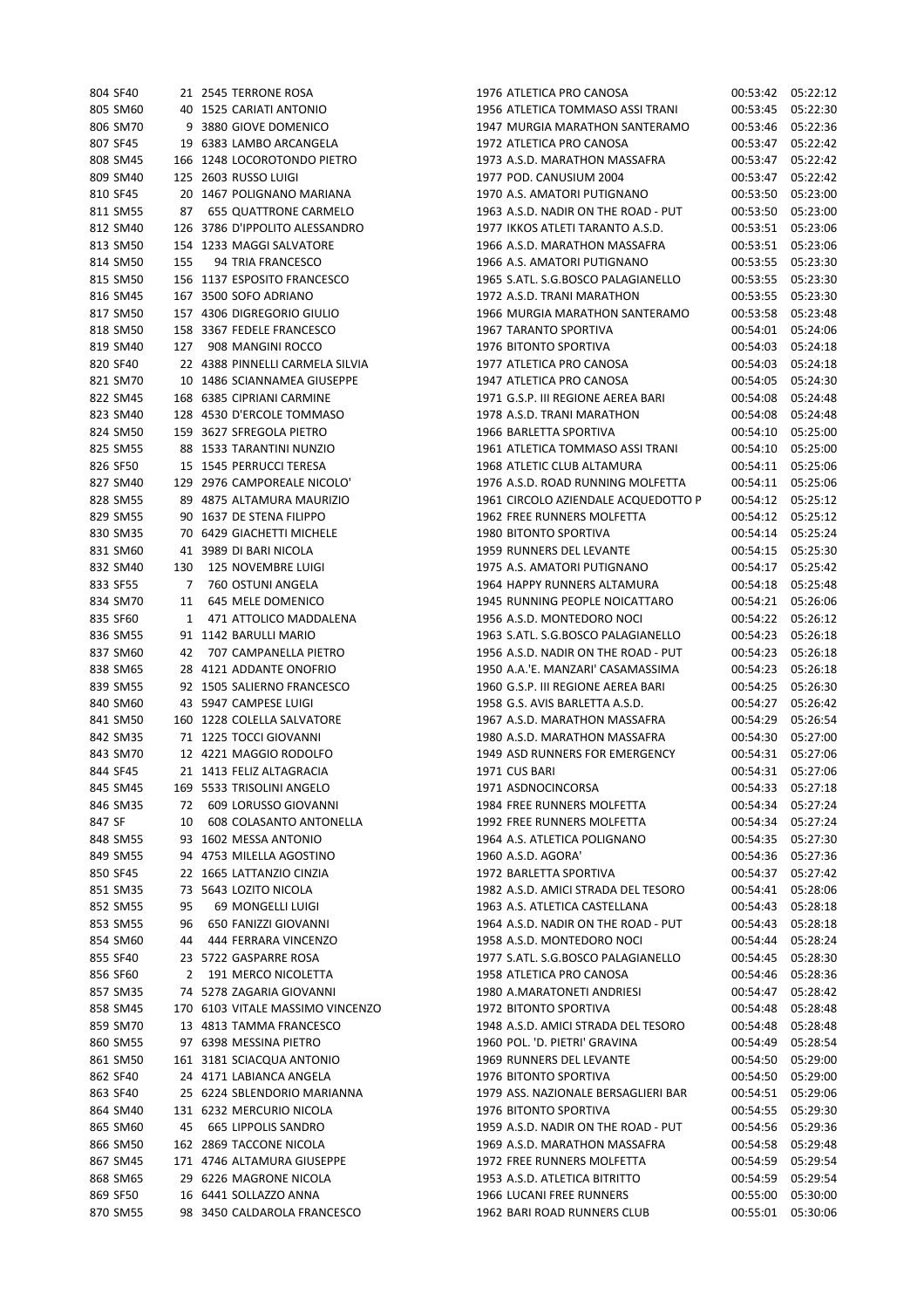| 871 SM70 |     | 14 804 CAPURSO FRANCESCO                       | 1945 GIOIA RUNNING A.S.D.           | 00:55:02 | 05:30:12 |
|----------|-----|------------------------------------------------|-------------------------------------|----------|----------|
| 872 SM65 |     | 30 4295 MINERVA GENNARO                        | 1954 DREAM TEAM BARI                | 00:55:03 | 05:30:18 |
| 873 SM50 |     | 163 6415 VALERIO COSIMO DAMIANO                | 1968 BARLETTA SPORTIVA              | 00:55:05 | 05:30:30 |
| 874 SM60 | 46  | 231 PITEO SALVATORE                            | 1958 G.S.P. III REGIONE AEREA BARI  | 00:55:05 | 05:30:30 |
| 875 SM45 |     | 172 6435 VISAGGIO STEFANO                      | 1972 A.S.D. ROAD RUNNING MOLFETTA   | 00:55:06 | 05:30:36 |
| 876 SM60 |     | 47 1458 LAERA COSIMO                           | 1957 A.S. AMATORI PUTIGNANO         | 00:55:09 | 05:30:54 |
| 877 SM70 | 15  | 447 DE GRAZIA FORTUNATO LUCA                   | 1947 A.S.D. MONTEDORO NOCI          | 00:55:09 | 05:30:54 |
|          |     |                                                |                                     |          |          |
| 878 SM60 |     | 48 5035 FRANCO DOMENICO                        | 1956 ASS. NAZIONALE BERSAGLIERI BAR | 00:55:10 | 05:31:00 |
| 879 SM50 | 164 | 660 RENNA FRANCESCO                            | 1968 A.S.D. NADIR ON THE ROAD - PUT | 00:55:11 | 05:31:06 |
| 880 SF35 | 16  | 670 MARIO ALESSANDRA                           | 1984 A.S.D. NADIR ON THE ROAD - PUT | 00:55:11 | 05:31:06 |
| 881 SF40 | 26  | <b>658 BUONSANTE LIDIA</b>                     | 1979 A.S.D. NADIR ON THE ROAD - PUT | 00:55:11 | 05:31:06 |
| 882 SM50 | 165 | 701 FLORENZIO GIUSEPPE                         | 1969 A.S.D. NADIR ON THE ROAD - PUT | 00:55:12 | 05:31:12 |
| 883 SM55 | 99  | 764 PERRUCCI NICOLA GIOVANNI                   | 1963 HAPPY RUNNERS ALTAMURA         | 00:55:13 | 05:31:18 |
| 884 SM55 |     | 100 6029 FORTE ANTONIO                         | 1964 HAPPY RUNNERS ALTAMURA         | 00:55:13 | 05:31:18 |
| 885 SM50 |     | 166 2605 DI PALO MICHELE                       | 1967 MARATHON CLUB MINERVINO        | 00:55:13 | 05:31:18 |
| 886 SF55 | 8   | 299 SINISI GIUSEPPINA                          | 1961 ATLETICA TOMMASO ASSI TRANI    | 00:55:14 | 05:31:24 |
| 887 SF50 |     | 17 2966 DE CANDIA TERESA                       | 1968 DREAM TEAM BARI                | 00:55:15 | 05:31:30 |
| 888 SF55 |     | 9 2034 MARINO' MARIA                           | 1964 TARANTO SPORTIVA               | 00:55:15 | 05:31:30 |
| 889 SM55 |     | 101 2026 BOZZARDI SALVINO                      | 1961 TARANTO SPORTIVA               | 00:55:15 | 05:31:30 |
| 890 SM60 |     | 49 2967 SPADAVECCHIA MICHELE                   | 1957 DREAM TEAM BARI                | 00:55:15 | 05:31:30 |
| 891 SM50 |     | 167 4149 FIORE MASSIMO                         | 1969 HAPPY RUNNERS ALTAMURA         | 00:55:17 | 05:31:42 |
| 892 SM40 |     | 132 4431 SANTOVITO MARIO                       | 1976 A.MARATONETI ANDRIESI          | 00:55:19 | 05:31:54 |
| 893 SF55 |     | 10 5418 FELE MARIA                             | 1963 S.ATL. S.G.BOSCO PALAGIANELLO  | 00:55:19 | 05:31:54 |
| 894 SF50 |     | 18 1450 DELFINE PATRIZIA                       | 1968 A.S. AMATORI PUTIGNANO         | 00:55:26 | 05:32:36 |
|          |     |                                                | 1962 A.S. AMATORI PUTIGNANO         |          |          |
| 895 SM55 | 102 | 150 MIRIZZI VITO<br>27 5945 RAPIO MARIA FELICE |                                     | 00:55:26 | 05:32:36 |
| 896 SF40 |     |                                                | 1975 NUOVA ATLETICA BITONTO         | 00:55:28 | 05:32:48 |
| 897 SM45 |     | 173 1826 COVIELLO EMANUELE                     | 1973 NUOVA ATLETICA BITONTO         | 00:55:28 | 05:32:48 |
| 898 SM40 |     | 133 6403 CAPOZZO GIUSEPPE                      | 1979 A.S. DOF AMATORI TURI          | 00:55:29 | 05:32:54 |
| 899 SF35 |     | 17 3680 LABIANCA ANGELA                        | <b>1980 BITONTO SPORTIVA</b>        | 00:55:34 | 05:33:24 |
| 900 SM45 |     | 174 4769 LA MASTRA GIROLAMO                    | 1973 A.S.D. ROAD RUNNING MOLFETTA   | 00:55:34 | 05:33:24 |
| 901 SF50 |     | 19 1076 VIGILE BENEDETTA                       | 1966 CLUB RUNNER 87 CASTELLANETA    | 00:55:35 | 05:33:30 |
| 902 SM45 |     | 175 6221 NERI SALVATORE                        | 1972 A.S. QUELLI DELLA PINETA       | 00:55:38 | 05:33:48 |
| 903 SM40 |     | 134 5729 PETRICCIUOLO RAFFAELE                 | 1976 POD. CAROSINO JONICA&HIRIA MES | 00:55:43 | 05:34:18 |
| 904 SM35 |     | 75 3819 BARBERIO LUCIANO                       | 1983 AMATORI ATL. ACQUAVIVA         | 00:55:44 | 05:34:24 |
| 905 SF50 |     | 20 1071 D'ONOFRIO PASQUALINA                   | 1966 CLUB RUNNER 87 CASTELLANETA    | 00:55:45 | 05:34:30 |
| 906 SM50 |     | 168 1070 CASAMASSIMA GIUSEPPE                  | 1965 CLUB RUNNER 87 CASTELLANETA    | 00:55:46 | 05:34:36 |
| 907 SM50 |     | 169 4324 RAGUSO FRANCESCO PAOLO                | 1966 G.S. PAOLOTTI - ATL MARTINA    | 00:55:48 | 05:34:48 |
| 908 SF40 |     | 28 5993 PANZAREA Maria Antonietta              | 1979 RunCard                        | 00:55:50 | 05:35:00 |
| 909 SM50 |     | 170 1124 MIANI VITO                            | 1966 S.ATL. S.G.BOSCO PALAGIANELLO  | 00:55:51 | 05:35:06 |
| 910 SM60 |     | 50 3324 DALO' PASQUALE                         | 1959 S.ATL. S.G.BOSCO PALAGIANELLO  | 00:55:51 | 05:35:06 |
| 911 SF45 |     | 23 5415 TERRUSI ANNAMARIA                      | 1973 CLUB RUNNER 87 CASTELLANETA    | 00:55:51 | 05:35:06 |
| 912 SM40 | 135 | 212 FARIELLO GIUSEPPE                          | 1976 G.S.ATLETICA AMATORI CORATO    | 00:55:51 | 05:35:06 |
| 913 SM40 |     | 136 4831 BONGALLINO FRANCESCO                  | 1975 GIOIA RUNNING A.S.D.           | 00:55:52 | 05:35:12 |
| 914 SM50 |     | 171 5303 BOSCHETTO DAMIANO PAOLO               | 1966 BARLETTA SPORTIVA              | 00:55:56 | 05:35:36 |
| 915 SM45 |     | 176 4749 SALVEMINI FRANCESCO                   | 1971 FREE RUNNERS MOLFETTA          | 00:56:01 | 05:36:06 |
| 916 SF55 |     | 11 5883 BASILE DANIELA                         | 1964 IKKOS ATLETI TARANTO A.S.D.    | 00:56:03 | 05:36:18 |
| 917 SM45 |     | 177 2841 DE NISCO SALVATORE                    | 1971 S.ATL. S.G.BOSCO PALAGIANELLO  | 00:56:04 | 05:36:24 |
|          |     |                                                |                                     |          |          |
| 918 SM70 |     | 16 4580 PAPARELLA MICHELE                      | 1948 PUGLIA MARATHON                | 00:56:10 | 05:37:00 |
| 919 SM55 |     | 103 3598 PALMITESSA ANTONIO                    | 1962 BARLETTA SPORTIVA              | 00:56:22 | 05:38:12 |
| 920 SM50 |     | 172 4716 GENTILE ANTONIO MARIA                 | 1969 AMATORI ATL. ACQUAVIVA         | 00:56:22 | 05:38:12 |
| 921 SM60 |     | 51 1546 SARDONE ANGELO                         | 1955 ATLETIC CLUB ALTAMURA          | 00:56:26 | 05:38:36 |
| 922 SM60 |     | 52 3573 IODICE DOMENICO                        | 1957 BARLETTA SPORTIVA              | 00:56:28 | 05:38:48 |
| 923 SM70 |     | 17 1062 GADALETO GIUSEPPE                      | 1947 CLUB RUNNER 87 CASTELLANETA    | 00:56:29 | 05:38:54 |
| 924 SF35 |     | 18 6401 PALANO SILVIA                          | 1982 A.S. QUELLI DELLA PINETA       | 00:56:30 | 05:39:00 |
| 925 SF45 |     | 24 5414 TOTARO KATIA                           | 1974 CLUB RUNNER 87 CASTELLANETA    | 00:56:31 | 05:39:06 |
| 926 SF40 |     | 29 4575 ESPOSITO OLGA                          | 1978 BITONTO SPORTIVA               | 00:56:36 | 05:39:36 |
| 927 SM55 | 104 | 549 SCAGLIUSI EUGENIO                          | 1964 A.S. ATLETICA POLIGNANO        | 00:56:41 | 05:40:06 |
| 928 SM55 |     | 105 5305 CARONE MICHELE                        | 1964 BARLETTA SPORTIVA              | 00:56:48 | 05:40:48 |
| 929 SM75 |     | 2 3746 CARUSO LEONARDO                         | 1941 ATL. SAN NICANDRO GARGANICO    | 00:56:53 | 05:41:18 |
| 930 SF60 |     | 3 6437 DI PINTO SILVANA                        | 1956 G.S. AVIS BARLETTA A.S.D.      | 00:56:55 | 05:41:30 |
| 931 SM60 |     | 53 6002 MANZARI VITO                           | 1955 A.S.D. AMICI STRADA DEL TESORO | 00:56:56 | 05:41:36 |
| 932 SM60 |     | 54 4751 ARCAMONE MASSIMO                       | 1955 A.S.D. AGORA'                  | 00:56:57 | 05:41:42 |
| 933 SF40 |     | 30 6214 GATTULLI PATRIZIA                      | 1978 A.S.D. AMICI STRADA DEL TESORO | 00:56:58 | 05:41:48 |
| 934 SM55 |     | 106 1140 CASTRONOVI VINCENZO                   | 1962 S.ATL. S.G.BOSCO PALAGIANELLO  | 00:56:59 | 05:41:54 |
| 935 SF50 |     | 21 5246 BORRICELLI MARIA DELIA                 | 1966 A.S.D. AMICI STRADA DEL TESORO | 00:57:00 | 05:42:00 |
| 936 SM55 | 107 | 220 DE PALMA PIERO                             | 1961 G.S.ATLETICA AMATORI CORATO    | 00:57:02 | 05:42:12 |
| 937 SF45 |     | 25 1559 GABRIELE MARIELLA                      | 1974 A.S.D. MONTEDORO NOCI          | 00:57:02 | 05:42:12 |
|          |     |                                                |                                     |          |          |

| 871 SM70 |     | 14 804 CAPURSO FRANCESCO          | 1945 GIOIA RUNNING A.S.D.           | 00:55:02              | 05:30:12 |
|----------|-----|-----------------------------------|-------------------------------------|-----------------------|----------|
| 872 SM65 |     | 30 4295 MINERVA GENNARO           | 1954 DREAM TEAM BARI                | 00:55:03              | 05:30:18 |
| 873 SM50 |     | 163 6415 VALERIO COSIMO DAMIANO   | 1968 BARLETTA SPORTIVA              | 00:55:05              | 05:30:30 |
| 874 SM60 | 46  | 231 PITEO SALVATORE               | 1958 G.S.P. III REGIONE AEREA BARI  | 00:55:05              | 05:30:30 |
| 875 SM45 |     | 172 6435 VISAGGIO STEFANO         | 1972 A.S.D. ROAD RUNNING MOLFETTA   | 00:55:06              | 05:30:36 |
| 876 SM60 |     | 47 1458 LAERA COSIMO              | 1957 A.S. AMATORI PUTIGNANO         | 00:55:09              | 05:30:54 |
| 877 SM70 | 15  | 447 DE GRAZIA FORTUNATO LUCA      | 1947 A.S.D. MONTEDORO NOCI          | 00:55:09              | 05:30:54 |
| 878 SM60 |     | 48 5035 FRANCO DOMENICO           | 1956 ASS. NAZIONALE BERSAGLIERI BAR | 00:55:10              | 05:31:00 |
| 879 SM50 | 164 |                                   |                                     | 00:55:11              | 05:31:06 |
|          |     | 660 RENNA FRANCESCO               | 1968 A.S.D. NADIR ON THE ROAD - PUT |                       |          |
| 880 SF35 | 16  | 670 MARIO ALESSANDRA              | 1984 A.S.D. NADIR ON THE ROAD - PUT | 00:55:11              | 05:31:06 |
| 881 SF40 | 26  | <b>658 BUONSANTE LIDIA</b>        | 1979 A.S.D. NADIR ON THE ROAD - PUT | 00:55:11              | 05:31:06 |
| 882 SM50 | 165 | 701 FLORENZIO GIUSEPPE            | 1969 A.S.D. NADIR ON THE ROAD - PUT | 00:55:12              | 05:31:12 |
| 883 SM55 | 99  | 764 PERRUCCI NICOLA GIOVANNI      | 1963 HAPPY RUNNERS ALTAMURA         | 00:55:13              | 05:31:18 |
| 884 SM55 |     | 100 6029 FORTE ANTONIO            | 1964 HAPPY RUNNERS ALTAMURA         | 00:55:13              | 05:31:18 |
| 885 SM50 |     | 166 2605 DI PALO MICHELE          | 1967 MARATHON CLUB MINERVINO        | 00:55:13              | 05:31:18 |
| 886 SF55 | 8   | 299 SINISI GIUSEPPINA             | 1961 ATLETICA TOMMASO ASSI TRANI    | 00:55:14              | 05:31:24 |
| 887 SF50 |     | 17 2966 DE CANDIA TERESA          | 1968 DREAM TEAM BARI                | 00:55:15              | 05:31:30 |
| 888 SF55 |     | 9 2034 MARINO' MARIA              | 1964 TARANTO SPORTIVA               | 00:55:15              | 05:31:30 |
|          |     |                                   |                                     |                       |          |
| 889 SM55 |     | 101 2026 BOZZARDI SALVINO         | 1961 TARANTO SPORTIVA               | 00:55:15              | 05:31:30 |
| 890 SM60 |     | 49 2967 SPADAVECCHIA MICHELE      | 1957 DREAM TEAM BARI                | 00:55:15              | 05:31:30 |
| 891 SM50 |     | 167 4149 FIORE MASSIMO            | 1969 HAPPY RUNNERS ALTAMURA         | 00:55:17              | 05:31:42 |
| 892 SM40 |     | 132 4431 SANTOVITO MARIO          | 1976 A.MARATONETI ANDRIESI          | 00:55:19              | 05:31:54 |
| 893 SF55 |     | 10 5418 FELE MARIA                | 1963 S.ATL. S.G.BOSCO PALAGIANELLO  | 00:55:19              | 05:31:54 |
| 894 SF50 |     | 18 1450 DELFINE PATRIZIA          | 1968 A.S. AMATORI PUTIGNANO         | 00:55:26              | 05:32:36 |
| 895 SM55 |     | 102 150 MIRIZZI VITO              | 1962 A.S. AMATORI PUTIGNANO         | 00:55:26              | 05:32:36 |
| 896 SF40 |     | 27 5945 RAPIO MARIA FELICE        | 1975 NUOVA ATLETICA BITONTO         | 00:55:28              | 05:32:48 |
| 897 SM45 |     | 173 1826 COVIELLO EMANUELE        | 1973 NUOVA ATLETICA BITONTO         | 00:55:28              | 05:32:48 |
| 898 SM40 |     | 133 6403 CAPOZZO GIUSEPPE         | 1979 A.S. DOF AMATORI TURI          | 00:55:29              | 05:32:54 |
|          |     |                                   |                                     |                       |          |
| 899 SF35 |     | 17 3680 LABIANCA ANGELA           | 1980 BITONTO SPORTIVA               | 00:55:34              | 05:33:24 |
| 900 SM45 |     | 174 4769 LA MASTRA GIROLAMO       | 1973 A.S.D. ROAD RUNNING MOLFETTA   | 00:55:34              | 05:33:24 |
| 901 SF50 |     | 19 1076 VIGILE BENEDETTA          | 1966 CLUB RUNNER 87 CASTELLANETA    | 00:55:35              | 05:33:30 |
| 902 SM45 |     | 175 6221 NERI SALVATORE           | 1972 A.S. QUELLI DELLA PINETA       | 00:55:38              | 05:33:48 |
| 903 SM40 |     | 134 5729 PETRICCIUOLO RAFFAELE    | 1976 POD. CAROSINO JONICA&HIRIA MES | 00:55:43              | 05:34:18 |
| 904 SM35 |     | 75 3819 BARBERIO LUCIANO          | 1983 AMATORI ATL. ACQUAVIVA         | 00:55:44              | 05:34:24 |
| 905 SF50 |     | 20 1071 D'ONOFRIO PASQUALINA      | 1966 CLUB RUNNER 87 CASTELLANETA    | 00:55:45              | 05:34:30 |
| 906 SM50 |     | 168 1070 CASAMASSIMA GIUSEPPE     | 1965 CLUB RUNNER 87 CASTELLANETA    | 00:55:46              | 05:34:36 |
| 907 SM50 |     | 169 4324 RAGUSO FRANCESCO PAOLO   | 1966 G.S. PAOLOTTI - ATL MARTINA    | 00:55:48              | 05:34:48 |
| 908 SF40 |     | 28 5993 PANZAREA Maria Antonietta | 1979 RunCard                        | 00:55:50              | 05:35:00 |
| 909 SM50 |     | 170 1124 MIANI VITO               | 1966 S.ATL. S.G.BOSCO PALAGIANELLO  | 00:55:51              | 05:35:06 |
| 910 SM60 |     | 50 3324 DALO' PASQUALE            | 1959 S.ATL. S.G.BOSCO PALAGIANELLO  | 00:55:51              | 05:35:06 |
|          |     |                                   |                                     |                       |          |
| 911 SF45 |     | 23 5415 TERRUSI ANNAMARIA         | 1973 CLUB RUNNER 87 CASTELLANETA    | 00:55:51              | 05:35:06 |
| 912 SM40 |     | 135 212 FARIELLO GIUSEPPE         | 1976 G.S.ATLETICA AMATORI CORATO    | 00:55:51              | 05:35:06 |
| 913 SM40 |     | 136 4831 BONGALLINO FRANCESCO     | 1975 GIOIA RUNNING A.S.D.           | 00:55:52              | 05:35:12 |
| 914 SM50 |     | 171 5303 BOSCHETTO DAMIANO PAOLO  | 1966 BARLETTA SPORTIVA              | 00:55:56              | 05:35:36 |
| 915 SM45 |     | 176 4749 SALVEMINI FRANCESCO      | 1971 FREE RUNNERS MOLFETTA          | 00:56:01              | 05:36:06 |
| 916 SF55 |     | 11 5883 BASILE DANIELA            | 1964 IKKOS ATLETI TARANTO A.S.D.    | 00:56:03              | 05:36:18 |
| 917 SM45 |     | 177 2841 DE NISCO SALVATORE       | 1971 S.ATL. S.G.BOSCO PALAGIANELLO  | 00:56:04              | 05:36:24 |
| 918 SM70 |     | 16 4580 PAPARELLA MICHELE         | 1948 PUGLIA MARATHON                | 00:56:10              | 05:37:00 |
| 919 SM55 |     | 103 3598 PALMITESSA ANTONIO       | 1962 BARLETTA SPORTIVA              | 00:56:22              | 05:38:12 |
| 920 SM50 |     | 172 4716 GENTILE ANTONIO MARIA    | 1969 AMATORI ATL. ACQUAVIVA         | 00:56:22              | 05:38:12 |
|          |     |                                   |                                     |                       |          |
| 921 SM60 |     | 51 1546 SARDONE ANGELO            | 1955 ATLETIC CLUB ALTAMURA          | 00:56:26              | 05:38:36 |
| 922 SM60 |     | 52 3573 IODICE DOMENICO           | 1957 BARLETTA SPORTIVA              | 00:56:28              | 05:38:48 |
| 923 SM70 |     | 17 1062 GADALETO GIUSEPPE         | 1947 CLUB RUNNER 87 CASTELLANETA    | 00:56:29              | 05:38:54 |
| 924 SF35 |     | 18 6401 PALANO SILVIA             | 1982 A.S. QUELLI DELLA PINETA       | 00:56:30              | 05:39:00 |
| 925 SF45 |     | 24 5414 TOTARO KATIA              | 1974 CLUB RUNNER 87 CASTELLANETA    | 00:56:31              | 05:39:06 |
| 926 SF40 |     | 29 4575 ESPOSITO OLGA             | 1978 BITONTO SPORTIVA               | 00:56:36              | 05:39:36 |
| 927 SM55 | 104 | 549 SCAGLIUSI EUGENIO             | 1964 A.S. ATLETICA POLIGNANO        | 00:56:41              | 05:40:06 |
| 928 SM55 |     | 105 5305 CARONE MICHELE           | 1964 BARLETTA SPORTIVA              | 00:56:48              | 05:40:48 |
| 929 SM75 |     | 2 3746 CARUSO LEONARDO            | 1941 ATL. SAN NICANDRO GARGANICO    | 00:56:53              | 05:41:18 |
| 930 SF60 |     | 3 6437 DI PINTO SILVANA           | 1956 G.S. AVIS BARLETTA A.S.D.      | 00:56:55              | 05:41:30 |
|          |     | 53 6002 MANZARI VITO              | 1955 A.S.D. AMICI STRADA DEL TESORO |                       |          |
| 931 SM60 |     |                                   |                                     | 00:56:56              | 05:41:36 |
| 932 SM60 |     | 54 4751 ARCAMONE MASSIMO          | 1955 A.S.D. AGORA'                  | 00:56:57              | 05:41:42 |
| 933 SF40 |     | 30 6214 GATTULLI PATRIZIA         | 1978 A.S.D. AMICI STRADA DEL TESORO | 00:56:58              | 05:41:48 |
| 934 SM55 |     | 106 1140 CASTRONOVI VINCENZO      | 1962 S.ATL. S.G.BOSCO PALAGIANELLO  | 00:56:59              | 05:41:54 |
| 935 SF50 |     | 21 5246 BORRICELLI MARIA DELIA    | 1966 A.S.D. AMICI STRADA DEL TESORO | 00:57:00              | 05:42:00 |
| 936 SM55 |     | 107 220 DE PALMA PIERO            | 1961 G.S.ATLETICA AMATORI CORATO    | 00:57:02              | 05:42:12 |
| 937 SF45 |     | 25 1559 GABRIFIF MARIFILA         | 1974 A.S.D. MONTEDORO NOCL          | $00:57:02$ $05:42:12$ |          |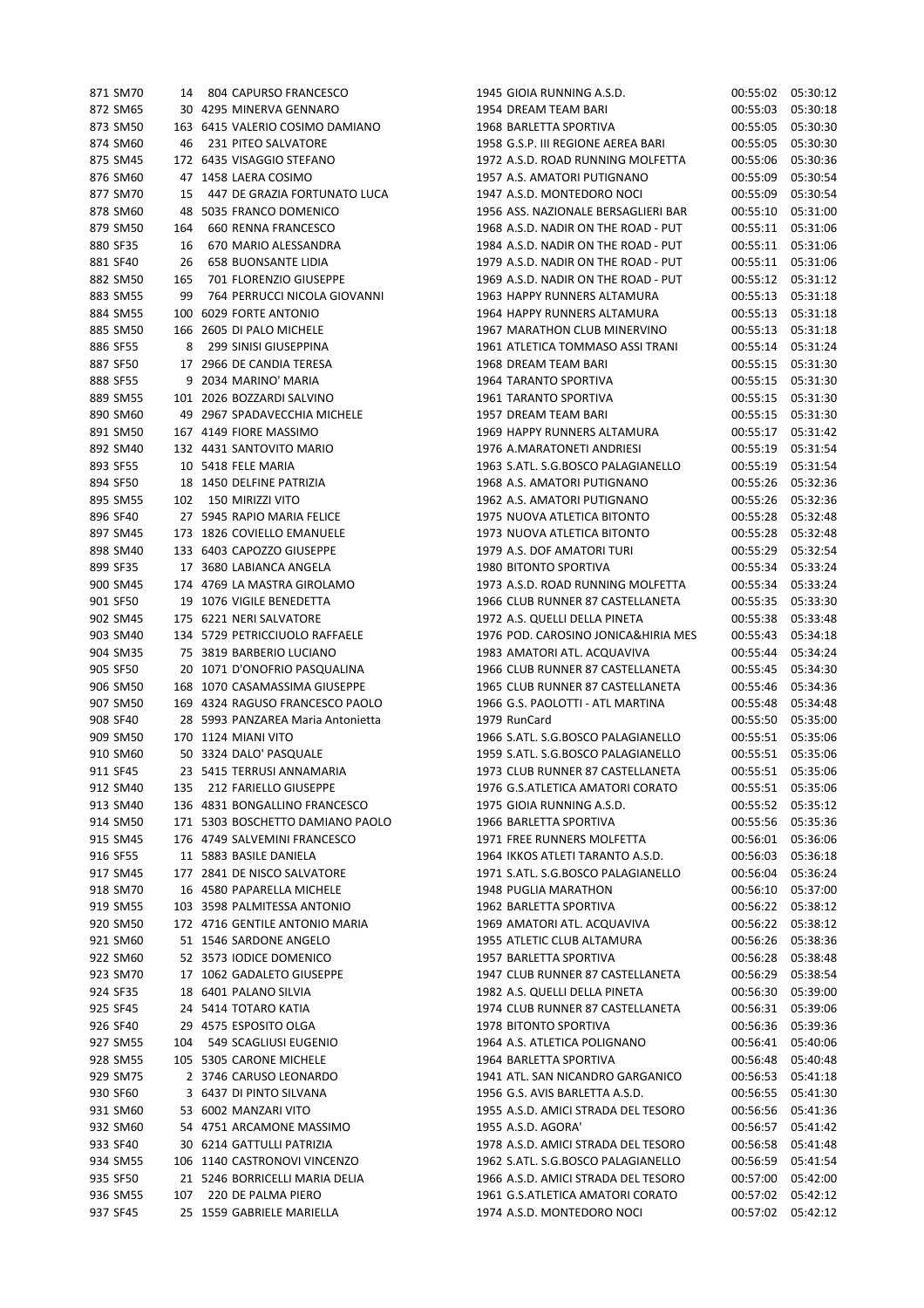|        | 938 SF45  |                | 26 3552 BIZZOCA GRAZIA          |
|--------|-----------|----------------|---------------------------------|
|        | 939 SM70  | 18             | 376 LIUZZI PAOLO                |
|        | 940 SM75  |                | 3 4835 MANZONI GIOVANNI         |
|        | 941 SM60  | 55             | 424 TRISOLINI ANGELO MARINO     |
|        | 942 SM45  | 178            | 704 NAPOLETANO ALBERTO          |
|        | 943 SM45  |                | 179 1284 LAGIOIA CHRISTIAN      |
|        | 944 SF40  |                | 31 2016 MARANGI MARIA SCALA     |
|        | 945 SM45  |                | 180 5457 SINNI MARCELLO         |
|        | 946 SF65  |                | 1 1216 TADDEO PASQUA ROSA       |
|        | 947 SF55  | 12             | 3522 OZIOSI SABATINA            |
|        | 948 SM55  |                | 108 775 MORGESE GIUSEPPE        |
|        | 949 SM70  |                | 19 2124 NINIVAGGI GRAZIANTONIO  |
|        | 950 SF50  |                | 22 3196 STELLACCI MARIA GRAZIA  |
|        | 951 SF45  |                | 27 5580 DE NOVELLIS PIERA       |
|        | 952 SM50  |                | 173 4611 REGINA TOMMASO         |
| 953 SM |           |                | 40 5980 Aurora Nicolò           |
|        | 954 SM40  |                | 137 4768 PROFETA PIERINO        |
|        | 955 SM40  |                | 138 6434 DE CANDIA MARCO COSIMO |
|        | 956 SF35  |                | 19 249 OSTUNI FLAVIA            |
|        | 957 SM50  |                | 174 427 RECCHIA GIUSEPPE        |
|        | 958 SM65  |                | 31 1782 PIZZUTO UGO             |
|        | 959 SM40  |                | 139 5689 DI VENERE DANIELE      |
|        | 960 SM65  | 32             | 3608 DIBENEDETTO GIUSEPPE       |
|        | 961 SM60  |                | 56 106 SANSOLINO VITO           |
|        | 962 SM60  |                | 57 114 SPORTELLI VITO           |
|        | 963 SM65  |                | 33 103 MAGGIPINTO PIETRO        |
|        | 964 SM55  |                | 109 4896 LAMURA GIOVANNI        |
|        | 965 SM45  |                | 181 4569 RICCHITELLI CARLO      |
|        | 966 SM50  |                | 175 4568 LAMURA AGOSTINO        |
|        | 967 SM55  |                | 110 6444 PANZAREA GIUSEPPE      |
|        | 968 SF65  | 2              | 1482 DI SIBIO ANGELA            |
|        | 969 SM55  | 111            | 5622 carucci antonio            |
|        | 970 SM50  |                | 176 4173 LOPEDOTE MICHELE       |
|        | 971 SM55  | 112            | 1672 VITOBELLO RUGGIERO         |
|        | 972 SM50  | 177            | 3839 MONNO GIUSEPPE             |
|        | 973 SF50  | - 23           | 5639 DE CARNE CECILIA           |
|        | 974 SM55  |                | 113 6396 PALASCIANO FRANCESCO   |
|        | 975 SM50  | 178            | 1489 DE PALMA MARCO             |
|        | 976 SM55  | 114            | 893 ROSSIELLO DOMENICO          |
|        | 977 SM50  |                | 179 1503 ROBERTO MASSIMILIANO   |
|        | 978 SM60  |                | 58 550 SCAGLIUSI FRANCESCO      |
|        | 979 SF40  |                | 32 4116 DI CILLO PIERA          |
|        | 980 SM70  |                | 20 5642 VINCI SALVATORE         |
|        | 981 SF45  |                | 28 2281 BUCCI SILVIA            |
|        | 982 SM70  |                | 21 4479 SIMONE CARLO            |
|        | 983 SM65  |                | 34 6361 DELL'EDERA NICOLA       |
|        | 984 SM55  |                | 115 4350 DE BARTOLO GIOVANNI    |
|        | 985 SM65  |                | 35 257 CARAMIA DONATO           |
|        | 986 SM65  |                | 36 1138 TODARO PASQUALE         |
|        | 987 SM70  | 22             | 99 D'ALOIA ANTONIO              |
|        | 988 SM60  |                | 59 5251 RUTIGLIANO FRANCESCO    |
|        | 989 SM60  |                | 60 5465 TARALLO MARIO           |
|        | 990 SM60  |                | 61 4731 CARBONE ALBERTO         |
|        | 991 SF45  |                | 29 6099 CARBONE SABINA          |
|        | 992 SM55  | 116            | 184 SCIANNAMEA VINCENZO         |
|        | 993 SM75  | $\overline{4}$ | 105 BIANCO GIOVANNI             |
|        | 994 SM70  |                | 23 115 COSACCO MICHELE          |
|        | 995 SF35  |                | 20 1790 LABIANCA LUISA          |
|        | 996 SM45  |                | 182 6402 DELL'ENDICE RICCARDO   |
|        | 997 SF50  |                | 24 6455 VITALI ANGELICA         |
|        | 998 SM65  |                | 37 3456 PALMIERI IGNAZIO        |
|        | 999 SF35  | 21             | 3190 SCARAGGI ANGELA            |
|        | 1000 SM45 |                | 183 3191 TORRES PASQUALE        |
|        | 1001 SM35 |                | 76 1583 DESIO TONI              |
|        | 1002 SF50 |                | 25 748 DE PINTO LUCIA MARIA     |
|        | 1003 SM55 |                | 117 1350 PAPPOLLA MAURIZIO      |
|        | 1004 SF45 |                | 30 363 NINIVAGGI ANNA TERESA    |

| 938 SF45  |     |    | 26 3552 BIZZOCA GRAZIA          | 1974 BARLETTA SPORTIVA              | 00:57:03 | 05:42:18 |
|-----------|-----|----|---------------------------------|-------------------------------------|----------|----------|
| 939 SM70  |     | 18 | 376 LIUZZI PAOLO                | 1949 A.S.D. MONTEDORO NOCI          | 00:57:03 | 05:42:18 |
| 940 SM75  |     |    | 3 4835 MANZONI GIOVANNI         | 1943 A.S.D. ATLETICA AZZURRA        | 00:57:09 | 05:42:54 |
| 941 SM60  |     |    | 55 424 TRISOLINI ANGELO MARINO  | 1959 A.S.D. MONTEDORO NOCI          | 00:57:10 | 05:43:00 |
| 942 SM45  | 178 |    | 704 NAPOLETANO ALBERTO          | 1973 A.S.D. NADIR ON THE ROAD - PUT | 00:57:10 | 05:43:00 |
| 943 SM45  |     |    | 179 1284 LAGIOIA CHRISTIAN      | 1974 TARANTO SPORTIVA               | 00:57:11 | 05:43:06 |
| 944 SF40  |     |    | 31 2016 MARANGI MARIA SCALA     | 1975 A.S.D. MARATHON MASSAFRA       | 00:57:11 | 05:43:06 |
| 945 SM45  |     |    | 180 5457 SINNI MARCELLO         | 1970 A.S.D. AMICI STRADA DEL TESORO | 00:57:12 | 05:43:12 |
| 946 SF65  |     |    | 1 1216 TADDEO PASQUA ROSA       | 1953 A.S.D. MARATHON MASSAFRA       | 00:57:20 | 05:44:00 |
| 947 SF55  |     |    | 12 3522 OZIOSI SABATINA         | 1962 MARATHON CLUB MINERVINO        | 00:57:21 | 05:44:06 |
| 948 SM55  | 108 |    | 775 MORGESE GIUSEPPE            | <b>1961 BITONTO RUNNERS</b>         | 00:57:29 | 05:44:54 |
| 949 SM70  |     |    | 19 2124 NINIVAGGI GRAZIANTONIO  | 1946 HAPPY RUNNERS ALTAMURA         | 00:57:34 | 05:45:24 |
| 950 SF50  |     |    |                                 |                                     |          |          |
|           |     |    | 22 3196 STELLACCI MARIA GRAZIA  | 1969 BITONTO SPORTIVA               | 00:57:39 | 05:45:54 |
| 951 SF45  |     |    | 27 5580 DE NOVELLIS PIERA       | 1971 CLUB RUNNER 87 CASTELLANETA    | 00:57:40 | 05:46:00 |
| 952 SM50  |     |    | 173 4611 REGINA TOMMASO         | 1967 A.S.D. ROAD RUNNING MOLFETTA   | 00:57:51 | 05:47:06 |
| 953 SM    |     |    | 40 5980 Aurora Nicolò           | 1988 RunCard                        | 00:57:51 | 05:47:06 |
| 954 SM40  |     |    | 137 4768 PROFETA PIERINO        | 1978 A.S.D. ROAD RUNNING MOLFETTA   | 00:57:52 | 05:47:12 |
| 955 SM40  |     |    | 138 6434 DE CANDIA MARCO COSIMO | 1975 A.S.D. ROAD RUNNING MOLFETTA   | 00:57:52 | 05:47:12 |
| 956 SF35  |     | 19 | 249 OSTUNI FLAVIA               | 1984 ATLETICA MONOPOLI              | 00:57:52 | 05:47:12 |
| 957 SM50  | 174 |    | 427 RECCHIA GIUSEPPE            | 1966 A.S.D. MONTEDORO NOCI          | 00:57:53 | 05:47:18 |
| 958 SM65  |     |    | 31 1782 PIZZUTO UGO             | 1951 A.S.D. ATLETICA AZZURRA        | 00:57:53 | 05:47:18 |
| 959 SM40  |     |    | 139 5689 DI VENERE DANIELE      | 1975 BITONTO SPORTIVA               | 00:57:55 | 05:47:30 |
| 960 SM65  |     |    | 32 3608 DIBENEDETTO GIUSEPPE    | 1952 BARLETTA SPORTIVA              | 00:57:56 | 05:47:36 |
| 961 SM60  |     | 56 | 106 SANSOLINO VITO              | 1956 A.S. AMATORI PUTIGNANO         | 00:57:57 | 05:47:42 |
| 962 SM60  |     | 57 | 114 SPORTELLI VITO              | 1957 A.S. AMATORI PUTIGNANO         | 00:57:58 | 05:47:48 |
| 963 SM65  |     | 33 | 103 MAGGIPINTO PIETRO           | 1953 A.S. AMATORI PUTIGNANO         | 00:57:58 | 05:47:48 |
| 964 SM55  |     |    | 109 4896 LAMURA GIOVANNI        | 1961 CIRCOLO AZIENDALE ACQUEDOTTO P | 00:57:59 | 05:47:54 |
| 965 SM45  |     |    | 181 4569 RICCHITELLI CARLO      | 1974 CIRCOLO AZIENDALE ACQUEDOTTO P | 00:57:59 | 05:47:54 |
| 966 SM50  |     |    | 175 4568 LAMURA AGOSTINO        | 1965 CIRCOLO AZIENDALE ACQUEDOTTO P | 00:57:59 | 05:47:54 |
| 967 SM55  |     |    | 110 6444 PANZAREA GIUSEPPE      | 1962 ASD RUNNERS FOR EMERGENCY      | 00:58:02 | 05:48:12 |
| 968 SF65  |     |    | 2 1482 DI SIBIO ANGELA          | 1954 ATLETICA PRO CANOSA            | 00:58:03 | 05:48:18 |
| 969 SM55  |     |    | 111 5622 carucci antonio        | 1962 RunCard                        | 00:58:04 | 05:48:24 |
|           |     |    |                                 |                                     |          |          |
| 970 SM50  |     |    | 176 4173 LOPEDOTE MICHELE       | 1968 BITONTO SPORTIVA               | 00:58:10 | 05:49:00 |
| 971 SM55  |     |    | 112 1672 VITOBELLO RUGGIERO     | 1961 BARLETTA SPORTIVA              | 00:58:11 | 05:49:06 |
| 972 SM50  |     |    | 177 3839 MONNO GIUSEPPE         | 1966 A.S.D. AMICI STRADA DEL TESORO | 00:58:14 | 05:49:24 |
| 973 SF50  |     |    | 23 5639 DE CARNE CECILIA        | 1969 A.S.D. AMICI STRADA DEL TESORO | 00:58:14 | 05:49:24 |
| 974 SM55  |     |    | 113 6396 PALASCIANO FRANCESCO   | 1962 ATLETIC CLUB ALTAMURA          | 00:58:17 | 05:49:42 |
| 975 SM50  |     |    | 178 1489 DE PALMA MARCO         | 1965 G.S.ATLETICA AMATORI CORATO    | 00:58:22 | 05:50:12 |
| 976 SM55  | 114 |    | 893 ROSSIELLO DOMENICO          | 1960 BITONTO SPORTIVA               | 00:58:24 | 05:50:24 |
| 977 SM50  |     |    | 179 1503 ROBERTO MASSIMILIANO   | 1967 G.S.P. III REGIONE AEREA BARI  | 00:58:28 | 05:50:48 |
| 978 SM60  |     | 58 | 550 SCAGLIUSI FRANCESCO         | 1959 A.S. ATLETICA POLIGNANO        | 00:58:43 | 05:52:18 |
| 979 SF40  |     |    | 32 4116 DI CILLO PIERA          | 1976 FIAMMA OLIMPIA PALO            | 00:58:50 | 05:53:00 |
| 980 SM70  |     |    | 20 5642 VINCI SALVATORE         | 1946 A.S.D. AMICI STRADA DEL TESORO | 00:58:53 | 05:53:18 |
| 981 SF45  |     |    | 28 2281 BUCCI SILVIA            | 1971 POD. CANUSIUM 2004             | 00:58:54 | 05:53:24 |
| 982 SM70  |     |    | 21 4479 SIMONE CARLO            | 1948 ASD AVIS MOLA RUNNING          | 00:58:57 | 05:53:42 |
| 983 SM65  |     |    | 34 6361 DELL'EDERA NICOLA       | 1953 RUNNING PEOPLE NOICATTARO      | 00:59:06 | 05:54:36 |
| 984 SM55  |     |    | 115 4350 DE BARTOLO GIOVANNI    | 1962 FREE RUNNERS MOLFETTA          | 00:59:16 | 05:55:36 |
| 985 SM65  |     | 35 | 257 CARAMIA DONATO              | 1951 ATLETICA MONOPOLI              | 00:59:24 | 05:56:24 |
| 986 SM65  |     |    | 36 1138 TODARO PASQUALE         | 1954 S.ATL. S.G.BOSCO PALAGIANELLO  | 00:59:28 | 05:56:48 |
| 987 SM70  |     | 22 | 99 D'ALOIA ANTONIO              | 1949 A.S. AMATORI PUTIGNANO         | 00:59:29 | 05:56:54 |
| 988 SM60  |     |    | 59 5251 RUTIGLIANO FRANCESCO    | 1958 A.S.D. AMICI STRADA DEL TESORO | 00:59:29 | 05:56:54 |
| 989 SM60  |     |    | 60 5465 TARALLO MARIO           | 1959 BARI ROAD RUNNERS CLUB         | 00:59:31 | 05:57:06 |
| 990 SM60  |     |    | 61 4731 CARBONE ALBERTO         | 1956 SPORT CENTER A.S.D.            | 00:59:34 | 05:57:24 |
|           |     |    |                                 |                                     |          |          |
| 991 SF45  |     |    | 29 6099 CARBONE SABINA          | 1970 ATLETICA PRO CANOSA            | 00:59:36 | 05:57:36 |
| 992 SM55  | 116 |    | 184 SCIANNAMEA VINCENZO         | 1961 ATLETICA PRO CANOSA            | 00:59:36 | 05:57:36 |
| 993 SM75  |     | 4  | 105 BIANCO GIOVANNI             | 1944 A.S. AMATORI PUTIGNANO         | 00:59:42 | 05:58:12 |
| 994 SM70  |     | 23 | 115 COSACCO MICHELE             | 1945 A.S. AMATORI PUTIGNANO         | 00:59:46 | 05:58:36 |
| 995 SF35  |     |    | 20 1790 LABIANCA LUISA          | <b>1980 BITONTO SPORTIVA</b>        | 00:59:47 | 05:58:42 |
| 996 SM45  |     |    | 182 6402 DELL'ENDICE RICCARDO   | 1970 A.MARATONETI ANDRIESI          | 00:59:54 | 05:59:24 |
| 997 SF50  |     |    | 24 6455 VITALI ANGELICA         | 1969 RunCard                        | 00:59:54 | 05:59:24 |
| 998 SM65  |     |    | 37 3456 PALMIERI IGNAZIO        | 1953 ATLETICA TOMMASO ASSI TRANI    | 00:59:56 | 05:59:36 |
| 999 SF35  |     |    | 21 3190 SCARAGGI ANGELA         | 1983 BITONTO SPORTIVA               | 01:00:10 | 06:01:00 |
| 1000 SM45 |     |    | 183 3191 TORRES PASQUALE        | 1973 BITONTO SPORTIVA               | 01:00:10 | 06:01:00 |
| 1001 SM35 |     |    | 76 1583 DESIO TONI              | 1980 A.S. DOF AMATORI TURI          | 01:00:12 | 06:01:12 |
| 1002 SF50 |     | 25 | 748 DE PINTO LUCIA MARIA        | 1967 HAPPY RUNNERS ALTAMURA         | 01:00:20 | 06:02:00 |
| 1003 SM55 |     |    | 117 1350 PAPPOLLA MAURIZIO      | 1963 IKKOS ATLETI TARANTO A.S.D.    | 01:00:21 | 06:02:06 |
| 1004 SF45 |     |    | 30 363 NINIVAGGI ANNA TERESA    | 1974 ATLETIC CLUB ALTAMURA          | 01:00:27 | 06:02:42 |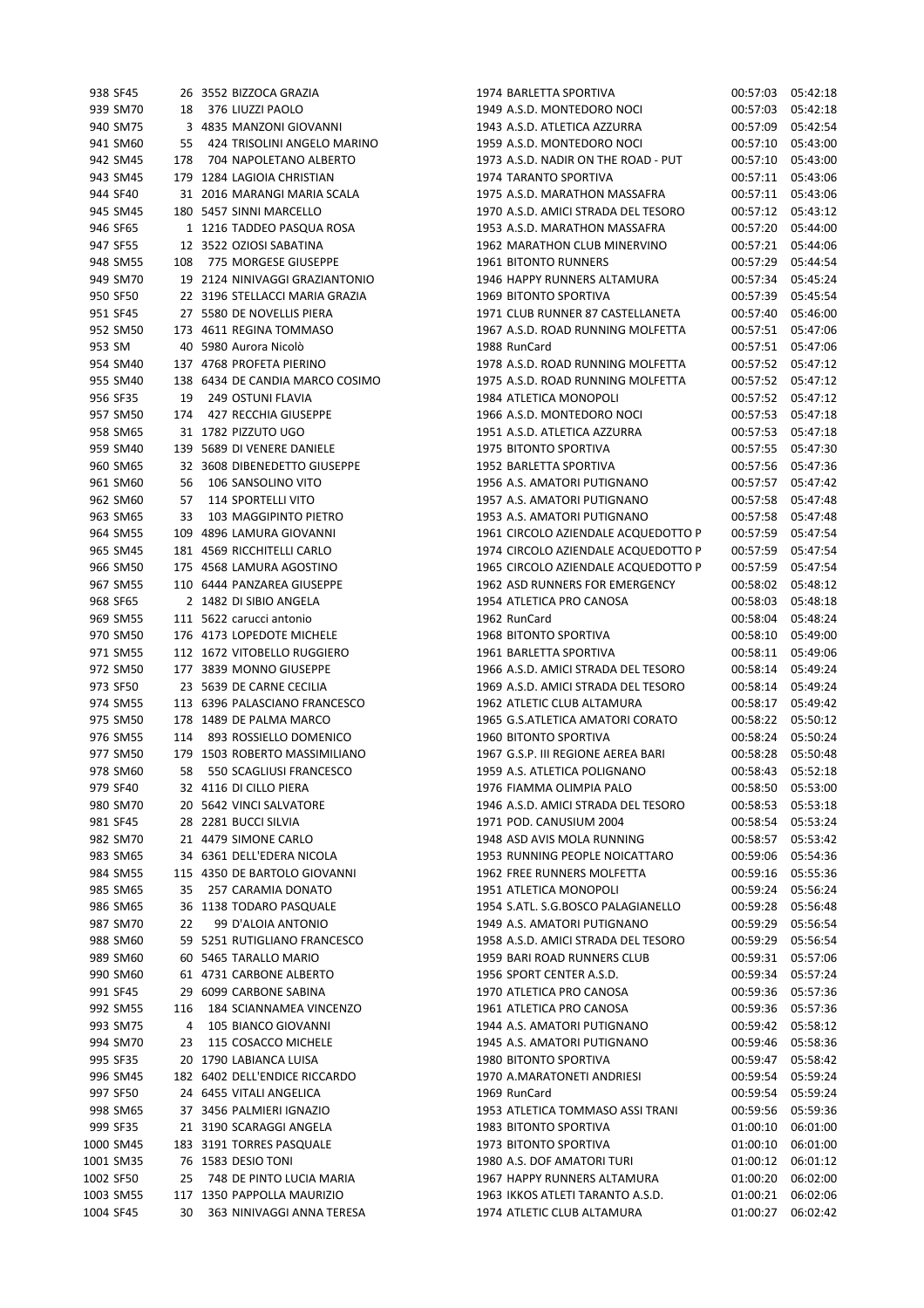| 1005 SM65 |     | 38 2559 PELLEGRINO MICHELE            | 1954 ATLETICA PRO CANOSA            | 01:00:30 | 06:03:00 |
|-----------|-----|---------------------------------------|-------------------------------------|----------|----------|
| 1006 SM60 |     | 62 3849 DEFANO GIUSEPPE               | 1955 SPORT CENTER A.S.D.            | 01:00:32 | 06:03:12 |
| 1007 SM55 |     | 118 5513 RIZZI FRANCESCO              | 1960 GIOIA RUNNING A.S.D.           | 01:00:33 | 06:03:18 |
| 1008 SF50 |     | 26 5247 CURCI MADDALENA               | 1967 A.S.D. AMICI STRADA DEL TESORO | 01:00:33 | 06:03:18 |
| 1009 SM45 |     | 184 2684 DI LECCE FRANCESCO           | 1972 MARGHERITA DI SAVOIA RUNNERS   | 01:00:36 | 06:03:36 |
| 1010 SM70 | 24  | 349 RAGONE GIOVANNI                   | 1946 ATLETIC CLUB ALTAMURA          | 01:00:40 | 06:04:00 |
| 1011 SF70 | 1   | 343 LOVIGLIO PASQUA                   | 1949 ATLETIC CLUB ALTAMURA          | 01:00:41 | 06:04:06 |
| 1012 SM55 |     | 119 1759 FIORENTINO NICOLA            | 1961 RUNNERS DEL LEVANTE            | 01:00:41 | 06:04:06 |
| 1013 SF   |     | 11 6052 NUCCI PASQUA                  | 1996 POLISPORT CICLO CLUB FASANO    | 01:00:42 | 06:04:12 |
|           |     |                                       |                                     |          |          |
| 1014 SM60 |     | 63 3569 FRAGOMELI FRANCESCO           | 1957 BARLETTA SPORTIVA              | 01:00:49 | 06:04:54 |
| 1015 SM60 |     | 64 5307 CRESCENTE MICHELE VINCENZO    | 1955 BARLETTA SPORTIVA              | 01:00:50 | 06:05:00 |
| 1016 SM70 |     | 25 4756 PALERMO FRANCESCO             | 1948 A.S.D. AGORA'                  | 01:00:53 | 06:05:18 |
| 1017 SF40 | 33  | 910 PASCULLI SILVANA                  | 1979 BITONTO SPORTIVA               | 01:01:07 | 06:06:42 |
| 1018 SM55 |     | 120 1762 MICHELUCCI MICHELE           | 1960 RUNNERS DEL LEVANTE            | 01:01:09 | 06:06:54 |
| 1019 SM60 |     | 65 1713 QUISTELLI VITANTONIO          | 1957 DREAM TEAM BARI                | 01:01:12 | 06:07:12 |
| 1020 SF65 | 3   | 298 CROCI ORNELLA                     | 1951 ATLETICA TOMMASO ASSI TRANI    | 01:01:21 | 06:08:06 |
| 1021 SM50 |     | 180 1808 FIORE DOMENICO               | 1965 ACQUAMARINA PALESE             | 01:01:31 | 06:09:06 |
| 1022 SF40 |     | 34 5757 GAMMONE MICHELA               | 1979 A.S.D. AMICI STRADA DEL TESORO | 01:01:38 | 06:09:48 |
| 1023 SM70 |     | 26 5015 GELAO RAFFAELE                | 1947 A.S.D. AMICI STRADA DEL TESORO | 01:01:40 | 06:10:00 |
| 1024 SM60 |     | 66 1128 CARRIERI PIETRO               | 1956 S.ATL. S.G.BOSCO PALAGIANELLO  | 01:01:43 | 06:10:18 |
| 1025 SM50 |     | 181 3520 BRANDI ARCANGELO             | 1968 MARATHON CLUB MINERVINO        | 01:01:43 | 06:10:18 |
| 1026 SF40 |     | 35 6405 MATONE ANNA MARIA             | 1979 MARATHON CLUB MINERVINO        | 01:01:44 | 06:10:24 |
| 1027 SM60 |     | 67 3524 PELLEGRINO MICHELE            | 1958 MARATHON CLUB MINERVINO        | 01:01:44 | 06:10:24 |
| 1028 SF45 |     | 31 5898 DAMIANI GISELDA               | 1973 CUS BARI                       | 01:01:47 | 06:10:42 |
|           |     |                                       |                                     |          |          |
| 1029 SM45 | 185 | 75 ROTOLO ANGELO                      | 1970 A.S. ATLETICA CASTELLANA       | 01:01:49 | 06:10:54 |
| 1030 SF55 |     | 13 6005 DESIDERATO BIANCA             | 1962 A.S.D. AMICI STRADA DEL TESORO | 01:01:53 | 06:11:18 |
| 1031 SF45 |     | 32 4180 SARACINO MARIA DONATA         | 1970 BITONTO SPORTIVA               | 01:01:56 | 06:11:36 |
| 1032 SM50 |     | 182 5332 PETTA FRANCESCO              | 1969 BITONTO SPORTIVA               | 01:01:57 | 06:11:42 |
| 1033 SF40 |     | 36 6237 STELLACCI MARIA ANTONIETTA    | 1975 BITONTO SPORTIVA               | 01:01:58 | 06:11:48 |
| 1034 SM55 |     | 121 1408 PRIORE GIUSEPPE              | 1964 AMATORI ATL. ACQUAVIVA         | 01:01:59 | 06:11:54 |
| 1035 SM65 |     | 39 5018 PIEPOLI GENNARO               | 1952 BARI ROAD RUNNERS CLUB         | 01:02:06 | 06:12:36 |
| 1036 SM40 | 140 | 833 GIRARDI NICOLA                    | 1978 GIOIA RUNNING A.S.D.           | 01:02:08 | 06:12:48 |
| 1037 SF40 |     | 37 3905 DONVITO MARIELA               | 1979 GIOIA RUNNING A.S.D.           | 01:02:12 | 06:13:12 |
| 1038 SM80 |     | 1 5451 CARESSA PIETRO                 | 1938 A.S.D. AMICI STRADA DEL TESORO | 01:02:16 | 06:13:36 |
| 1039 SM70 | 27  | 801 SABATO MICHELE                    | 1949 GIOIA RUNNING A.S.D.           | 01:02:16 | 06:13:36 |
| 1040 SF45 | 33  | 395 PIARULLI DONATELLA FLORIANA       | 1973 A.S.D. MONTEDORO NOCI          | 01:02:32 | 06:15:12 |
| 1041 SF45 |     | 34 3761 VALERIO CONCETTA              | 1971 MARGHERITA DI SAVOIA RUNNERS   | 01:02:36 | 06:15:36 |
| 1042 SF45 |     | 35 3752 MOZZO SABINA                  | 1974 MARGHERITA DI SAVOIA RUNNERS   | 01:02:36 | 06:15:36 |
| 1043 SM55 |     | 122 2692 IODICE GIUSEPPE              | 1960 MARGHERITA DI SAVOIA RUNNERS   | 01:02:36 | 06:15:36 |
| 1044 SM60 |     | 68 2679 MONTEVERDE MICHELE            | 1958 MARGHERITA DI SAVOIA RUNNERS   | 01:02:42 | 06:16:12 |
|           |     | 27 3564 DELVECCHIO MARIA              | 1968 BARLETTA SPORTIVA              | 01:02:49 |          |
| 1045 SF50 |     |                                       |                                     |          | 06:16:54 |
| 1046 SM60 | 69  | 315 DI LUZIO ANTONIO                  | 1955 A.S.D. ATLETICA BITRITTO       | 01:03:17 | 06:19:42 |
| 1047 SF40 |     | 38 3461 FERRANTE ROSA                 | 1978 ATLETICA TOMMASO ASSI TRANI    | 01:03:20 | 06:20:00 |
| 1048 SF55 | 14  | 314 RUSSO ANNA MARIA                  | 1960 A.S.D. ATLETICA BITRITTO       | 01:03:25 | 06:20:30 |
| 1049 SF40 |     | 39 6229 ANTONINO LUISA                | 1977 BITONTO SPORTIVA               | 01:03:30 | 06:21:00 |
| 1050 SF40 |     | 40 4582 GAGLIARDI MARIA DOMENICA      | 1977 PUGLIA MARATHON                | 01:03:47 | 06:22:42 |
| 1051 SM70 |     | 28 4752 MAGRINO MARCO                 | 1945 A.S.D. AGORA'                  | 01:04:09 | 06:24:54 |
| 1052 SM60 | 70  | 797 SOZIO ANTONIO                     | 1959 BIO AMBRA NEW AGE              | 01:04:20 | 06:26:00 |
| 1053 SM55 |     | 123 5140 ZEMA FRANCESCO               | 1964 ASD RUNNERS FOR EMERGENCY      | 01:04:26 | 06:26:36 |
| 1054 SM80 |     | 2 6223 DIACONO GAETANO                | 1939 ASS. NAZIONALE BERSAGLIERI BAR | 01:04:32 | 06:27:12 |
| 1055 SM50 | 183 | 128 CATALANO NICOLA                   | 1969 A.S. AMATORI PUTIGNANO         | 01:04:47 | 06:28:42 |
| 1056 SF55 |     | 15 3547 SPINAZZOLA NICOLETTA MARIA    | 1960 BARLETTA SPORTIVA              | 01:04:55 | 06:29:30 |
| 1057 SF45 |     | 36 2079 SACCO GIOVANNA                | 1974 IKKOS ATLETI TARANTO A.S.D.    | 01:05:18 | 06:31:48 |
| 1058 SM55 | 124 | 140 RICCHI FRANCESCO                  | 1962 A.S. AMATORI PUTIGNANO         | 01:05:23 | 06:32:18 |
| 1059 SF40 |     | 41 5659 ROMANAZZI VITA ROSA           | 1978 AVIS IN CORSA CONVERSANO       | 01:05:31 | 06:33:06 |
| 1060 SM60 |     | 71 6416 BLASI RICCARDO                | 1959 BARLETTA SPORTIVA              | 01:05:31 | 06:33:06 |
| 1061 SF45 |     | 37 4169 CAPPIELLO ELENA               | 1973 BITONTO SPORTIVA               |          | 06:33:54 |
|           |     | 125 6236 NOVIELLO GAETANO             | 1961 BITONTO SPORTIVA               | 01:05:39 |          |
| 1062 SM55 |     |                                       |                                     | 01:05:39 | 06:33:54 |
| 1063 SM60 |     | 72 6438 LUCIVERO VINCENZO MARIA GIOVA | 1956 G.S. AVIS BARLETTA A.S.D.      | 01:05:54 | 06:35:24 |
| 1064 SM50 | 184 | 795 GIONCADA ROCCO PAOLO GIACOMO      | 1965 BIO AMBRA NEW AGE              | 01:05:59 | 06:35:54 |
| 1065 SF50 |     | 28 3968 STAFFIERI ADELE               | 1967 CLUB RUNNER 87 CASTELLANETA    | 01:06:00 | 06:36:00 |
| 1066 SF55 |     | 16 2639 PALMIERI CONCHITA MARIA       | 1962 BARLETTA SPORTIVA              | 01:06:03 | 06:36:18 |
| 1067 SF35 |     | 22 5276 LOPETUSO GRAZIA               | 1982 A.MARATONETI ANDRIESI          | 01:06:09 | 06:36:54 |
| 1068 SM55 |     | 126 2540 CIANNAMEA FABIO LUIGI        | 1960 POLISPORTIVA F. LANDOLFI       | 01:06:15 | 06:37:30 |
| 1069 SM75 | 5   | 706 NETTI GIUSEPPE                    | 1941 A.S.D. NADIR ON THE ROAD - PUT | 01:06:26 | 06:38:36 |
| 1070 SF40 |     | 42 4882 Lauta Maria Rosa              | 1976 RunCard                        | 01:06:33 | 06:39:18 |
| 1071 SF50 |     | 29 6428 TASSIELLO MARIA               | 1969 BITONTO SPORTIVA               | 01:06:40 | 06:40:00 |